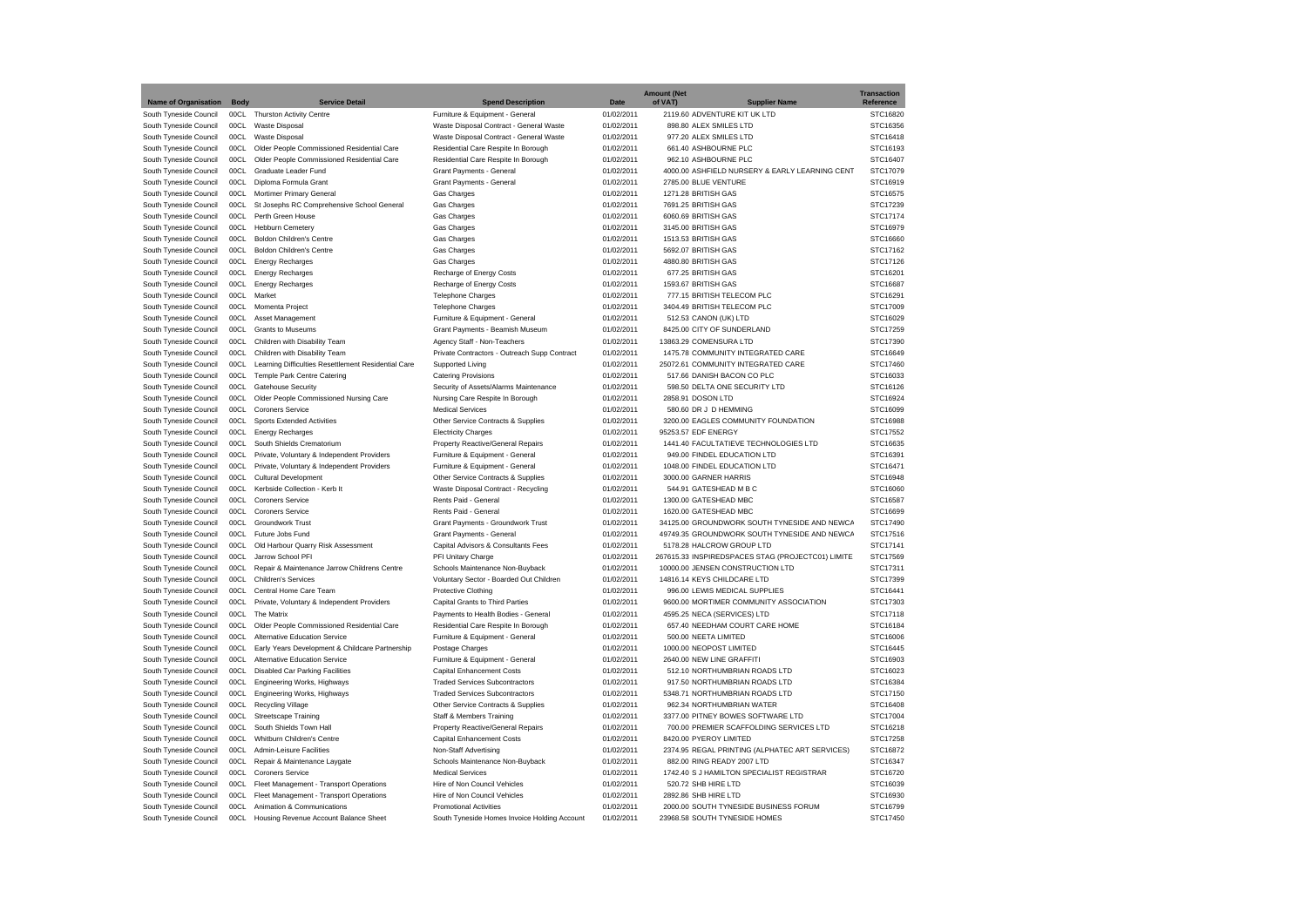| South Tyneside Council | 00CL | Housing Revenue Account Balance Sheet                  | South Tyneside Homes Invoice Holding Account     | 01/02/2011 | 997935.84 SOUTH TYNESIDE HOMES                   | STC17578 |
|------------------------|------|--------------------------------------------------------|--------------------------------------------------|------------|--------------------------------------------------|----------|
| South Tyneside Council | 00CL | Community Learning Disability Team                     | Client Travel & Subsistence                      | 01/02/2011 | 755.60 SOUTH TYNESIDE TAXIS AGENCY               | STC16274 |
|                        |      |                                                        |                                                  |            |                                                  |          |
| South Tyneside Council | 00CL | Community Learning Disability Team                     | Client Travel & Subsistence                      | 01/02/2011 | 850.00 SOUTH TYNESIDE TAXIS AGENCY               | STC16331 |
| South Tyneside Council | 00CL | Hampden Street Day Care                                | Client Travel & Subsistence                      | 01/02/2011 | 736.60 SOUTH TYNESIDE TAXIS AGENCY               | STC16256 |
| South Tyneside Council |      | 00CL Father James Walsh Centre                         | Client Travel & Subsistence                      | 01/02/2011 | 653.35 SOUTH TYNESIDE TAXIS AGENCY               | STC16179 |
| South Tyneside Council | 00CL | John Wright Centre                                     | Client Travel & Subsistence                      | 01/02/2011 | 587.90 SOUTH TYNESIDE TAXIS AGENCY               | STC16107 |
| South Tyneside Council | 00CL | Special Educational Needs Transport                    | <b>School Travel Contracts</b>                   | 01/02/2011 | 512.25 SOUTH TYNESIDE TAXIS AGENCY               | STC16024 |
| South Tyneside Council |      | 00CL Special Educational Needs Transport               | School Travel Contracts                          | 01/02/2011 | 636.12 SOUTH TYNESIDE TAXIS AGENCY               | STC16170 |
| South Tyneside Council | 00CL | Special Educational Needs Transport                    | <b>School Travel Contracts</b>                   | 01/02/2011 | 734.00 SOUTH TYNESIDE TAXIS AGENCY               | STC16253 |
|                        |      |                                                        |                                                  |            |                                                  |          |
| South Tyneside Council | 00CL | Special Educational Needs Transport                    | <b>School Travel Contracts</b>                   | 01/02/2011 | 757.20 SOUTH TYNESIDE TAXIS AGENCY               | STC16279 |
| South Tyneside Council |      | 00CL Special Educational Needs Transport               | School Travel Contracts                          | 01/02/2011 | 1896.90 SOUTH TYNESIDE TAXIS AGENCY              | STC16773 |
| South Tyneside Council |      | 00CL Special Educational Needs Transport               | <b>School Travel Contracts</b>                   | 01/02/2011 | 3402.10 SOUTH TYNESIDE TAXIS AGENCY              | STC17006 |
| South Tyneside Council | 00CL | Home to College Transport                              | <b>School Travel Contracts</b>                   | 01/02/2011 | 725.00 SOUTH TYNESIDE TAXIS AGENCY               | STC16241 |
| South Tyneside Council |      | 00CL Home to College Transport                         | <b>School Travel Contracts</b>                   | 01/02/2011 | 1460.00 SOUTH TYNESIDE TAXIS AGENCY              | STC16641 |
| South Tyneside Council | 00CL | Fleet Management - Workshop Operations                 | Purchase of Stock Items                          | 01/02/2011 | 562.00 STARLINE (SALES IDEAS) LTD                | STC16080 |
| South Tyneside Council | 00CL | Dunn Street Children's Centre                          | Capital Enhancement Costs                        | 01/02/2011 | 12474.29 THURSTON BUILDING SYSTEMS LTD           | STC17343 |
|                        |      |                                                        |                                                  |            |                                                  |          |
| South Tyneside Council |      | 00CL Libraries Administration                          | Printing & Stationery Consumables                | 01/02/2011 | 2350.50 WATERSTON & GROVES                       | STC16868 |
| South Tyneside Council | 00CL | Repair & Maintenance Mid Tyne Activity Centre          | Property Reactive/General Repairs                | 01/02/2011 | 1850.00 WINDOOR SERVICES                         | STC16754 |
| South Tyneside Council | 00CL | Section 17 Payments (Assessment)                       | Client Travel & Subsistence                      | 01/02/2011 | 3371.43 YOUNG FOUNDATION LTD                     | STC17002 |
| South Tyneside Council | 00CL | Section 17 Payments (Assessment)                       | Client Travel & Subsistence                      | 01/02/2011 | 13064.29 YOUNG FOUNDATION LTD                    | STC17352 |
| South Tyneside Council |      | 00CL Section 17 Payments (Assessment)                  | Client Travel & Subsistence                      | 01/02/2011 | 13064.29 YOUNG FOUNDATION LTD                    | STC17353 |
| South Tyneside Council | 00CL | Further Education 16-18 Apprenticeships                | Grant Payments - General                         | 01/02/2011 | 2695.00 ZODIAC TRAINING LTD                      | STC16907 |
| South Tyneside Council | 00CL | Further Education 16-18 Apprenticeships                | Grant Payments - General                         | 01/02/2011 | 6819.20 ZODIAC TRAINING LTD                      | STC17203 |
|                        |      |                                                        |                                                  |            |                                                  |          |
| South Tyneside Council |      | 00CL South Tyneside Council Balance Sheet General      | <b>NNDR Refunds</b>                              | 01/02/2011 | 901.00 DR JOHN PERRINS                           | STC16375 |
| South Tyneside Council | 00CL | South Tyneside Council Balance Sheet General           | <b>NNDR Refunds</b>                              | 01/02/2011 | 1252.46 WARM PROTECTION LTD                      | STC16572 |
| South Tyneside Council | 00CL | Tyne and Wear Pension Fund                             | Investment Administration and Management Trainin | 02/02/2011 | 2558.00 THE TRAVEL BUREAU                        | STP73    |
| South Tyneside Council |      | 00CL Libraries Administration                          | Library & Other Books Maps etc.                  | 02/02/2011 | 628.39 ASKEWS LIBRARY SERVICES LTD               | STC16162 |
| South Tyneside Council |      | 00CL Libraries Administration                          | Library & Other Books Maps etc.                  | 02/02/2011 | 692.51 ASKEWS LIBRARY SERVICES LTD               | STC16212 |
| South Tyneside Council | 00CL | Fostering                                              | Furniture & Equipment - General                  | 02/02/2011 | 719.41 CANON (UK) LTD                            | STC16235 |
|                        |      |                                                        |                                                  |            |                                                  |          |
| South Tyneside Council | 00CL | Replacement Vehicles and Plant Hire                    | Capital Equipment Purchases                      | 02/02/2011 | 700.00 COLUMBUS TRADING LTD                      | STC16219 |
| South Tyneside Council | 00CL | Replacement Vehicles and Plant Hire                    | <b>Capital Equipment Purchases</b>               | 02/02/2011 | 2450.00 COLUMBUS TRADING LTD                     | STC16879 |
| South Tyneside Council | 00CL | Replacement Vehicles and Plant Hire                    | <b>Capital Equipment Purchases</b>               | 02/02/2011 | 2950.00 COLUMBUS TRADING LTD                     | STC16937 |
| South Tyneside Council |      | 00CL Replacement Vehicles and Plant Hire               | <b>Capital Equipment Purchases</b>               | 02/02/2011 | 2950.00 COLUMBUS TRADING LTD                     | STC16938 |
| South Tyneside Council |      | 00CL Westoe Crown School Kitchen                       | Servicing/Electric Testing of Equipment          | 02/02/2011 | 604.75 COOLRITE REFRIGERATION LTD                | STC16133 |
| South Tyneside Council | 00CL | Ridgeway Junior, Middle & Infants School Kitchen       | <b>Catering Provisions</b>                       | 02/02/2011 | 2127.82 DANISH BACON CO PLC                      | STC16822 |
| South Tyneside Council | 00CL | Albert Elliott Junior, Middle & Infants School Kitchen | <b>Catering Provisions</b>                       | 02/02/2011 | 1941.05 DANISH BACON CO PLC                      | STC16785 |
|                        |      |                                                        |                                                  |            |                                                  |          |
| South Tyneside Council |      | 00CL Harton Junior School Kitchen                      | <b>Catering Provisions</b>                       | 02/02/2011 | 1751.68 DANISH BACON CO PLC                      | STC16724 |
| South Tyneside Council |      | 00CL Harton Comprehensive School Kitchen               | <b>Catering Provisions</b>                       | 02/02/2011 | 5205.05 DANISH BACON CO PLC                      | STC17144 |
| South Tyneside Council | 00CL | <b>Horsley Hill Campus</b>                             | <b>Catering Provisions</b>                       | 02/02/2011 | 2415.12 DANISH BACON CO PLC                      | STC16876 |
| South Tyneside Council |      | 00CL 14-19                                             | Grant Payments - General                         | 02/02/2011 | 5000.00 DURHAM COUNTY COUNCIL                    | STC17127 |
| South Tyneside Council |      | 00CL South Shields Crematorium (Health & Safety)       | Capital Enhancement Costs                        | 02/02/2011 | 11644.00 FACULTATIEVE TECHNOLOGIES LTD           | STC17332 |
| South Tyneside Council | 00CL | Private, Voluntary & Independent Providers             | Furniture & Equipment - General                  | 02/02/2011 | 960.95 FINDEL EDUCATION LTD                      | STC16406 |
| South Tyneside Council |      | 00CL Private, Voluntary & Independent Providers        | Furniture & Equipment - General                  | 02/02/2011 | 1104.35 FINDEL EDUCATION LTD                     | STC16503 |
|                        |      |                                                        |                                                  |            |                                                  |          |
| South Tyneside Council |      | 00CL Private, Voluntary & Independent Providers        | Furniture & Equipment - General                  | 02/02/2011 | 1455.85 FINDEL EDUCATION LTD                     | STC16639 |
| South Tyneside Council |      | 00CL Learning Difficulties Commissioned Day Care       | Day Care                                         | 02/02/2011 | 1827.60 FLEXIBLE SUPPORT OPTIONS UK (DOMICILIAR) | STC16744 |
| South Tyneside Council |      | 00CL Learning Difficulties Commissioned Day Care       | Day Care                                         | 02/02/2011 | 2085.70 FLEXIBLE SUPPORT OPTIONS UK (DOMICILIAR) | STC16812 |
| South Tyneside Council |      | 00CL Learning Difficulties Commissioned Day Care       | Day Care                                         | 02/02/2011 | 3212.74 FLEXIBLE SUPPORT OPTIONS UK (DOMICILIAR) | STC16989 |
| South Tyneside Council |      | 00CL Learning Difficulties Commissioned Day Care       | Day Care                                         | 02/02/2011 | 4721.32 FLEXIBLE SUPPORT OPTIONS UK (DOMICILIAR' | STC17120 |
| South Tyneside Council |      | 00CL Learning Difficulties Commissioned Day Care       | Day Care                                         | 02/02/2011 | 5009.86 FLEXIBLE SUPPORT OPTIONS UK (DOMICILIAR' | STC17128 |
| South Tyneside Council |      | 00CL Learning Difficulties Commissioned Day Care       | Day Care                                         | 02/02/2011 | 6593.78 FLEXIBLE SUPPORT OPTIONS UK (DOMICILIAR' | STC17194 |
|                        |      |                                                        |                                                  |            |                                                  |          |
| South Tyneside Council |      | 00CL Learning Difficulties Commissioned Day Care       | Day Care                                         | 02/02/2011 | 7065.12 FLEXIBLE SUPPORT OPTIONS UK (DOMICILIAR) | STC17210 |
| South Tyneside Council | 00CL | Personnel & Payroll                                    | Staff & Members Training                         | 02/02/2011 | 695.00 GATESHEAD COLLEGE                         | STC16214 |
| South Tyneside Council |      | 00CL Coroners Service                                  | <b>Specialist Consultants</b>                    | 02/02/2011 | 13726.30 GATESHEAD HEALTH NHS TRUST              | STC17388 |
| South Tyneside Council |      | 00CL Hadrian Junior, Middle & Infants School Kitchen   | Furniture & Equipment - General                  | 02/02/2011 | 3104.55 HARFIELD COMPONENTS LTD                  | STC16967 |
| South Tyneside Council | 00CL | Rescue and Resilience Reserve                          | Grant Payments - General                         | 02/02/2011 | 10000.00 HARPER CO                               | STC17312 |
| South Tyneside Council |      | 00CL Great North Run Traffic Management                | Other Recharges                                  | 02/02/2011 | 800.00 HATTON TRAFFIC MANAGEMENT LTD             | STC16297 |
| South Tyneside Council | 00CL | Repair & Maintenance All Saints Primary School         |                                                  | 02/02/2011 | 928.00 JENSEN CONSTRUCTION LTD                   | STC16386 |
|                        |      |                                                        | Schools Maintenance Non-Buyback                  |            |                                                  |          |
| South Tyneside Council | 00CL | Asbestos Surveys                                       | Capital Advisors & Consultants Fees              | 02/02/2011 | 2953.00 MILBURN SERVICES LTD                     | STC16940 |
| South Tyneside Council |      | 00CL Coroners Service                                  | <b>Specialist Consultants</b>                    | 02/02/2011 | 1505.00 NEWCASTLE UPON TYNE HOSPITALS NHS TRU    | STC16659 |
| South Tyneside Council |      | 00CL Targeted Mental Health Services                   | Private Contractors - General Consultancy        | 02/02/2011 | 1380.00 NORTHUMBERLAND TYNE AND WEAR NHS TRL     | STC16616 |
| South Tyneside Council |      | 00CL Anti-Social Behaviour                             | Department of Work and Pensions Employment Gra   | 02/02/2011 | 36000.00 NORTHUMBRIA PROBATION BOARD             | STC17493 |
| South Tyneside Council |      | 00CL Planning Delivery Grant                           | <b>Specilist Consultants</b>                     | 02/02/2011 | 11685.00 NWA SOCIAL AND MARKET RESEARCH LTD      | STC17334 |
| South Tyneside Council |      | 00CL Children's Services                               | <b>Independent School Fees</b>                   | 02/02/2011 | 9034.13 PARKSIDE HOUSE SCHOOL                    | STC17278 |
|                        |      |                                                        |                                                  | 02/02/2011 | 576.00 POTTS PRINTERS LTD                        | STC16091 |
| South Tyneside Council |      | 00CL Design & Print Team                               | <b>External Printing Contractors</b>             |            |                                                  |          |
| South Tyneside Council | 00CL | Design & Print Team                                    | <b>External Printing Contractors</b>             | 02/02/2011 | 899.00 POTTS PRINTERS LTD                        | STC16357 |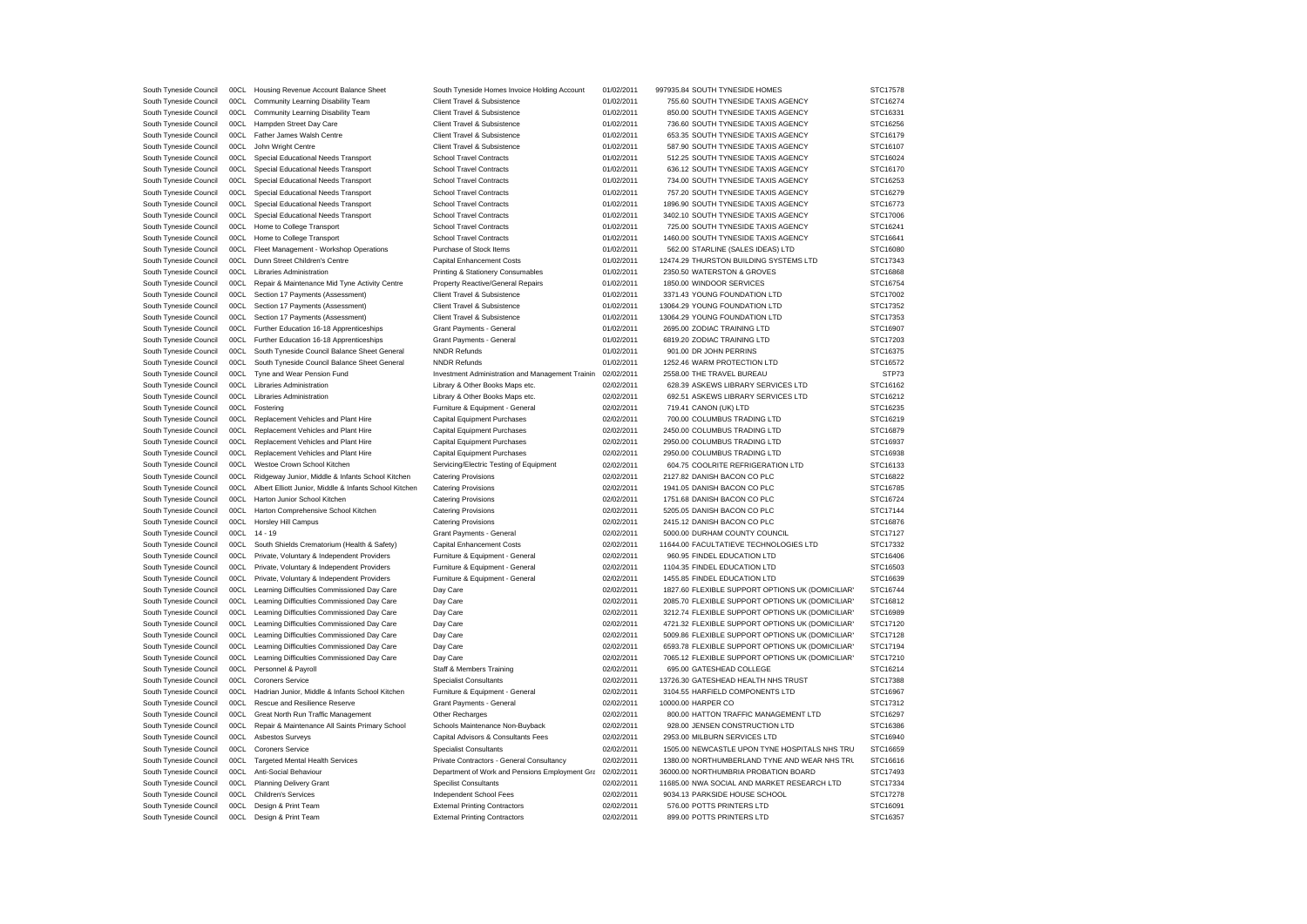| South Tyneside Council | 00CL | Fleet Management - Transport Operations                  | Hire of Non Operated Vehicles                | 02/02/2011 | 4370.00 PREMIER TRUCK HIRE LTD                 | STC17102 |
|------------------------|------|----------------------------------------------------------|----------------------------------------------|------------|------------------------------------------------|----------|
| South Tyneside Council | 00CL | <b>Recycling Village</b>                                 | <b>Waste Transfer Station</b>                | 02/02/2011 | 30500.00 PREMIER WASTE MANAGEMENT LTD          | STC17479 |
| South Tyneside Council |      | 00CL Landfill Gas Monitoring Business                    | Waste Disposal Contract - Special waste      | 02/02/2011 | 975.00 PREMIER WASTE MANAGEMENT LTD            | STC16416 |
| South Tyneside Council |      | 00CL Libraries Administration                            | Postage Charges                              | 02/02/2011 | 550.00 ROYAL MAIL                              | STC16063 |
| South Tyneside Council | 00C1 | Fleet Management - Transport Operations                  | Hire of Non Council Vehicles                 | 02/02/2011 | 520.72 SHB HIRE LTD                            | STC16040 |
| South Tyneside Council |      | 00CL Other Grants                                        | Grant Payments - Citizen Advice Bureau       | 02/02/2011 | 26780.00 SOUTH TYNESIDE CITIZENS ADVICE BUREAU | STC17466 |
| South Tyneside Council |      | 00CL Personnel & Payroll                                 | Staff & Members Training                     | 02/02/2011 | 695.00 SOUTH TYNESIDE COLLEGE                  | STC16215 |
| South Tyneside Council | 00CL | Manufacturing Forum                                      | Grant Payments - General                     | 02/02/2011 | 2917.00 SOUTH TYNESIDE MANUFACTURING FORUM     | STC16933 |
| South Tyneside Council |      | 00CL Display Energy Certificates                         | Capital Advisors & Consultants Fees          | 02/02/2011 | 1434.00 TEAM ENERGY AUDITING AGENCY LTD        | STC16632 |
| South Tyneside Council |      | 00CL Warm Zone South Tyneside                            | <b>Capital Sundry Costs</b>                  | 02/02/2011 | 1307.90 WARM ZONE                              | STC16595 |
| South Tyneside Council | 00CL | Warm Zone South Tyneside                                 | <b>Capital Sundry Costs</b>                  | 02/02/2011 | 6189.23 WARM ZONE                              | STC17180 |
| South Tyneside Council |      | 00CL Thurston Activity Centre                            | Other Energy Charges                         | 02/02/2011 | 3078.09 WCF FUELS NORTH WEST                   | STC16965 |
| South Tyneside Council |      | 00CL Boldon Allotments Health & Safety                   | Capital Enhancement Costs                    | 02/02/2011 | 2420.00 YCS CONSTRUCTION LTD                   | STC16877 |
| South Tyneside Council |      | 00CL South Marine Park                                   | Capital Equipment Purchases                  | 03/02/2011 | 6350.00 1759 SIGNS LTD                         | STC17188 |
| South Tyneside Council | 00CL | Repair & Maintenance Hebburn Civic Centre                | Property Reactive/General Repairs            | 03/02/2011 | 1364.24 AIKEN FLOORING CONTRACTS LTD           | STC16607 |
| South Tyneside Council |      | 00CL NRF Wardens Scheme                                  | Furniture & Equipment - General              | 03/02/2011 | 1495.00 APEX RADIO SYSTEMS LTD                 | STC16656 |
| South Tyneside Council |      | 00CL Physical Disabilities Commissioned Residential Care | Residential Care Respite In Borough          | 03/02/2011 | 630.78 ASHBOURNE PLC                           | STC16165 |
| South Tyneside Council | 00CL | Older People Commissioned Nursing Care                   | Nursing Care Respite In Borough              | 03/02/2011 | 1161.20 ASHBOURNE PLC                          | STC16522 |
| South Tyneside Council |      | 00CL Drug/Alcohol Residential Homes                      | Residential Care Respite Out Borough         | 03/02/2011 | 4412.88 ATLAS HEALTHCARE LTD                   | STC17104 |
| South Tyneside Council |      | 00CL Community Weight Management                         | <b>Staff &amp; Members Training</b>          | 03/02/2011 | 625.00 BACR PHASE IV TRAINING                  | STC16159 |
| South Tyneside Council | 00CL | Community Weight Management                              | Staff & Members Training                     | 03/02/2011 | 625.00 BACR PHASE IV TRAINING                  | STC16160 |
| South Tyneside Council |      | 00CL Grants to Museums                                   | Grant Payments - Bedesworld                  | 03/02/2011 | 50000.00 BEDES WORLD                           | STC17517 |
| South Tyneside Council | 00CL | South Tyneside Council Balance Sheet General             | <b>NNDR Refunds</b>                          | 03/02/2011 | 2580.98 BNB FABRICATIONS LTD                   | STC16897 |
| South Tyneside Council | 00CL | St Josephs RC Comprehensive School General               | Gas Charges                                  | 03/02/2011 | -6934.95 BRITISH GAS                           | STC15985 |
| South Tyneside Council | 00CL | St Josephs RC Comprehensive School General               | Gas Charges                                  | 03/02/2011 | 6422.07 BRITISH GAS                            | STC17190 |
| South Tyneside Council |      | 00CL St Josephs RC Comprehensive School General          | Gas Charges                                  | 03/02/2011 | 6934.95 BRITISH GAS                            | STC17207 |
| South Tyneside Council |      | 00CL Temple Park Centre                                  | <b>Telephone Charges</b>                     | 03/02/2011 | 1226.47 BRITISH TELECOM PLC                    | STC16558 |
| South Tyneside Council |      | 00CL Children with Disability Team                       | Client Travel & Subsistence                  | 03/02/2011 | 9134.00 C D PASSENGER SERVICES                 | STC17285 |
| South Tyneside Council |      | 00CL Physical Disability & Sensory Service               | Client Travel & Subsistence                  | 03/02/2011 | 720.00 C D PASSENGER SERVICES                  | STC16237 |
| South Tyneside Council | 00CL | Learning Difficulties Commissioned Residential Care      | Residential Care Respite Out Borough         | 03/02/2011 | 4120.40 CARELINE LIFESTYLES LTD                | STC17090 |
| South Tyneside Council | 00CL | Replacement Vehicles and Plant Hire                      | Capital Equipment Purchases                  | 03/02/2011 | 733.00 CHATFIELDS-TYNE TEES                    | STC16252 |
| South Tyneside Council |      | 00CL Internal Audit                                      | Library & Other Books Maps etc.              | 03/02/2011 | 660.00 CIPFA BUSINESS LTD                      | STC16189 |
| South Tyneside Council |      | 00CL Learning Difficulties Resettlement Residential Care | Supported Living                             | 03/02/2011 | 2339.26 COMMUNITY INTEGRATED CARE              | STC16865 |
| South Tyneside Council | 00CL | Learning Difficulties Resettlement Residential Care      | Supported Living                             | 03/02/2011 | 7179.62 COMMUNITY INTEGRATED CARE              | STC17217 |
| South Tyneside Council |      | 00CL Learning Difficulties Resettlement Residential Care | Supported Living                             | 03/02/2011 | 7549.81 COMMUNITY INTEGRATED CARE              | STC17236 |
| South Tyneside Council | 00CL | Learning Difficulties Resettlement Residential Care      | <b>Supported Living</b>                      | 03/02/2011 | 8839.50 COMMUNITY INTEGRATED CARE              | STC17275 |
| South Tyneside Council | 00CL | Mental Health Commissioned Nursing Care                  | Nursing Care Respite In Borough              | 03/02/2011 | 3161.56 CONIFER LODGE                          | STC16981 |
| South Tyneside Council | 00CL | Gatehouse Security                                       | Security of Assets/Alarms Maintenance        | 03/02/2011 | 1186.31 DELTA ONE SECURITY LTD                 | STC16531 |
| South Tyneside Council | 00CL | <b>Gatehouse Security</b>                                | Security of Assets/Alarms Maintenance        | 03/02/2011 | 1244.03 DELTA ONE SECURITY LTD                 | STC16569 |
| South Tyneside Council | 00CL | Local Enterprise Grant Initiative Management Fee         | Other Service Contracts & Supplies           | 03/02/2011 | 10895.08 DEPARTMENT FOR WORK AND PENSIONS      | STC17323 |
| South Tyneside Council | 00CL | Supporting People into Work (Headway)                    | Grant Payments - General                     | 03/02/2011 | 24659.35 DEPARTMENT FOR WORK AND PENSIONS      | STC17454 |
| South Tyneside Council |      | 00CL South Shields Town Hall                             | Property Reactive/General Repairs            | 03/02/2011 | 840.00 E J S FABRICATIONS LTD                  | STC16327 |
| South Tyneside Council | 00CL | Older People Commissioned Residential Care               | Residential Care Respite In Borough          | 03/02/2011 | 2336.88 HAWTHORN COURT CARE HOME               | STC16864 |
| South Tyneside Council | 00CL | Repair & Maintenance Chuter Ede Childrens Centre         | Schools Maintenance Non-Buyback              | 03/02/2011 | 759.00 JENSEN CONSTRUCTION LTD                 | STC16282 |
| South Tyneside Council |      | 00CL Community Equipment Service                         | Purchase of Stock Items                      | 03/02/2011 | 1038.21 MANGAR                                 | STC16467 |
| South Tyneside Council | 00CL | Repairs to Shops & Open Spaces                           | Property Reactive/General Repairs            | 03/02/2011 | 1587.00 MARIAN ENGINEERING LTD                 | STC16680 |
| South Tyneside Council | 00CL | Learning Difficulties Commissioned Residential Care      | Residential Care Respite In Borough          | 03/02/2011 | 1421.36 MARINA REST HOME                       | STC16627 |
| South Tyneside Council |      | 00CL Area Prospectus and Gap Grant 14-19                 | Grant Payments - General                     | 03/02/2011 | 1200.00 MITAC PARTNERSHIP LTD                  | STC16542 |
| South Tyneside Council |      | 00CL Internal Audit                                      | Subscriptions                                | 03/02/2011 | 1965.00 MORGAN KAI LIMITED                     | STC16790 |
| South Tyneside Council | 00CL | <b>Local Development Framework</b>                       | Other Service Contracts & Supplies           | 03/02/2011 | 5062.50 NATHANIEL LICHFIELD & PARTNERS         | STC17134 |
| South Tyneside Council |      | 00CL Repair & Maintenance Biddick Hall Juniors Mixed     | Schools Maintenance Non-Buyback              | 03/02/2011 | 3580.00 NE & C WINDOWS & DOORS LTD             | STC17030 |
| South Tyneside Council | 00CL | Administrative Support                                   | Furniture & Equipment - General              | 03/02/2011 | 1827.00 NEOPOST FINANCE LIMITED                | STC16743 |
| South Tyneside Council | 00CL | <b>Transport Partnership Funding</b>                     | <b>School Travel Contracts</b>               | 03/02/2011 | 10925.00 NORTH TYNESIDE MBC                    | STC17325 |
| South Tyneside Council |      | 00CL Further Education 16-18 Apprenticeships             | Grant Payments - General                     | 03/02/2011 | 9398.33 NORTHUMBERLAND COLLEGE                 | STC17295 |
| South Tyneside Council | 00CL | Safer & Stronger Communities                             | Furniture & Equipment - General              | 03/02/2011 | 12672.36 NORTHUMBRIA PROBATION BOARD           | STC17348 |
| South Tyneside Council | 00CL | Scheme under £10k Miscellaneous                          | Capital Enhancement Costs                    | 03/02/2011 | 2352.74 NORTHUMBRIAN ROADS LTD                 | STC16869 |
| South Tyneside Council | 00CL | Scheme under £10k Miscellaneous                          | Capital Enhancement Costs                    | 03/02/2011 | 39250.20 NORTHUMBRIAN ROADS LTD                | STC17500 |
| South Tyneside Council |      | 00CL Engineering Works, Highways                         | <b>Traded Services Subcontractors</b>        | 03/02/2011 | 899.49 NORTHUMBRIAN ROADS LTD                  | STC16358 |
| South Tyneside Council |      | 00CL Physical Disability & Sensory Service               | Client Travel & Subsistence                  | 03/02/2011 | 560.00 OCEAN HOTELS LTD                        | STC16076 |
| South Tyneside Council | 00CL | Repair & Maintenance Marsden Primary                     | Residential Care Respite Out Borough         | 03/02/2011 | 600.00 PHOENIX HOUSE                           | STC16128 |
| South Tyneside Council |      | 00CL Economic Regeneration Balance Sheet                 | Creditors Additional Voluntary Contributions | 03/02/2011 | 20017.56 PRUDENTIAL                            | STC17429 |
| South Tyneside Council |      | 00CL Children & Families Balance Sheet General           | Creditors Additional Voluntary Contributions | 03/02/2011 | 10328.19 PRUDENTIAL LIFE AND PENSIONS          | STC17317 |
| South Tyneside Council | 00CL | Waste Disposal                                           | Waste Disposal Contract - Recycling          | 03/02/2011 | 540.00 ROONEYS SCRAP MERCHANTS LTD             | STC16053 |
| South Tyneside Council |      | 00CL Learning Difficulties Resettlement Residential Care | Supported Living                             | 03/02/2011 | 32659.00 SAINT JOHN OF GOD CARE SERVICES       | STC17487 |
| South Tyneside Council | 00CL | Learning Difficulties Resettlement Residential Care      | Supported Living                             | 03/02/2011 | 38290.00 SAINT JOHN OF GOD CARE SERVICES       | STC17497 |
|                        |      |                                                          |                                              |            |                                                |          |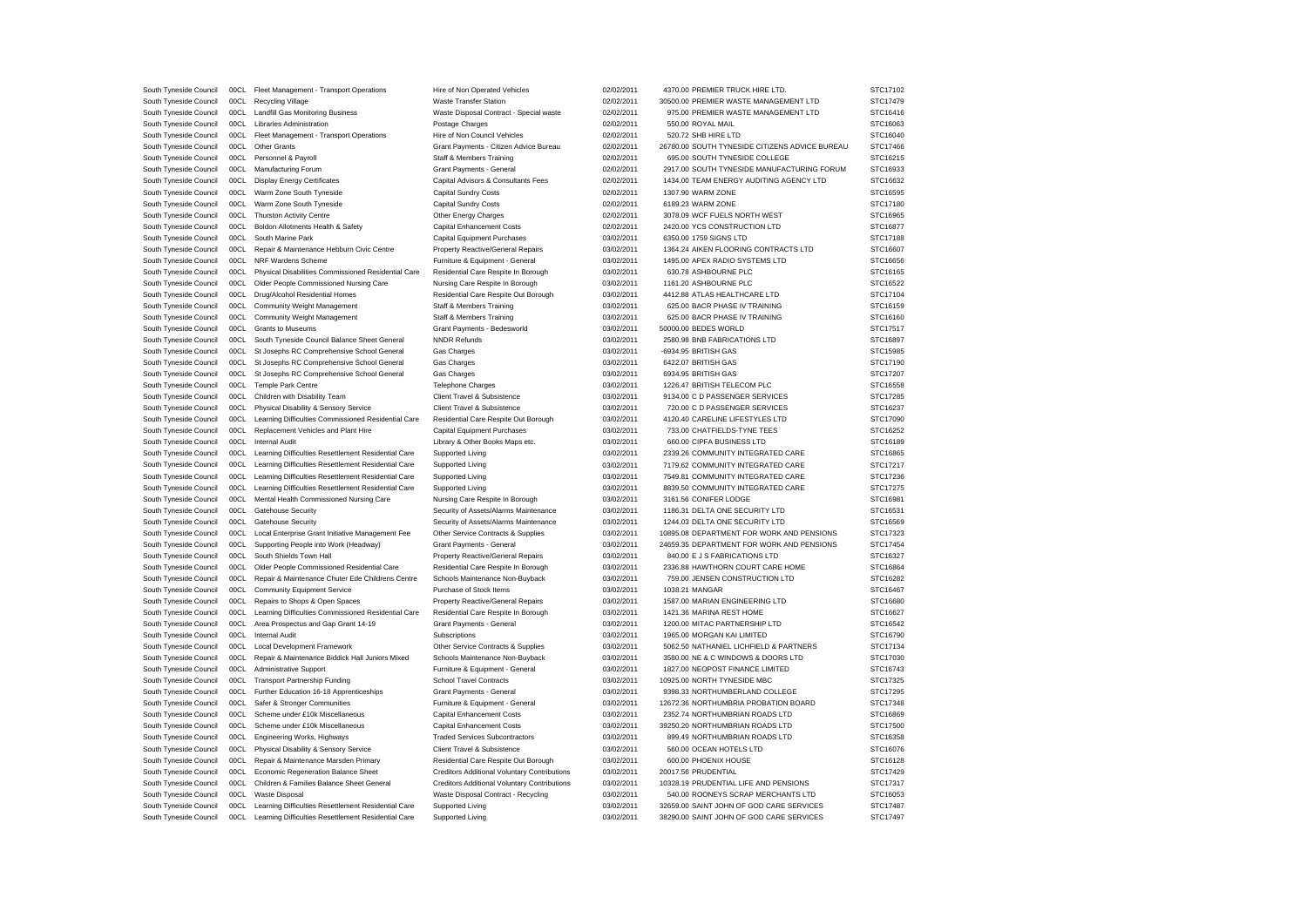| South Tyneside Council                           | 00CL         | Learning Difficulties Resettlement Residential Care                                        | Supported Living                                              | 03/02/2011               | 41669.00 SAINT JOHN OF GOD CARE SERVICES                                 | STC17506             |
|--------------------------------------------------|--------------|--------------------------------------------------------------------------------------------|---------------------------------------------------------------|--------------------------|--------------------------------------------------------------------------|----------------------|
| South Tyneside Council                           | 00CL         | Mental Health Grants To Voluntary Organisations                                            | Voluntary Sector - General                                    | 03/02/2011               | 2040.00 SAMARITANS                                                       | STC16807             |
| South Tyneside Council                           | 00CL         | Visually Impaired Service                                                                  | Instructors Fees Classroom/Pupil Support                      | 03/02/2011               | 1350.00 SECOND SIGHT (SERVICES) UK LTD                                   | STC16603             |
| South Tyneside Council                           | 00CL         | <b>Central Composting</b>                                                                  | Waste Disposal Contract - Recycling                           | 03/02/2011               | 9765.29 SITA UK                                                          | STC17305             |
| South Tyneside Council                           | 00CL         | South Tyneside Council Balance Sheet General                                               | South Tyneside Homes Invoice Holding Account                  | 03/02/2011               | 7972.14 SOUTH TYNESIDE HOMES                                             | STC17249             |
| South Tyneside Council                           | 00CL         | Housing Revenue Account Balance Sheet                                                      | South Tyneside Homes Invoice Holding Account                  | 03/02/2011               | 224390.22 SOUTH TYNESIDE HOMES                                           | STC17565             |
| South Tyneside Council                           | 00CL         | Older People Commissioned Residential Care                                                 | Residential Care In Borough                                   | 03/02/2011               | 1574.20 ST THOMAS - K HAMODI                                             | STC16677             |
| South Tyneside Council                           | 00C1         | Children's Homes                                                                           | Capital Enhancement Costs                                     | 03/02/2011               | 3182.25 THE WRIGHT BUILDING COM.                                         | STC16986             |
| South Tyneside Council                           | 00CL         | Repair & Maintenance Early Excellence Centre                                               | Property Reactive/General Repairs                             | 03/02/2011               | 1727.00 TSUK INTERIORS LTD                                               | STC16716             |
| South Tyneside Council                           | 00CL         | Factory Units Tyne and Wear Economic Development C <sub>(Payment</sub> of Income Collected |                                                               | 03/02/2011               | 2930.42 TYNE & WEAR DEVELOPMENT CO LTD                                   | STC16934             |
| South Tyneside Council                           | 00CL         | Lavgate                                                                                    | <b>Telephone Charges</b>                                      | 03/02/2011               | 765.60 VIRGIN MEDIA PAYMENTS LTD                                         | STC16285             |
| South Tyneside Council                           | 00CL         | Warm Zone South Tyneside                                                                   | Capital Sundry Costs                                          | 03/02/2011               | 11766.70 WARM ZONE                                                       | STC17336             |
| South Tyneside Council                           | 00CL         | Graduate Leader Fund                                                                       | Grant Payments - General                                      | 03/02/2011               | 3000.00 NOAHS ARK NURSERY                                                | STC16949             |
| South Tyneside Council                           | 00CL         | Off-Street Car Parking Administration                                                      | Private Contractors - Car Park Income                         | 04/02/2011               | 24996.45 APCOA PARKING (UK) LTD                                          | STC17458             |
| South Tyneside Council                           | 00CL         | Tourism                                                                                    | Non-Staff Advertising                                         | 04/02/2011               | 2502.50 ARTAVIA ADVERTISING LTD                                          | STC16884             |
| South Tyneside Council                           | 00CL         | Fleet Management - Workshop Operations                                                     | Purchase of Stock Items                                       | 04/02/2011               | 644.98 AUTO ELECTRICAL SOLUTIONS LTD                                     | STC16174             |
| South Tyneside Council                           | 00CL         | Personal Community Development Learning                                                    | Grant Payments - General                                      | 04/02/2011               | 5180.00 BLISS-ABILITY                                                    | STC17142             |
| South Tyneside Council                           | 00CL         | Learning Difficulties Commissioned Residential Care                                        | Voluntary Sector - General                                    | 04/02/2011               | 7863.83 CAMPHILL VILLAGE TRUST                                           | STC17246             |
| South Tyneside Council                           | 00CL         | <b>Community Equipment Service</b>                                                         | Purchase of Stock Items                                       | 04/02/2011               | 2310.00 CARE-ABILITY                                                     | STC16857             |
| South Tyneside Council                           | 00CL         | Section 17 Payments (West)                                                                 | <b>Legal Advisors</b>                                         | 04/02/2011               | 977.58 CARTER BROWN ASSOCIATES LIMITED                                   | STC16419             |
| South Tyneside Council                           | 00CL         | Financial Inclusion Programme                                                              | Non-Staff Advertising                                         | 04/02/2011               | 2869.80 CBS OUTDOOR LIMITED                                              | STC16925             |
|                                                  | 00CL         |                                                                                            | Non-Staff Advertising                                         | 04/02/2011               | 7774.50 CBS OUTDOOR LIMITED                                              | STC17242             |
| South Tyneside Council<br>South Tyneside Council | 00CL         | Financial Inclusion Programme                                                              |                                                               | 04/02/2011               | 3166.00 CHURCHILL COMMUNITY COLLEGE                                      | STC16983             |
|                                                  |              | School Improvement Partners                                                                | Private Contractors - General Consultancy                     |                          |                                                                          |                      |
| South Tyneside Council                           | 00CL         | School Improvement Partners                                                                | Private Contractors - General Consultancy                     | 04/02/2011               | 3166.00 CHURCHILL COMMUNITY COLLEGE                                      | STC16984             |
| South Tyneside Council                           | 00CL         | Brinkburn Comprehensive School Kitchen                                                     | <b>Catering Provisions</b>                                    | 04/02/2011               | 528.02 COCA-COLA ENTERPRISES LTD                                         | STC16046             |
| South Tyneside Council                           | 00CL         | Children with Disability Team                                                              | Agency Staff - Non-Teachers                                   | 04/02/2011               | 41119.94 COMENSURA LTD                                                   | STC17505             |
| South Tyneside Council                           | 00CL         | Learning Difficulties Resettlement Residential Care                                        | Supported Living                                              | 04/02/2011               | 25072.61 COMMUNITY INTEGRATED CARE                                       | STC17461             |
| South Tyneside Council                           | 00C1         | <b>Transitions Grant</b>                                                                   | Local Authorities Residential Care Long Stay                  | 04/02/2011               | 5830.00 DINAMIC ENTERPRISES LTD                                          | STC17165             |
| South Tyneside Council                           | 00CL         | Inter Local Education Authority Recoupment                                                 | Payments to Local Authorities - General                       | 04/02/2011               | 38490.25 DURHAM COUNTY COUNCIL                                           | STC17498             |
| South Tyneside Council                           | 00CL         | Street Lighting Administration                                                             | <b>Electricity Charges</b>                                    | 04/02/2011               | 72310.93 EDF ENERGY                                                      | STC17539             |
| South Tyneside Council                           | 00CL         | <b>Commissioned Fostering</b>                                                              | Voluntary Sector - Boarded Out Children                       | 04/02/2011               | -2340.00 FOSTER CARE SOLUTIONS LTD                                       | STC15993             |
| South Tyneside Council                           | 00CL         | <b>Commissioned Fostering</b>                                                              | Voluntary Sector - Boarded Out Children                       | 04/02/2011               | 3476.34 FOSTER CARE SOLUTIONS LTD                                        | STC17018             |
|                                                  |              |                                                                                            |                                                               |                          |                                                                          |                      |
| South Tyneside Council                           | 00C1         | Fleet Management - Workshop Operations                                                     | Furniture & Equipment - General                               | 04/02/2011               | 595.00 GEMCO EQUIPMENT LTD                                               | STC16118             |
| South Tyneside Council                           | 00CL         | Further Education Employer Responsive-Workplace NVC Grant Payments - General               |                                                               | 04/02/2011               | 3375.00 GROUNDWORK SOUTH TYNESIDE AND NEWCA                              | STC17003             |
| South Tyneside Council                           | 00CL         | Future Jobs Fund                                                                           | Grant Payments - General                                      | 04/02/2011               | 66409.10 GROUNDWORK SOUTH TYNESIDE AND NEWCA                             | STC17534             |
| South Tyneside Council                           | 00CL         | Fleet Management - Transport Operations                                                    | Hire of Non Operated Vehicles                                 | 04/02/2011               | 1150.00 GULLIVERS TRUCK HIRE LTD                                         | STC16514             |
| South Tyneside Council                           | 00CL         | Ridgeway Junior, Middle & Infants School Kitchen                                           | <b>Catering Provisions</b>                                    | 04/02/2011               | 2174.56 HOPWELLS LTD.                                                    | STC16830             |
| South Tyneside Council                           | 00CL         | <b>Boldon Nursery Kitchen</b>                                                              | <b>Catering Provisions</b>                                    | 04/02/2011               | 1774.11 HOPWELLS LTD.                                                    | STC16733             |
| South Tyneside Council                           | 00CL         | Hebburn Comprehensive School Kitchen                                                       | <b>Catering Provisions</b>                                    | 04/02/2011               | 766.94 HOPWELLS LTD.                                                     | STC16286             |
| South Tyneside Council                           | 00CL         | St Gregorys RC Junior, Middle & Infants School Kitchen                                     | <b>Catering Provisions</b>                                    | 04/02/2011               | 1298.10 J R HOLLAND                                                      | STC16585             |
| South Tyneside Council                           | 00CL         | Boldon Nursery School Kitchen                                                              | <b>Catering Provisions</b>                                    | 04/02/2011               | 1592.14 J R HOLLAND                                                      | STC16686             |
| South Tyneside Council                           | 00CL         | Westoe Crown School Kitchen                                                                | <b>Catering Provisions</b>                                    | 04/02/2011               | 1915.22 J R HOLLAND                                                      | STC16779             |
| South Tyneside Council                           | 00CL         | All Saints CE Junior, Middle & Infants School Kitchen                                      | <b>Catering Provisions</b>                                    | 04/02/2011               | 1195.19 J R HOLLAND                                                      | STC16534             |
|                                                  | 00CL         |                                                                                            | Home Care                                                     |                          |                                                                          | STC17266             |
| South Tyneside Council                           |              | Learning Difficulties Commissioned Home Care                                               |                                                               | 04/02/2011               | 8526.67 KAY CARE SERVICES LTD                                            |                      |
| South Tyneside Council                           | 00CL         | Physical Disabilities Home Care                                                            | Home Care                                                     | 04/02/2011               | 1888.60 KAY CARE SERVICES LTD                                            | STC16767             |
| South Tyneside Council                           | 00CL         | Sports Development                                                                         | Other Non Statutory Fees & Charges<br><b>Instructors Fees</b> | 04/02/2011               | 1596.00 LUKES LANE CA                                                    | STC16690             |
| South Tyneside Council                           | 00CL         | Right to Read                                                                              |                                                               | 04/02/2011               | 1426.01 MORTIMER COMMUNITY ASSOCIATION                                   | STC16630             |
| South Tyneside Council                           | 00C1         | <b>Community Equipment Service</b>                                                         | Purchase of Stock Items                                       | 04/02/2011               | 2778.24 MOUNTWAY LTD                                                     | STC16917             |
| South Tyneside Council                           | 00CL         | Leaving Care Service                                                                       | Foster Carers Other Fees & Expenses                           | 04/02/2011               | 3150.00 NATIONAL CARE ADVISORY SERVICE                                   | STC16980             |
| South Tyneside Council                           | 00CL         | <b>Physical Disabilities Grant</b>                                                         | Other Service Contracts & Supplies                            | 04/02/2011               | 1066.00 NORTHERN SIGN INTERPRETING LTD                                   | STC16480             |
| South Tyneside Council                           | 00CL         | Inter Local Education Authority Recoupment                                                 | Payments to Local Authorities - General                       | 04/02/2011               | 3633.33 NORTHUMBERLAND COUNTY COUNCIL                                    | STC17040             |
| South Tyneside Council                           | 00CL         | Child and Adolescent Mental Health Services                                                | Private Contractors - General Consultancy                     | 04/02/2011               | 2200.00 NORTHUMBERLAND TYNE AND WEAR NHS TRL                             | STC16835             |
| South Tyneside Council                           | 00CL         | Temple Park Junior School                                                                  | <b>Electricity Charges</b>                                    | 04/02/2011               | 503.81 NPOWER NORTHERN LTD                                               | STC16015             |
| South Tyneside Council                           | 00CL         | Temple Park Junior School                                                                  | <b>Electricity Charges</b>                                    | 04/02/2011               | 613.93 NPOWER NORTHERN LTD                                               | STC16140             |
| South Tyneside Council                           | 00CL         | <b>Thurston Activity Centre</b>                                                            | <b>Electricity Charges</b>                                    | 04/02/2011               | 1867.16 NPOWER NORTHERN LTD                                              | STC16761             |
| South Tyneside Council                           | 00CL         | Thurston Activity Centre                                                                   | <b>Electricity Charges</b>                                    | 04/02/2011               | 2202.28 NPOWER NORTHERN LTD                                              | STC16836             |
| South Tyneside Council                           | 00CL         | <b>Registration Service</b>                                                                | <b>Electricity Charges</b>                                    | 04/02/2011               | 956.49 NPOWER NORTHERN LTD                                               | STC16403             |
| South Tyneside Council                           | 00CL         | Personnel & Payroll                                                                        | <b>Staff &amp; Members Training</b>                           | 04/02/2011               | 716.58 PRIMROSE COMMUNITY ASSOCIATION                                    | STC16234             |
| South Tyneside Council                           | 00CL         | Asbestos in Civic Buildings                                                                | Capital Enhancement Costs                                     | 04/02/2011               | 12769.21 PYEROY LIMITED                                                  | STC17349             |
| South Tyneside Council                           | 00C1         | Mortimer Comprehensive School Kitchen                                                      | <b>Catering Provisions</b>                                    | 04/02/2011               | 821.89 R MANNERS AND SONS LTD                                            | STC16315             |
| South Tyneside Council                           | 00CL         | St Marys RC Junior, Middle & Infants School Kitchen                                        | <b>Catering Provisions</b>                                    | 04/02/2011               | 1051.57 R MANNERS AND SONS LTD                                           | STC16473             |
| South Tyneside Council                           | 00C1         | Section 17 Payments (West)                                                                 | <b>Legal Advisors</b>                                         | 04/02/2011               | 883.75 RD PSYCHOLOGICAL SERVICES LTD                                     | STC16348             |
| South Tyneside Council                           | 00CL         | <b>Engineering Services - Bridges</b>                                                      | Other Infrastructure Repairs                                  | 04/02/2011               | 719.50 ROADSAFE UK LTD                                                   | STC16236             |
| South Tyneside Council<br>South Tyneside Council | 00CL<br>00CL | <b>Physical Disabilities Grant</b><br>Regeneration and Transformation Fund                 | Subscriptions<br>Capital Sundry Costs                         | 04/02/2011<br>04/02/2011 | 553.00 ROYAL NATIONAL INSTITUTE FOR THE BLIND<br>1065.00 SITEX ORBIS LTD | STC16068<br>STC16479 |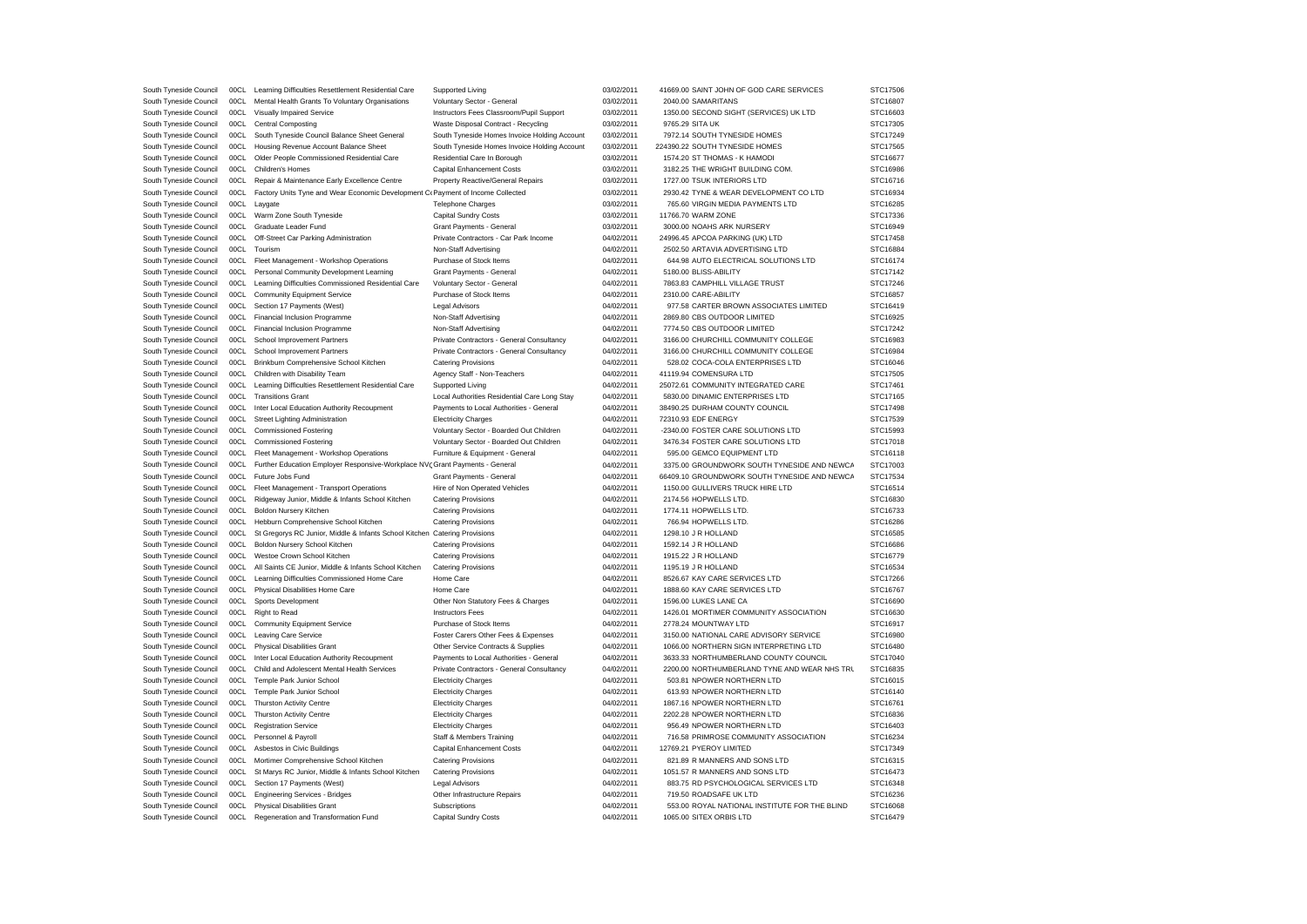| South Tyneside Council | 00CL | Repair & Maintenance Gerald Street                   | Property Planned Maintenance                  | 04/02/2011 | 531.43 SITEX ORBIS LTD                         | STC16048 |
|------------------------|------|------------------------------------------------------|-----------------------------------------------|------------|------------------------------------------------|----------|
| South Tyneside Council | 00CL | Repair & Maintenance Beech Street House              | Property Reactive/General Repairs             | 04/02/2011 | 566.43 SITEX ORBIS LTD                         | STC16083 |
| South Tyneside Council | 00CL | Harton Technical College Council Central Charges     | <b>Electricity Charges</b>                    | 04/02/2011 | 8428.66 SWALEC                                 | STC17260 |
| South Tyneside Council | 00CL | Westoe Crown School                                  | Gas Charges                                   | 04/02/2011 | 1573.09 TOTAL GAS & POWER                      | STC16676 |
| South Tyneside Council | 00CL | <b>Tourist Information Centre</b>                    | Resalable Items                               | 04/02/2011 | 4016.00 WESTOVIAN THEATRE SOCIETY              | STC17083 |
| South Tyneside Council | 00CL | Mental Health Grants To Voluntary Organisations      | Voluntary Sector - General                    | 04/02/2011 | 2070.50 TYNESIDE RAPE CRISIS CENTRE            | STC16809 |
| South Tyneside Council | 00CL | <b>Community Equipment Service</b>                   | Purchase of Stock Items                       | 07/02/2011 | 1525.00 ACCORA LTD                             | STC16663 |
|                        |      |                                                      |                                               |            |                                                |          |
| South Tyneside Council | 00CL | <b>Administrative Support</b>                        | Printing & Stationery Consumables             | 07/02/2011 | 1297.60 ANTALIS MCNAUGHTON LTD                 | STC16582 |
| South Tyneside Council | 00CL | South Shields Town Hall                              | Property Reactive/General Repairs             | 07/02/2011 | 580.80 BARTRAM FLOORING SERVICES LTD           | STC16101 |
| South Tyneside Council | 00CL | <b>Catering Contract General</b>                     | Furniture & Equipment - General               | 07/02/2011 | 1304.00 BGL REIBER LTD                         | STC16593 |
| South Tyneside Council |      | 00CL Corporate Development                           | Staff & Members Training                      | 07/02/2011 | 725.00 CIPFA BUSINESS LTD                      | STC16242 |
| South Tyneside Council | 00CL | Redundancy & Similar Payments                        | <b>Residual Pension Cost</b>                  | 07/02/2011 | 2973.06 DURHAM COUNTY COUNCIL                  | STC16944 |
| South Tyneside Council | 00CL | Warm Zone South Tyneside                             | Capital Enhancement non Council Property      | 07/02/2011 | 18879.23 DYSON INSULATIONS LTD                 | STC17423 |
|                        |      |                                                      |                                               |            |                                                |          |
| South Tyneside Council |      | 00CL First Steps Community Development               | Grant Payments - General                      | 07/02/2011 | 915.00 E ACHIEVE                               | STC16382 |
| South Tyneside Council | 00CL | <b>Commissioned Fostering</b>                        | Voluntary Sector - Boarded Out Children       | 07/02/2011 | 3144.95 FOSTERING SOLUTIONS                    | STC16977 |
| South Tyneside Council | 00CL | <b>Commissioned Fostering</b>                        | Voluntary Sector - Boarded Out Children       | 07/02/2011 | 3144.95 FOSTERING SOLUTIONS                    | STC16978 |
| South Tyneside Council |      | 00CL Regeneration Team                               | <b>Promotional Activities</b>                 | 07/02/2011 | 881.60 HEMMING GROUP LIMITED                   | STC16346 |
| South Tyneside Council | 00CL | Aiming High for Disabled Children                    | Voluntary Sector - General                    | 07/02/2011 | 1754.00 HENSHAWS SOCIETY FOR BLIND PEOPLE      | STC16726 |
| South Tyneside Council | 00CL | Section 17 Payments                                  | Other Statutory Fees & Charges                | 07/02/2011 | 2225.00 HMCS                                   | STC16840 |
| South Tyneside Council | 00CL | Section 17 Payments                                  | Other Statutory Fees & Charges                | 07/02/2011 | 2225.00 HMCS                                   | STC16841 |
| South Tyneside Council | 00CL | Section 17 Payments                                  | Other Statutory Fees & Charges                | 07/02/2011 | 2225.00 HMCS                                   | STC16842 |
|                        |      | 00CL Decoration Allowances                           |                                               | 07/02/2011 | 633.14 ICI DULUX DECORATOR CENTRES             | STC16166 |
| South Tyneside Council |      |                                                      | Housing Revenue Account Decoration Allowance  |            |                                                |          |
| South Tyneside Council | 00CL | Fleet Management - Transport Operations              | Hire of Non Operated Vehicles                 | 07/02/2011 | 2702.99 ING CAR LEASE UK LTD                   | STC16908 |
| South Tyneside Council |      | 00CL Regeneration and Tranformation Fund             | Capital Advisors & Consultants Fees           | 07/02/2011 | 14520.00 JK PROPERTY CONSULTANTS LLP           | STC17396 |
| South Tyneside Council |      | 00CL Supporting People External                      | Grant Payments - General                      | 07/02/2011 | 816.00 MENCAP                                  | STC16311 |
| South Tyneside Council | 00CL | Call Centre                                          | Voluntary Sector - Boarded Out Children       | 07/02/2011 | 3310.80 NATIONAL FOSTERING AGENCY LTD          | STC16995 |
| South Tyneside Council |      | 00CL Children with Disability Team                   | Private Contractors - School Holiday Day Care | 07/02/2011 | 552.00 NORTH EAST AUTISM SOCIETY               | STC16067 |
| South Tyneside Council |      | 00CL Children's Services                             | Voluntary Sector - Boarded Out Children       | 07/02/2011 | 15057.01 NORTHUMBERLAND COUNTY COUNCIL         | STC17401 |
| South Tyneside Council | 00CL | Children's Services                                  | Voluntary Sector - Boarded Out Children       | 07/02/2011 | 24564.27 NORTHUMBERLAND COUNTY COUNCIL         | STC17453 |
| South Tyneside Council |      | 00CL Highways Maintenance                            | Tyne & Wear Traffic Signal Group              | 07/02/2011 | 759.45 NPOWER NORTHERN LTD                     | STC16283 |
|                        |      |                                                      |                                               |            |                                                |          |
| South Tyneside Council |      | 00CL Highways Maintenance                            | Tyne & Wear Traffic Signal Group              | 07/02/2011 | 5102.47 NPOWER NORTHERN LTD                    | STC17137 |
| South Tyneside Council | 00CL | <b>Commissioned Fostering</b>                        | Voluntary Sector - Boarded Out Children       | 07/02/2011 | 3634.40 ORCHARD CARE (NORTH EAST) LTD          | STC17041 |
| South Tyneside Council | 00CL | <b>Commissioned Fostering</b>                        | Voluntary Sector - Boarded Out Children       | 07/02/2011 | 3642.20 ORCHARD CARE (NORTH EAST) LTD          | STC17043 |
| South Tyneside Council | 00CL | <b>Commissioned Fostering</b>                        | Voluntary Sector - Boarded Out Children       | 07/02/2011 | 3819.00 ORCHARD CARE (NORTH EAST) LTD          | STC17061 |
| South Tyneside Council | 00CL | <b>Commissioned Fostering</b>                        | Voluntary Sector - Boarded Out Children       | 07/02/2011 | 3819.00 ORCHARD CARE (NORTH EAST) LTD          | STC17062 |
| South Tyneside Council | 00CL | <b>Commissioned Fostering</b>                        | Voluntary Sector - Boarded Out Children       | 07/02/2011 | 4034.80 ORCHARD CARE (NORTH EAST) LTD          | STC17084 |
| South Tyneside Council |      | 00CL Commissioned Fostering                          | Voluntary Sector - Boarded Out Children       | 07/02/2011 | 8534.48 ORCHARD CARE (NORTH EAST) LTD          | STC17267 |
| South Tyneside Council | 00CL | Design & Print Team                                  | <b>External Printing Contractors</b>          | 07/02/2011 | 574.00 POTTS PRINTERS LTD                      | STC16088 |
|                        | 00CL |                                                      |                                               |            | 4500.00 PRICEWATERHOUSE COOPERS LLP            |          |
| South Tyneside Council |      | Early Years Development & Childcare Partnership      | <b>External Audit Charges</b>                 | 07/02/2011 |                                                | STC17110 |
| South Tyneside Council |      | 00CL Further Education Adult Learner Responsive      | Grant Payments - General                      | 07/02/2011 | 3635.62 PRIMROSE COMMUNITY ASSOCIATION         | STC17042 |
| South Tyneside Council |      | 00CL Repair & Maintenance Temple Park Leisure Centre | Property Planned Maintenance                  | 07/02/2011 | 1207.85 PROMANEX                               | STC16549 |
| South Tyneside Council | 00CL | Alternative Education Service- Administration        | Schools Maintenance Non-Buyback               | 07/02/2011 | 683.30 RING READY 2007 LTD                     | STC16209 |
| South Tyneside Council |      | 00CL Physical Disabilities Grant                     | Subscriptions                                 | 07/02/2011 | 2528.00 ROYAL NATIONAL INSTITUTE FOR THE BLIND | STC16889 |
| South Tyneside Council |      | 00CL Housing Revenue Account Balance Sheet           | South Tyneside Homes Invoice Holding Account  | 07/02/2011 | 215774.67 SOUTH TYNESIDE HOMES                 | STC17564 |
| South Tyneside Council | 00CL | Community Equipment Service                          | Furniture & Equipment - General               | 07/02/2011 | 40392.59 SOUTH TYNESIDE HOMES                  | STC17504 |
| South Tyneside Council |      | 00CL Community Equipment Service                     | Purchase of Stock Items                       | 07/02/2011 | 46572.38 SOUTH TYNESIDE HOMES                  | STC17510 |
|                        | 00CL |                                                      |                                               |            |                                                |          |
| South Tyneside Council |      | Children's Grants                                    | Voluntary Sector - General                    | 07/02/2011 | 28616.00 SOUTH TYNESIDE PRIMARY CARE TRUST     | STC17471 |
| South Tyneside Council |      | 00CL Community Learning Disability Team              | Client Travel & Subsistence                   | 07/02/2011 | 755.60 SOUTH TYNESIDE TAXIS AGENCY             | STC16275 |
| South Tyneside Council |      | 00CL Hampden Street Day Care                         | Client Travel & Subsistence                   | 07/02/2011 | 736.60 SOUTH TYNESIDE TAXIS AGENCY             | STC16257 |
| South Tyneside Council |      | 00CL Father James Walsh Centre                       | Client Travel & Subsistence                   | 07/02/2011 | 653.35 SOUTH TYNESIDE TAXIS AGENCY             | STC16180 |
| South Tyneside Council | 00CL | John Wright Centre                                   | Client Travel & Subsistence                   | 07/02/2011 | 587.90 SOUTH TYNESIDE TAXIS AGENCY             | STC16108 |
| South Tyneside Council | 00CL | Special Educational Needs Transport                  | <b>School Travel Contracts</b>                | 07/02/2011 | 512.25 SOUTH TYNESIDE TAXIS AGENCY             | STC16025 |
| South Tyneside Council | 00CL | Special Educational Needs Transport                  | School Travel Contracts                       | 07/02/2011 | 734.00 SOUTH TYNESIDE TAXIS AGENCY             | STC16254 |
| South Tyneside Council | 00CL | Special Educational Needs Transport                  | <b>School Travel Contracts</b>                | 07/02/2011 | 757.20 SOUTH TYNESIDE TAXIS AGENCY             | STC16280 |
|                        |      |                                                      |                                               |            |                                                |          |
| South Tyneside Council | 00CL | Special Educational Needs Transport                  | <b>School Travel Contracts</b>                | 07/02/2011 | 1896.90 SOUTH TYNESIDE TAXIS AGENCY            | STC16774 |
| South Tyneside Council | 00CL | Special Educational Needs Transport                  | <b>School Travel Contracts</b>                | 07/02/2011 | 3402.10 SOUTH TYNESIDE TAXIS AGENCY            | STC17007 |
| South Tyneside Council | 00CL | Home to College Transport                            | <b>School Travel Contracts</b>                | 07/02/2011 | 725.00 SOUTH TYNESIDE TAXIS AGENCY             | STC16243 |
| South Tyneside Council | 00CL | Home to College Transport                            | <b>School Travel Contracts</b>                | 07/02/2011 | 1460.00 SOUTH TYNESIDE TAXIS AGENCY            | STC16642 |
| South Tyneside Council | 00CL | Replacement Vehicles and Plant Hire                  | Capital Equipment Purchases                   | 07/02/2011 | 9405.90 SPRINGFIELD CARS LTD                   | STC17297 |
| South Tyneside Council | 00CL | Replacement Vehicles and Plant Hire                  | <b>Capital Equipment Purchases</b>            | 07/02/2011 | 9405.90 SPRINGFIELD CARS LTD                   | STC17298 |
| South Tyneside Council | 00CL | Fleet Management - Transport Operations              | Vehicle Running Costs                         | 07/02/2011 | 7650.00 SPRINGFIELD CARS LTD                   | STC17238 |
| South Tyneside Council | 00CL | Wider Family Learning                                | Grant Payments - General                      | 07/02/2011 | 7296.00 SUNDERLAND ASSOCIATION FOOTBALL CLUB   | STC17225 |
|                        | 00CL |                                                      |                                               |            |                                                |          |
| South Tyneside Council |      | Children with Disability Team                        | Private Contractors - Outreach Supp Contract  | 07/02/2011 | 555.00 SUNDERLAND HOME CARE ASSOCIATES         | STC16070 |
| South Tyneside Council | 00CL | <b>Commissioned Fostering</b>                        | Voluntary Sector - Boarded Out Children       | 07/02/2011 | 702.00 SWIIS FOSTER CARE LTD                   | STC16225 |
| South Tyneside Council | 00CL | <b>Commissioned Fostering</b>                        | Voluntary Sector - Boarded Out Children       | 07/02/2011 | 702.00 SWIIS FOSTER CARE LTD                   | STC16226 |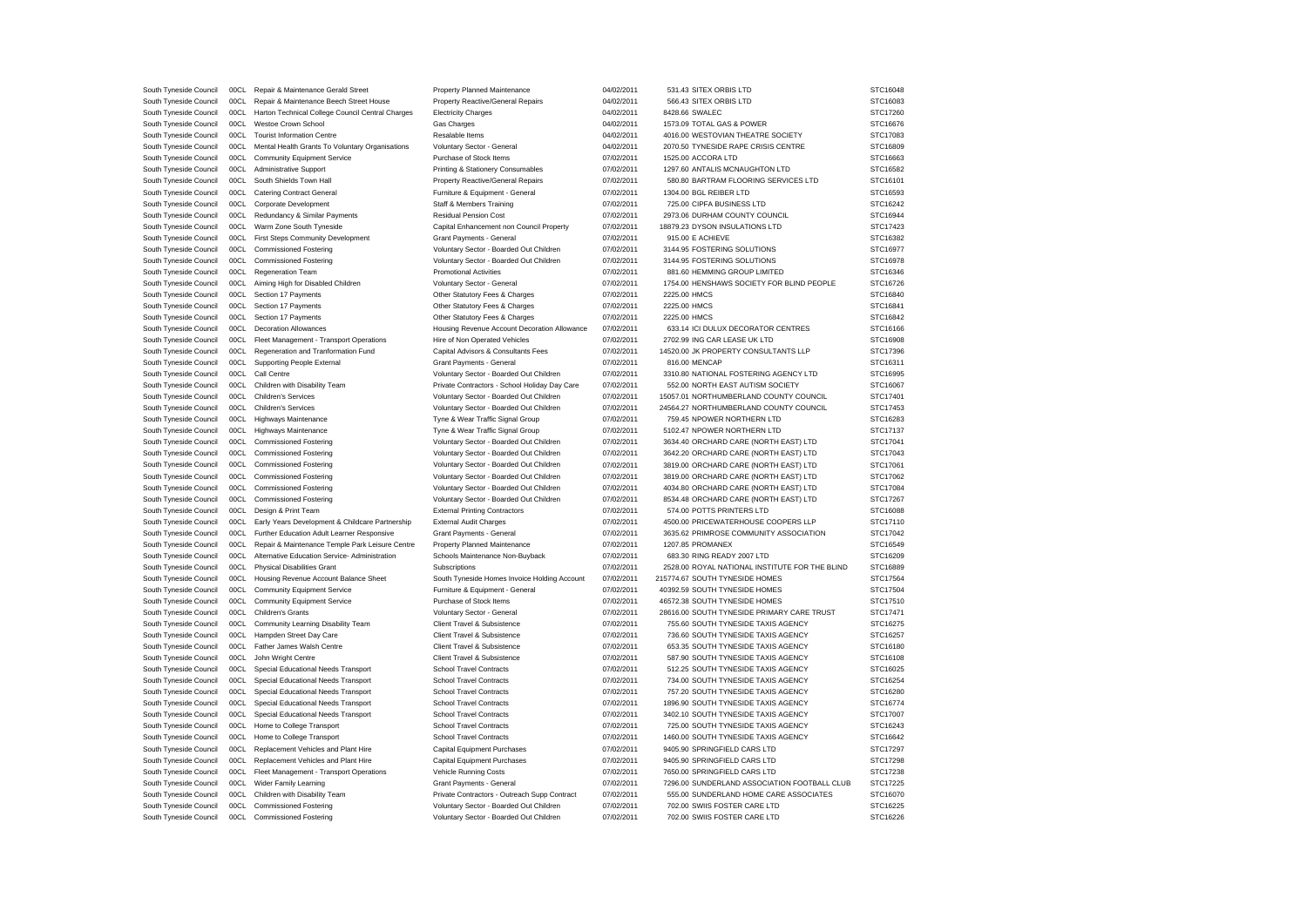| South Tyneside Council | 00CL | <b>Commissioned Fostering</b>                       | Voluntary Sector - Boarded Out Children | 07/02/2011 | 820.00 SWIIS FOSTER CARE LTD                  | STC16312 |
|------------------------|------|-----------------------------------------------------|-----------------------------------------|------------|-----------------------------------------------|----------|
| South Tyneside Council | 00CL | <b>Commissioned Fostering</b>                       | Voluntary Sector - Boarded Out Children | 07/02/2011 | 820.00 SWIIS FOSTER CARE LTD                  | STC16313 |
| South Tyneside Council | 00CL | <b>Commissioned Fostering</b>                       | Voluntary Sector - Boarded Out Children | 07/02/2011 | 893.00 SWIIS FOSTER CARE LTD                  | STC16350 |
| South Tyneside Council | 00CL | <b>Commissioned Fostering</b>                       | Voluntary Sector - Boarded Out Children | 07/02/2011 | 893.00 SWIIS FOSTER CARE LTD                  | STC16351 |
| South Tyneside Council | 00CL | <b>Commissioned Fostering</b>                       | Voluntary Sector - Boarded Out Children | 07/02/2011 | 901.00 SWIIS FOSTER CARE LTD                  | STC16363 |
| South Tyneside Council | 00CL | <b>Commissioned Fostering</b>                       | Voluntary Sector - Boarded Out Children | 07/02/2011 | 901.00 SWIIS FOSTER CARE LTD                  | STC16364 |
| South Tyneside Council | 00CL | <b>Commissioned Fostering</b>                       | Voluntary Sector - Boarded Out Children | 07/02/2011 | 901.00 SWIIS FOSTER CARE LTD                  | STC16365 |
| South Tyneside Council | 00CL | <b>Commissioned Fostering</b>                       | Voluntary Sector - Boarded Out Children | 07/02/2011 | 901.00 SWIIS FOSTER CARE LTD                  | STC16366 |
|                        |      |                                                     |                                         |            |                                               |          |
| South Tyneside Council | 00CL | <b>Commissioned Fostering</b>                       | Voluntary Sector - Boarded Out Children | 07/02/2011 | 901.00 SWIIS FOSTER CARE LTD                  | STC16367 |
| South Tyneside Council | 00CL | <b>Commissioned Fostering</b>                       | Voluntary Sector - Boarded Out Children | 07/02/2011 | 901.00 SWIIS FOSTER CARE LTD                  | STC16368 |
| South Tyneside Council | 00CL | <b>Commissioned Fostering</b>                       | Voluntary Sector - Boarded Out Children | 07/02/2011 | 901.00 SWIIS FOSTER CARE LTD                  | STC16369 |
| South Tyneside Council | 00CL | <b>Commissioned Fostering</b>                       | Voluntary Sector - Boarded Out Children | 07/02/2011 | 901.00 SWIIS FOSTER CARE LTD                  | STC16370 |
| South Tyneside Council | 00CL | <b>Commissioned Fostering</b>                       | Voluntary Sector - Boarded Out Children | 07/02/2011 | 911.00 SWIIS FOSTER CARE LTD                  | STC16379 |
| South Tyneside Council | 00CL | <b>Commissioned Fostering</b>                       | Voluntary Sector - Boarded Out Children | 07/02/2011 | 991.00 SWIIS FOSTER CARE LTD                  | STC16436 |
| South Tyneside Council | 00CL | <b>Commissioned Fostering</b>                       | Voluntary Sector - Boarded Out Children | 07/02/2011 | 1091.00 SWIIS FOSTER CARE LTD                 | STC16491 |
| South Tyneside Council | 00CL | <b>Commissioned Fostering</b>                       | Voluntary Sector - Boarded Out Children | 07/02/2011 | 1091.00 SWIIS FOSTER CARE LTD                 | STC16492 |
| South Tyneside Council | 00CL | <b>Commissioned Fostering</b>                       | Voluntary Sector - Boarded Out Children | 07/02/2011 | 1091.00 SWIIS FOSTER CARE LTD                 | STC16493 |
| South Tyneside Council | 00CL | <b>Commissioned Fostering</b>                       | Voluntary Sector - Boarded Out Children | 07/02/2011 | 1091.00 SWIIS FOSTER CARE LTD                 | STC16494 |
| South Tyneside Council | 00CL | <b>Commissioned Fostering</b>                       | Voluntary Sector - Boarded Out Children | 07/02/2011 | 1091.00 SWIIS FOSTER CARE LTD                 | STC16495 |
| South Tyneside Council | 00CL | <b>Commissioned Fostering</b>                       | Voluntary Sector - Boarded Out Children | 07/02/2011 | 1091.00 SWIIS FOSTER CARE LTD                 | STC16496 |
| South Tyneside Council | 00CL | <b>Commissioned Fostering</b>                       | Voluntary Sector - Boarded Out Children | 07/02/2011 | 1230.00 SWIIS FOSTER CARE LTD                 | STC16561 |
| South Tyneside Council | 00CL | <b>Commissioned Fostering</b>                       | Voluntary Sector - Boarded Out Children | 07/02/2011 | 1230.00 SWIIS FOSTER CARE LTD                 | STC16562 |
| South Tyneside Council | 00CL | <b>Commissioned Fostering</b>                       | Voluntary Sector - Boarded Out Children | 07/02/2011 | 1369.00 SWIIS FOSTER CARE LTD                 | STC16609 |
| South Tyneside Council | 00CL | <b>Commissioned Fostering</b>                       | Voluntary Sector - Boarded Out Children | 07/02/2011 | 1369.00 SWIIS FOSTER CARE LTD                 | STC16610 |
| South Tyneside Council | 00CL | Leaving Care Service                                | Client Travel & Subsistence             | 07/02/2011 | 700.00 SWIIS FOSTER CARE LTD                  | STC16220 |
| South Tyneside Council | 00CL | Leaving Care Service                                | Client Travel & Subsistence             | 07/02/2011 | 700.00 SWIIS FOSTER CARE LTD                  | STC16221 |
| South Tyneside Council | 00CL | Leaving Care Service                                | Client Travel & Subsistence             | 07/02/2011 | 700.00 SWIIS FOSTER CARE LTD                  | STC16222 |
| South Tyneside Council | 00CL | Leaving Care Service                                | Client Travel & Subsistence             | 07/02/2011 | 700.00 SWIIS FOSTER CARE LTD                  | STC16223 |
| South Tyneside Council | 00CL | Off-Street Car Parking Administration               | Printing & Stationery Consumables       | 07/02/2011 | 1596.45 THE PARKING SHOP LTD                  | STC16691 |
| South Tyneside Council | 00CL | Off-Street Car Parking Administration               | Printing & Stationery Consumables       | 07/02/2011 | 7118.93 THE PARKING SHOP LTD                  | STC17212 |
| South Tyneside Council | 00CL | <b>BSF</b> Development                              | Telephone Charges                       | 07/02/2011 | 1534.37 VODAFONE CORPORATE LTD                | STC16667 |
| South Tyneside Council | 00CL | Repair & Maintenance Bedeburn Primary School        | Property Reactive/General Repairs       | 07/02/2011 | 2322.80 WINDOOR SERVICES                      | STC16863 |
| South Tyneside Council | 00CL | Galsworthy Centre Non-Delegated                     | Schools Maintenance Non-Buyback         | 07/02/2011 | 527.54 WINDOOR SERVICES                       | STC16044 |
|                        | 00CL | Regeneration and Transformation Fund                | Capital Advisors & Consultants Fees     | 07/02/2011 | 6312.00 URBAN MATTERS (J HOLMES)              | STC17186 |
| South Tyneside Council | 00CL | Older People Commissioned Nursing Care              | Nursing Care Dementia Out Borough       | 08/02/2011 | 1984.88 ABBEY CARE VILLAGE                    | STC16797 |
| South Tyneside Council | 00CL |                                                     |                                         |            |                                               |          |
| South Tyneside Council | 00CL | Learning Difficulties Commissioned Nursing Care     | Nursing Care Out Borough                | 08/02/2011 | 11945.40 ABBEYMOOR NEURODISABILITY CENTRE     | STC17337 |
| South Tyneside Council |      | Older People Commissioned Nursing Care              | Nursing Care Out Borough                | 08/02/2011 | 1105.48 ADEY GARDENS CARE HOME                | STC16504 |
| South Tyneside Council | 00CL | Older People Commissioned Nursing Care              | Nursing Care Out Borough                | 08/02/2011 | 1185.60 ALBANY CARE HOME                      | STC16529 |
| South Tyneside Council | 00CL | Older People Commissioned Nursing Care              | Nursing Care Out Borough                | 08/02/2011 | 3110.92 ALDERWOOD                             | STC16968 |
| South Tyneside Council | 00CL | Older People Commissioned Residential Care          | Residential Care In Borough             | 08/02/2011 | 31564.01 ANCHOR HOUSING ASSOC                 | STC17483 |
| South Tyneside Council | 00CL | Older People Commissioned Residential Care          | Residential Care Out Borough            | 08/02/2011 | 932.32 APPLE TREE GRANGE                      | STC16388 |
| South Tyneside Council | 00CL | Section 17 Payments (West)                          | Client Travel & Subsistence             | 08/02/2011 | 1196.00 AQUILA WAY                            | STC16535 |
| South Tyneside Council | 00CL | Older People Commissioned Residential Care          | Residential Care Out Borough            | 08/02/2011 | 1278.80 ASHBOURNE LODGE                       | STC16577 |
| South Tyneside Council | 00CL | Older People Commissioned Residential Care          | Residential Care In Borough             | 08/02/2011 | 39798.27 ASHBOURNE PLC                        | STC17502 |
| South Tyneside Council | 00CL | Older People Commissioned Nursing Care              | Nursing Care Out Borough                | 08/02/2011 | 1619.76 ASHINGTON GRANGE NURSING HOME         | STC16698 |
| South Tyneside Council | 00CL | Engineering Works - Bridges & Structures            | Capital Enhancement Costs               | 08/02/2011 | 8700.00 ATKINS LIMITED                        | STC17272 |
| South Tyneside Council | 00CL | Learning Difficulties Commissioned Residential Care | Residential Care Out Borough            | 08/02/2011 | 9061.00 AUTISM NORTH - CEDARS END             | STC17281 |
| South Tyneside Council | 00CL | Learning Difficulties Commissioned Residential Care | Residential Care Out Borough            | 08/02/2011 | 9315.88 AUTISM NORTH LTD                      | STC17294 |
| South Tyneside Council | 00CL | Older People Commissioned Residential Care          | Residential Care Out Borough            | 08/02/2011 | 3043.07 BARCHESTER HEALTHCARE                 | STC16959 |
| South Tyneside Council | 00CL | Older People Commissioned Nursing Care              | Nursing Care Dementia Out Borough       | 08/02/2011 | 1198.80 BARCHESTER HEALTHCARE HOMES LTD       | STC16541 |
| South Tyneside Council | 00CL | Older People Commissioned Residential Care          | Residential Care Out Borough            | 08/02/2011 | 1831.24 BARCHESTER HEALTHCARE LTD             | STC16746 |
| South Tyneside Council | 00CL | Physical Disabilities Commissioned Nursing Care     | Nursing Care Out Borough                | 08/02/2011 | 7152.64 BAWI HOMES LTD                        | STC17214 |
| South Tyneside Council | 00CL | South Tyneside Council Balance Sheet General        | <b>NNDR Refunds</b>                     | 08/02/2011 | 4512.18 BE MODERN LTD                         | STC17111 |
| South Tyneside Council | 00CL | Older People Commissioned Residential Care          | Residential Care In Borough             | 08/02/2011 | 75051.15 BEDEWELL GRANGE RES. CARE CENTRE     | STC17544 |
| South Tyneside Council | 00CL | Older People Commissioned Nursing Care              | Nursing Care Out Borough                | 08/02/2011 | 885.88 BEECHCROFT NURSING HOME                | STC16349 |
| South Tyneside Council | 00CL | Mental Health Commissioned Nursing Care             | Nursing Care Out Borough                | 08/02/2011 | 5143.84 BILLINGHAM GRANGE CARE CENTRE         | STC17140 |
| South Tyneside Council | 00CL | Older People Commissioned Residential Care          | Nursing Care Out Borough                | 08/02/2011 | 1720.00 BIRCHDALE CARE HOME                   | STC16715 |
| South Tyneside Council | 00CL | Learning Difficulties Commissioned Residential Care | Residential Care Out Borough            | 08/02/2011 | 13597.48 BIRCHWOOD BUNGALOW MILBURY CARE SERV | STC17387 |
| South Tyneside Council | 00CL | Boldon School PFI                                   | PFI Unitary Charge                      | 08/02/2011 | 236880.77 BOLDON SCHOOL LIMITED               | STC17567 |
| South Tyneside Council | 00CL | Learning Difficulties Commissioned Residential Care | Residential Care Out Borough            | 08/02/2011 | 7840.00 BOWES COURT                           | STC17244 |
| South Tyneside Council | 00CL | Children with Disability Team                       | Client Travel & Subsistence             | 08/02/2011 | 1915.20 BRIDGEWAY TAXIS                       | STC16778 |
| South Tyneside Council | 00CL | Community Learning Disability Team                  | Client Travel & Subsistence             | 08/02/2011 | 1380.00 BRIDGEWAY TAXIS                       | STC16617 |
| South Tyneside Council | 00CL | Community Learning Disability Team                  | Client Travel & Subsistence             | 08/02/2011 | 2952.00 BRIDGEWAY TAXIS                       | STC16939 |
| South Tyneside Council | 00CL | Special Educational Needs Transport                 | <b>School Travel Contracts</b>          | 08/02/2011 | 992.00 BRIDGEWAY TAXIS                        | STC16439 |
| South Tyneside Council | 00CL | Special Educational Needs Transport                 | <b>School Travel Contracts</b>          | 08/02/2011 | 1024.00 BRIDGEWAY TAXIS                       | STC16458 |
|                        |      |                                                     |                                         |            |                                               |          |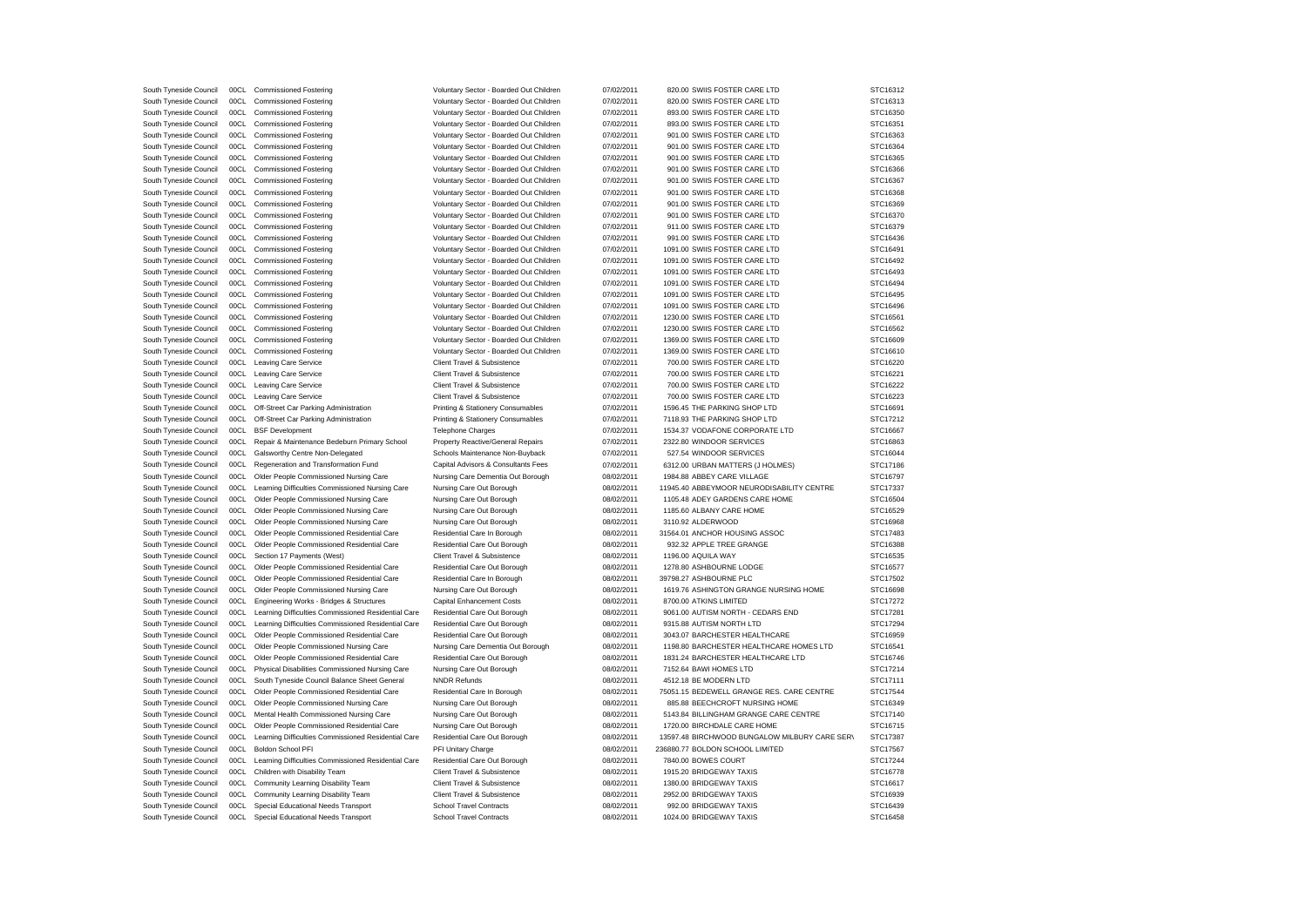| South Tyneside Council | 00CL | Special Educational Needs Transport                      | <b>School Travel Contracts</b>        | 08/02/2011 | 1024.00 BRIDGEWAY TAXIS                     | STC16459 |
|------------------------|------|----------------------------------------------------------|---------------------------------------|------------|---------------------------------------------|----------|
| South Tyneside Council | 00CL | Special Educational Needs Transport                      | <b>School Travel Contracts</b>        | 08/02/2011 | 1216.00 BRIDGEWAY TAXIS                     | STC16553 |
| South Tyneside Council |      | 00CL Home to College Transport                           | <b>School Travel Contracts</b>        | 08/02/2011 | 1472.00 BRIDGEWAY TAXIS                     | STC16648 |
| South Tyneside Council | 00CL | Home to College Transport                                | <b>School Travel Contracts</b>        | 08/02/2011 | 1920.00 BRIDGEWAY TAXIS                     | STC16782 |
| South Tyneside Council | 00CL | Road Safety Improvements Borough Wide                    | Capital Advisors & Consultants Fees   | 08/02/2011 | 2184.75 BRISTOL OILSKIN & OVERALL CO LTD    | STC16833 |
| South Tyneside Council | 00CL | Transforming Our Primary Schools Harton Primary          | Capital Enhancement Costs             | 08/02/2011 | 660.00 BRITISH GAS BUSINESS                 | STC16190 |
|                        |      |                                                          |                                       |            |                                             |          |
| South Tyneside Council | 00CL | <b>Factory Units</b>                                     | <b>Electricity Charges</b>            | 08/02/2011 | 1237.54 BRITISH GAS BUSINESS                | STC16566 |
| South Tyneside Council |      | 00CL Older People Commissioned Residential Care          | Residential Care Out Borough          | 08/02/2011 | 1355.64 BROCKWELL COURT                     | STC16605 |
| South Tyneside Council |      | 00CL Central Administration Holding Account              | Finance Recharges                     | 08/02/2011 | 30959.25 BT GLOBAL SERVICES                 | STC17481 |
| South Tyneside Council | 00CL | Physical Disability & Sensory Service                    | Client Travel & Subsistence           | 08/02/2011 | 636.00 C D PASSENGER SERVICES               | STC16169 |
| South Tyneside Council |      | 00CL Market Dock                                         | Market Dock Water Feature             | 08/02/2011 | 1028.66 CAPTUS PRO NET                      | STC16461 |
| South Tyneside Council |      | 00CL Mental Health Commissioned Residential Care         | Residential Care Out Borough          | 08/02/2011 | 4262.36 CARE CONSORTIUM LTD                 | STC17099 |
| South Tyneside Council | 00CL | Learning Difficulties Commissioned Residential Care      | Residential Care Out Borough          | 08/02/2011 | 2023.24 CARE OUTREACH                       | STC16804 |
| South Tyneside Council | 00CL | Older People Commissioned Residential Care               | Residential Care Dementia Out Borough | 08/02/2011 | 1934.44 CARE SOUTH                          | STC16784 |
| South Tyneside Council | 00CL | Learning Difficulties Commissioned Residential Care      | Residential Care Out Borough          | 08/02/2011 | 6657.60 CARE VILLAGE                        | STC17195 |
| South Tyneside Council | 00CL | Learning Difficulties Commissioned Residential Care      | Residential Care Out Borough          | 08/02/2011 | 9542.92 CARELINE LIFESTYLES LTD             | STC17302 |
| South Tyneside Council | 00CL | Learning Difficulties Commissioned Residential Care      | Residential Care Out Borough          | 08/02/2011 | 15635.40 CARELINE LIFESTYLES LTD            | STC17406 |
|                        |      | 00CL Older People Commissioned Residential Care          |                                       | 08/02/2011 | 697.92 CASTLE VIEW                          | STC16216 |
| South Tyneside Council | 00CL |                                                          | Residential Care Out Borough          |            |                                             | STC17380 |
| South Tyneside Council |      | Learning Difficulties Commissioned Nursing Care          | Nursing Care Out Borough              | 08/02/2011 | 13195.00 CASTLEBECK CARE                    |          |
| South Tyneside Council | 00CL | Learning Difficulties Commissioned Residential Care      | Residential Care Out Borough          | 08/02/2011 | 39800.00 CASTLEBECK CARE (TEESDALE) LTD     | STC17503 |
| South Tyneside Council | 00CL | Learning Difficulties Commissioned Nursing Care          | Nursing Care Out Borough              | 08/02/2011 | 8699.20 CASTLEBECK CARE (TEESDALE) LTD      | STC17271 |
| South Tyneside Council |      | 00CL Learning Difficulties Commissioned Nursing Care     | Nursing Care Out Borough              | 08/02/2011 | 10060.40 CASTLEBECK CARE (TEESDALE) LTD     | STC17313 |
| South Tyneside Council | 00CL | Learning Difficulties Commissioned Nursing Care          | Nursing Care Out Borough              | 08/02/2011 | 6696.40 CHAD                                | STC17198 |
| South Tyneside Council | 00CL | Older People Commissioned Nursing Care                   | Residential Care Out Borough          | 08/02/2011 | 1183.76 CHARLTON COURT NURSING HOME         | STC16528 |
| South Tyneside Council |      | 00CL Physical Disabilities Commissioned Nursing Care     | Nursing Care Out Borough              | 08/02/2011 | 9118.76 CHASE PARK                          | STC17282 |
| South Tyneside Council | 00CL | Older People Commissioned Residential Care               | Residential Care Out Borough          | 08/02/2011 | 839.48 CHURCH VIEW                          | STC16326 |
| South Tyneside Council | 00CL | Older People Commissioned Nursing Care                   | Nursing Care Out Borough              | 08/02/2011 | 1109.92 CLAREMOUNT CARE HOME                | STC16507 |
| South Tyneside Council |      | 00CL Mental Health Commissioned Residential Care         | Residential Care In Borough           | 08/02/2011 | 22920.02 CONIFER LODGE                      | STC17444 |
| South Tyneside Council | 00CL | Special Educational Needs Transport                      | <b>School Travel Contracts</b>        | 08/02/2011 | 9224.12 CONNECT (SOUTH TYNESIDE) LIMITED    | STC17288 |
| South Tyneside Council | 00CL | Special Educational Needs Transport                      | <b>School Travel Contracts</b>        | 08/02/2011 | 9224.12 CONNECT (SOUTH TYNESIDE) LIMITED    | STC17289 |
|                        |      |                                                          |                                       |            |                                             |          |
| South Tyneside Council |      | 00CL Physical Disabilities Commissioned Residential Care | Residential Care Out Borough          | 08/02/2011 | 1767.20 CORNERSTONE QUALITY CARE            | STC16732 |
| South Tyneside Council | 00CL | South Tyneside Council Balance Sheet General             | <b>NNDR Refunds</b>                   | 08/02/2011 | 17380.32 COTTAM BRUSH LTD                   | STC17416 |
| South Tyneside Council | 00CL | Older People Commissioned Residential Care               | Residential Care Out Borough          | 08/02/2011 | 7153.84 DAVID LEWIS CENTRE                  | STC17215 |
| South Tyneside Council |      | 00CL Festive Lighting                                    | <b>Contracted Services</b>            | 08/02/2011 | 897.75 DELTA ONE SECURITY LTD               | STC16353 |
| South Tyneside Council |      | 00CL Festive Lighting                                    | <b>Contracted Services</b>            | 08/02/2011 | 897.75 DELTA ONE SECURITY LTD               | STC16354 |
| South Tyneside Council | 00CL | <b>Festive Lighting</b>                                  | <b>Contracted Services</b>            | 08/02/2011 | 897.75 DELTA ONE SECURITY LTD               | STC16355 |
| South Tyneside Council |      | 00CL Learning Difficulties Commissioned Residential Care | Residential Care Out Borough          | 08/02/2011 | 8191.08 DENE HALL- FOUR SEASONS HEALTHCARE  | STC17254 |
| South Tyneside Council | 00CL | Older People Commissioned Nursing Care                   | Nursing Care Out Borough              | 08/02/2011 | 8204.51 DONWELL HOUSE NURSING HOME          | STC17255 |
| South Tyneside Council | 00CL | Older People Commissioned Residential Care               | Residential Care In Borough           | 08/02/2011 | 23510.86 DOSON LTD                          | STC17448 |
| South Tyneside Council | 00CL | Older People Commissioned Residential Care               | Residential Care Out Borough          | 08/02/2011 | 1185.64 DOVECOTE CARE HOME                  | STC16530 |
| South Tyneside Council | 00CL | Older People Commissioned Nursing Care                   | Nursing Care Dementia Out Borough     | 08/02/2011 | 1967.54 DUNDONALD HOUSE NURSING HOME        | STC16791 |
| South Tyneside Council | 00CL | Learning Difficulties Commissioned Residential Care      |                                       |            | 5344.60 DURHAM CARELINE LTD                 | STC17149 |
|                        |      |                                                          | Residential Care Out Borough          | 08/02/2011 | 2472.66 E ACHIEVE                           |          |
| South Tyneside Council |      | 00CL First Steps Community Development                   | Grant Payments - Term Funded Accurals | 08/02/2011 |                                             | STC16880 |
| South Tyneside Council |      | 00CL Multi Skills                                        | <b>Instructors Fees</b>               | 08/02/2011 | 4000.00 EAGLES COMMUNITY FOUNDATION         | STC17080 |
| South Tyneside Council |      | 00CL Lottery 2                                           | <b>Instructors Fees</b>               | 08/02/2011 | 550.00 EAGLES COMMUNITY FOUNDATION          | STC16064 |
| South Tyneside Council | 00CL | Learning Difficulties Commissioned Residential Care      | Residential Care Out Borough          | 08/02/2011 | 2782.00 EASTCLIFFE RESIDENTIAL              | STC16918 |
| South Tyneside Council |      | 00CL Older People Commissioned Residential Care          | Residential Care Out Borough          | 08/02/2011 | 2558.28 EIGHTON LODGE REST HOME             | STC16893 |
| South Tyneside Council |      | 00CL Physical Disabilities Commissioned Residential Care | Residential Care Out Borough          | 08/02/2011 | 2310.80 ELPHA LODGE RESIDENTIAL HOME        | STC16858 |
| South Tyneside Council |      | 00CL Physical Disabilities Commissioned Nursing Care     | Nursing Care Out Borough              | 08/02/2011 | 5641.88 ELSWICK HALL NEURODISABILITY CENTRE | STC17159 |
| South Tyneside Council |      | 00CL Older People Commissioned Residential Care          | Residential Care In Borough           | 08/02/2011 | 12561.00 ENTERPRISE 5 HOUSING ASSOCIATION   | STC17345 |
| South Tyneside Council |      | 00CL Learning Difficulties Commissioned Residential Care | Residential Care Out Borough          | 08/02/2011 | 6586.04 ESPA LTD                            | STC17193 |
| South Tyneside Council | 00CL | Older People Commissioned Nursing Care                   | Nursing Care Out Borough              | 08/02/2011 | 1337.20 EUROPEAN CARE ENGLAND LTD           | STC16600 |
| South Tyneside Council | 00CL | Mental Health Commissioned Residential Care              | Residential Care In Borough           | 08/02/2011 | 29817.88 FAIRHOLME RESIDENTIAL HOME         | STC17474 |
| South Tyneside Council |      | 00CL Older People Commissioned Residential Care          | Residential Care Dementia Out Borough | 08/02/2011 | 33774.37 FALSTONE COURT NURSING             | STC17488 |
|                        |      |                                                          |                                       |            |                                             |          |
| South Tyneside Council | 00CL | Physical Disabilities Commissioned Residential Care      | Residential Care Out Borough          | 08/02/2011 | 2847.44 FAYCROFT RESIDENTIAL                | STC16923 |
| South Tyneside Council | 00CL | Older People Commissioned Residential Care               | Residential Care Out Borough          | 08/02/2011 | 1171.72 FERGUSON LODGE                      | STC16526 |
| South Tyneside Council | 00CL | Older People Commissioned Residential Care               | Residential Care Out Borough          | 08/02/2011 | 1170.80 FIELDVIEW RESIDENTIAL               | STC16525 |
| South Tyneside Council | 00CL | Private, Voluntary & Independent Providers               | Furniture & Equipment - General       | 08/02/2011 | 519.35 FINDEL EDUCATION LTD                 | STC16036 |
| South Tyneside Council | 00CL | Private, Voluntary & Independent Providers               | Furniture & Equipment - General       | 08/02/2011 | 539.65 FINDEL EDUCATION LTD                 | STC16052 |
| South Tyneside Council |      | 00CL Fleet Management - Workshop Operations              | Purchase of Stock Items               | 08/02/2011 | 1000.00 FLEET FACTORS                       | STC16446 |
| South Tyneside Council | 00CL | Older People Commissioned Residential Care               | Residential Care In Borough           | 08/02/2011 | 63826.24 FOUR SEASONS HEALTH CARE           | STC17532 |
| South Tyneside Council | 00CL | Older People Commissioned Nursing Care                   | Nursing Care Dementia Out Borough     | 08/02/2011 | 1298.80 FOUR SEASONS HEALTH CARE            | STC16586 |
| South Tyneside Council |      | 00CL Older People Commissioned Residential Care          | Residential Care Dementia Out Borough | 08/02/2011 | 1207.20 FOUR SEASONS HEALTHCARE             | STC16548 |
| South Tyneside Council |      | 00CL Physical Disabilities Commissioned Residential Care | Residential Care Out Borough          | 08/02/2011 | 1458.24 GAILEY LODGE                        | STC16640 |
| South Tyneside Council | 00CL | Physical Disabilities Commissioned Nursing Care          | Nursing Care Out Borough              | 08/02/2011 | 1302.80 GAINFORD CARE HOMES                 | STC16591 |
|                        |      |                                                          |                                       |            |                                             |          |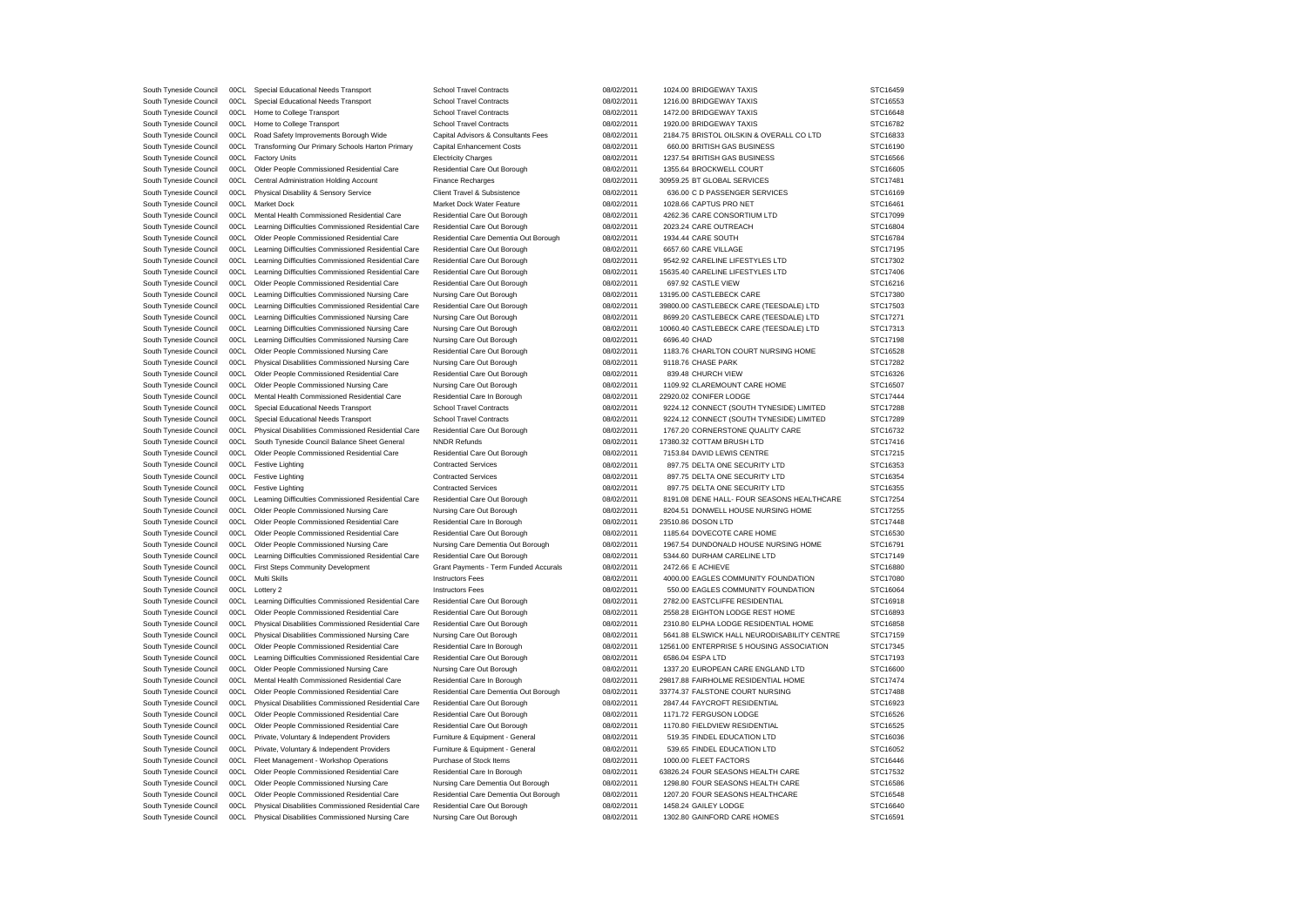South Tyneside Council 00CL Older People Commissioned Residential Care Residential Care Residential Care Out Borough 08/02/2011 2348.64 GAINFORD CARE HOMES LTD. STC16867 South Tyneside Council 00CL Older People Commissioned Residential Care Residential Care In Borough 08/02/2011 48271.98 GARDEN HILL CARE HOME STC17513 South Tyneside Council 00CL Fleet Management - Transport Operations Hire of Plant 08/02/2011 2500.00 GEORGE VARDY HAULAGE STC16883 South Tyneside Council 00CL Older People Commissioned Residential Care Residential Care Residential Care Out Borough 08/02/2011 3619.80 GLENHOLME HOUSE STC17038 South Tyneside Council 00CL Catering Contract General Cleaning Charges 08/02/2011 2381.35 GREENHAM TRADING LIMITED STC16873 South Tyneside Council 00CL Older People Commissioned Residential Care Residential Care Dementia Out Borough 08/02/2011 1385.12 HADRIAN PARK CARE HOME STC16618 South Tyneside Council 00CL Older People Commissioned Residential Care Residential Care In Borough 08/02/2011 16736.83 HAMPSHIRE COURT STC17413 South Tyneside Council 00CL Older People Commissioned Residential Care Residential Care Residential Care In Borough 08/02/2011 73893.65 HARTON GRANGE RESIDENTIAL CARE HOME STC17542 South Tyneside Council 00CL Older People Commissioned Residential Care Residential Care Residential Care Out Borough 08/02/2011 2318.40 HAVENDENE RESIDENTIAL HOME STC16860 South Tyneside Council 00CL Older People Commissioned Residential Care Residential Care Residential Care In Borough 08/02/2011 7910.07 HAWTHORN COURT CARE HOME STC17248 South Tyneside Council 00CL Learning Difficulties Commissioned Residential Care Residential Care Out Borough 08/02/2011 3523.40 HAYFIELD STC17028 South Tyneside Council 00CL Older People Commissioned Residential Care Residential Care Residential Care In Borough 08/02/2011 33788.34 HEBBURN COURT NURSING HOME STC17489 South Tyneside Council 00CL Older People Commissioned Residential Care Residential Care Dementia Out Borough 08/02/2011 1366.80 HELEN MCARDLE CARE STC16608 South Tyneside Council 00CL Physical Disabilities Commissioned Residential Care Residential Care Out Borough 08/02/2011 4421.20 HENSHAWS YORKSHIRE STC17105 South Tyneside Council 00CL Older People Commissioned Residential Care Residential Care Residential Care Out Borough 08/02/2011 1226.80 HIGHCLIFFE CARE CENTRE STC16559 South Tyneside Council 00CL Older People Commissioned Residential Care Residential Care Residential Care Residential Care Residential Care Residential Care Residential Care In Borough 08/02/2011 59507.05 HILLCREST CARE HOM South Tyneside Council 00CL Older People Commissioned Nursing Care Nursing Care Dementia Out Borough 08/02/2011 1613.40 HOLLYBERRY CARE LTD STC16697 South Tyneside Council 00CL Older People Commissioned Residential Care Residential Care Out Borough 08/02/2011 1304.28 HOLMLEA CARE HOME STC16594 South Tyneside Council 00CL Older People Commissioned Residential Care Residential Care Out Borough 08/02/2011 1239.40 IDEAL CARE (NORTH) LTD STC16567 South Tyneside Council 00CL Boldon Nursery School Capital Enhancement Costs 08/02/2011 16872.00 INTERSERVE PROJECT SERVICES LTD STC17414 South Tyneside Council 00CL South Tyneside Council Balance Sheet General NNDR Refunds 08/02/2011 5967.66 J T DOVE LIMITED STC17170 South Tyneside Council 00CL Personnel & Payroll Staff & Members Training Clark Council Computer Council Computer South Clark Council Computer STC16129 South Tyneside Council 00CL Learning Difficulties Commissioned Residential Care Residential Care Out Borough 08/02/2011 2039.28 JC CARE PLC STC16806 South Tyneside Council 00CL Brinkburn Comprehensive School Kitchen Catering Provisions 08/02/2011 967.16 J.W. RAE BAKER & CONFECTIONER STC16410 South Tyneside Council 00CL Older People Commissioned Residential Care Residential Care Dementia Out Borough 08/02/2011 956.00 KAYCARE SERVICES LTD STC16401 South Tyneside Council 00CL South Tyneside Council Balance Sheet General NNDR Refunds 08/02/2011 11691.23 KIER (NR) LIMITED STC17335 South Tyneside Council 00CL Older People Commissioned Residential Care Residential Care Out Borough 08/02/2011 1300.28 KINGS COTTAGE CARE HOME STC16589 South Tyneside Council 00CL Warm Zone South Tyneside Capital Enhancement non Council Property 08/02/2011 12499.44 KNW LIMITED STC17344 South Tyneside Council 00CL Learning Difficulties Commissioned Residential Care Residential Care Out Borough 08/02/2011 1835.24 LINKAGE COLLEGE STC16748 South Tyneside Council 00CL Learning Difficulties Commissioned Residential Care Residential Care Out Borough 08/02/2011 5014.00 MAPLEVIEW STC17130 South Tyneside Council 00CL Older People Commissioned Residential Care Residential Care In Borough 08/02/2011 19589.59 MARINA REST HOME STC17426 South Tyneside Council 00CL Mental Health Commissioned Nursing Care Nursing Care Out Borough 08/02/2011 1572.00 MENTAL HEALTH CONCERN STC16675 South Tyneside Council 00CL Learning Difficulties Commissioned Residential Care Residential Care Out Borough 08/02/2011 8368.96 MILEWOOD HEALTH CARE LTD STC17256 South Tyneside Council 00CL The Matrix examples and the Payments to Health Bodies - General 08/02/2011 1835.97 NECA (SERVICES) LTD STC16749 South Tyneside Council 00CL The Matrix examples and the Payments to Health Bodies - General 08/02/2011 7701.00 NECA (SERVICES) LTD STC17240 South Tyneside Council 00CL Older People Commissioned Residential Care Residential Care In Borough 08/02/2011 44415.54 NEEDHAM COURT CARE HOME STC17508 South Tyneside Council 00CL Section 17 Payments (West) Client Travel & Subsistence 08/02/2011 3120.00 NEW HORIZONS CHILDCARE LIMITED STC16970 South Tyneside Council 00CL Learning Difficulties Commissioned Residential Care Residential Care Out Borough 08/02/2011 9415.40 NORTH EAST AUTISM SOCIETY STC17299 South Tyneside Council 00CL Hebburn Town Centre Regeneration Capital Enhancement Costs 08/02/2011 13236.30 NORTHERN GAS NETWORKS LIMITED STC17381 South Tyneside Council 00CL Controlled Door Entry System Property Planned Maintenance 08/02/2011 16318.72 NORTHERN HOUSING CONSORTIUM LTD STC17412 South Tyneside Council 00CL Controlled Door Entry System Property Planned Maintenance 08/02/2011 30141.93 NORTHERN HOUSING CONSORTIUM LTD STC17477 South Tyneside Council 00CL Mental Health Commissioned Nursing Care Nursing Care Out Borough 08/02/2011 53973.92 NORTHVIEW LODGE STC17520 South Tyneside Council 00CL Learning Difficulties Commissioned Residential Care Residential Care Out Borough 08/02/2011 2263.60 OAK LODGE STC16850 South Tyneside Council 00CL Older People Commissioned Residential Care Residential Care Out Borough 08/02/2011 914.76 OFFMORE FARM HOUSE STC16381 South Tyneside Council 00CL Learning Difficulties Commissioned Residential Care Residential Care Out Borough 08/02/2011 7538.24 ORCHARD HOUSE STC17234 South Tyneside Council 00CL Learning Difficulties Commissioned Nursing Care Nursing Care Out Borough 08/02/2011 11660.76 ORCHARD HOUSE STC17333 South Tyneside Council 00CL Learning Difficulties Commissioned Nursing Care Nursing Care Out Borough 08/02/2011 2252.40 ORCHARD VALE TRUST STC16849 South Tyneside Council 00CL Learning Difficulties Commissioned Residential Care Residential Care In Borough 08/02/2011 8727.80 PATHWAYS CARE GROUP LIMITED STC17273 South Tyneside Council 00CL Physical Disabilities Commissioned Residential Care Residential Care Out Borough 08/02/2011 7210.00 PEMBROKE COURT CARE HOME STC17224 South Tyneside Council 00CL Physical Disabilities Commissioned Residential Care Residential Care Out Borough 08/02/2011 11562.52 PERCY HEDLEY CENTRE STC17331 South Tyneside Council 00CL Fleet Management - Transport Operations Vehicle Running Costs 08/02/2011 -5344.50 PETROPLUS REFINING TEESSIDE LIMITED STC15987 South Tyneside Council 00CL Fleet Management - Transport Operations Vehicle Running Costs 08/02/2011 22449.00 PETROPLUS REFINING TEESSIDE LIMITED STC17441 South Tyneside Council 00CL Learning Difficulties Commissioned Residential Care Residential Care In Borough 08/02/2011 9982.40 POTENSIAL LIMITED STC17310 South Tyneside Council 00CL Learning Difficulties Commissioned Residential Care Residential Care In Borough 08/02/2011 11331.40 POTENSIAL LIMITED STC17327 South Tyneside Council 00CL Older People Commissioned Residential Care Residential Care Residential Care Out Borough 08/02/2011 1360.56 POTENSIAL LIMITED STC16606 South Tyneside Council 00CL Design & Print Team External Printing Contractors 08/02/2011 1764.00 POTTS PRINTERS LTD STC16730 South Tyneside Council 00CL Older People Commissioned Residential Care Residential Care Dementia In Borough 08/02/2011 87011.28 PREMIER NURSING HOMES STC17549 South Tyneside Council 00CL Older People Commissioned Residential Care Residential Care Residential Care Residential Care Residential Care Out Borough 08/02/2011 2523.02 PRINCESS HOUSE STC16888 South Tyneside Council 00CL Older People Commissioned Residential Care Residential Care Out Borough 08/02/2011 1101.60 QUORN ORCHARDS CARE HOME STC16502 South Tyneside Council 00CL Mental Health Commissioned Nursing Care Nursing Care Out Borough 08/02/2011 3411.48 RANVILLES CARE HOME STC17011 South Tyneside Council 00CL Engineering Works - Bridges & Structures Other Infrastructure Repairs 08/02/2011 -719.50 ROADSAFE UK LTD STC16003 South Tyneside Council 00CL Regeneration and Transformation Fund Capital Enhancement Costs 08/02/2011 46157.22 ROBERTSON NORTH EAST STC17509 South Tyneside Council 00CL Older People Commissioned Residential Care Residential Care Out Borough 08/02/2011 2181.48 ROCHE HEALTHCARE LIMITED STC16832 South Tyneside Council 00CL Learning Difficulties Commissioned Residential Care Residential Care Dut Borough 08/02/2011 2142.20 ROCHELL HOUSE RES. CARE STC16824 South Tyneside Council 00CL South Tyneside Council Balance Sheet General NNDR Refunds 08/02/2011 1862.46 ROYAL BRITISH LEGION CLUB (SOUTH SHIFLDS STC16760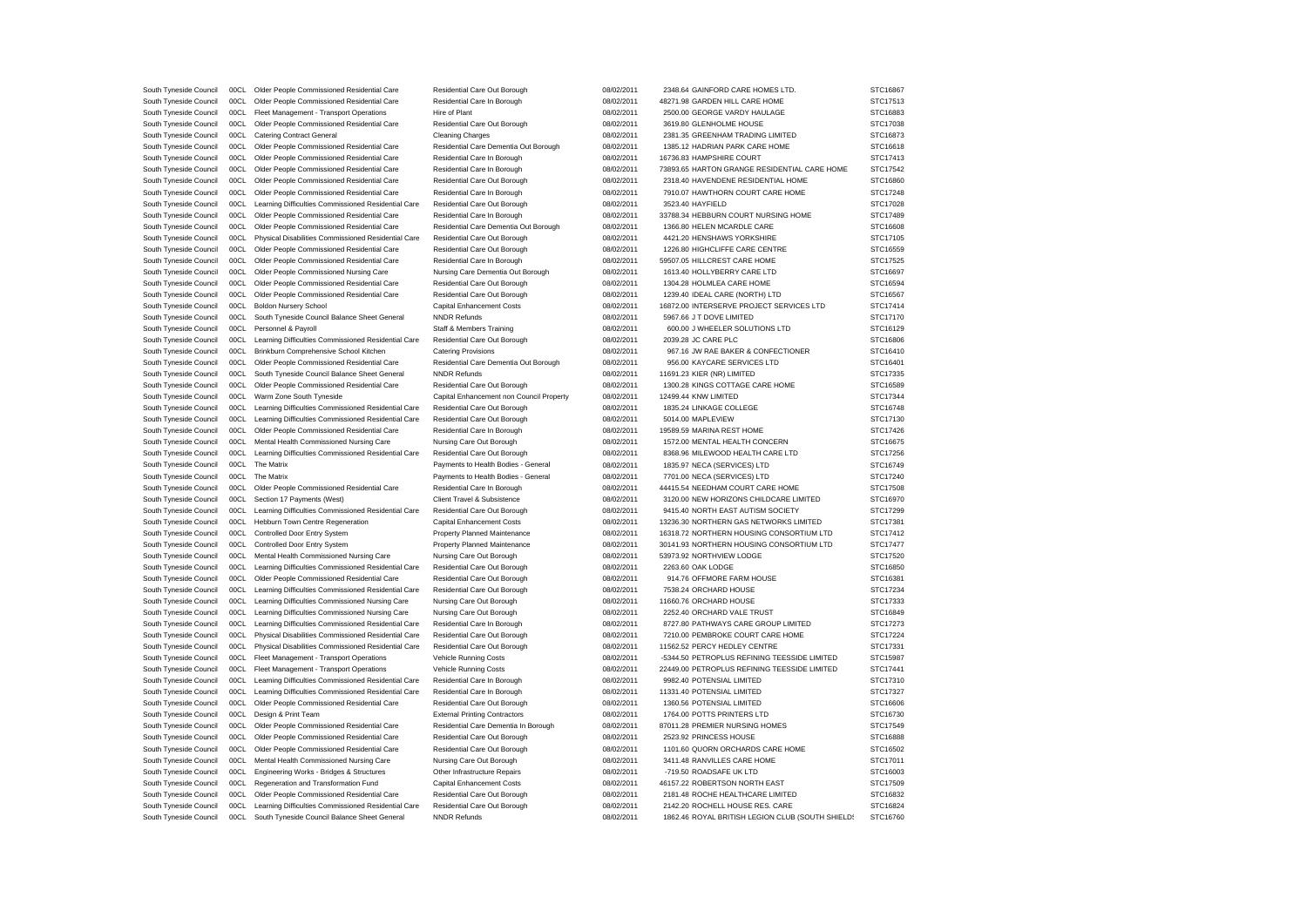| South Tyneside Council                           | 00CL         | Mental Health Commissioned Residential Care                                | Residential Care Out Borough                                         | 08/02/2011               | 3904.92 SANCTUARY HEALTHCARE                                                     | STC17073             |
|--------------------------------------------------|--------------|----------------------------------------------------------------------------|----------------------------------------------------------------------|--------------------------|----------------------------------------------------------------------------------|----------------------|
| South Tyneside Council                           | 00CL         | Older People Commissioned Nursing Care                                     | Nursing Care Out Borough                                             | 08/02/2011               | 1254.12 SCARBOROUGH COURT                                                        | STC16573             |
| South Tyneside Council                           | 00CL         | Older People Commissioned Residential Care                                 | Residential Care In Borough                                          | 08/02/2011               | 21474.32 SEAHAVEN REST HOME                                                      | STC17435             |
| South Tyneside Council                           | 00CL         | Learning Difficulties Commissioned Nursing Care                            | Nursing Care Out Borough                                             | 08/02/2011               | 23280.00 SELF LTD                                                                | STC17447             |
| South Tyneside Council                           | 00C1         | Older People Commissioned Residential Care                                 | Residential Care Dementia Out Borough                                | 08/02/2011               | 1848.60 SEYMOUR HOUSE                                                            | STC16752             |
| South Tyneside Council                           | 00CL         | Mental Health Commissioned Residential Care                                | Residential Care Out Borough                                         | 08/02/2011               | 9772.00 SHERWOOD HOUSE                                                           | STC17306             |
| South Tyneside Council                           | 00CL         | Community Equipment Service                                                | Purchase of Stock Items                                              | 08/02/2011               | 5200.00 SIDHIL LTD                                                               | STC17143             |
| South Tyneside Council                           | 00C1         | South Tyneside Council Balance Sheet General                               | <b>NNDR Refunds</b>                                                  | 08/02/2011               | 3012.20 SIEMENS PLC                                                              | STC16955             |
| South Tyneside Council                           | 00CL         | South Tyneside Council Balance Sheet General                               | <b>NNDR Refunds</b>                                                  | 08/02/2011               | 10742.26 SIEMENS TRANS & DISTRIBUTIONS LTD                                       | STC17322             |
| South Tyneside Council                           | 00CL         | Older People Commissioned Residential Care                                 | Residential Care Out Borough                                         | 08/02/2011               | 1963.60 SLW LIMITED                                                              | STC16789             |
| South Tyneside Council                           | 00CL         | Older People Commissioned Residential Care                                 | Residential Care Out Borough                                         | 08/02/2011               | 942.64 SOUTHERN CROSS                                                            | STC16390             |
| South Tyneside Council                           | 00CL         | Physical Disabilities Commissioned Residential Care                        | Residential Care Out Borough                                         | 08/02/2011               | 1302.80 SOUTHERN CROSS                                                           | STC16592             |
| South Tyneside Council                           | 00CL         | Older People Commissioned Residential Care                                 | Residential Care Out Borough                                         | 08/02/2011               | 1217.04 SOUTHERN CROSS HEALTHCARE                                                | STC16554             |
| South Tyneside Council                           | 00CL         | Older People Commissioned Residential Care                                 | Residential Care Out Borough                                         | 08/02/2011               | 1599.00 SOUTHERN CROSS HEALTHCARE                                                | STC16693             |
| South Tyneside Council                           | 00CL         | Older People Commissioned Residential Care                                 | Residential Care In Borough                                          | 08/02/2011               | 66588.02 SOUTHERN CROSS HEALTHCARE GROUP PLC                                     | STC17535             |
| South Tyneside Council                           | 00CL         | Older People Commissioned Residential Care                                 | Residential Care Out Borough                                         | 08/02/2011               | 1215.40 ST ANDREWS HOMES LTD                                                     | STC16551             |
| South Tyneside Council                           | 00CL         | Older People Commissioned Nursing Care                                     | Nursing Care Out Borough                                             | 08/02/2011               | 1204.24 ST CUTHBERTS CARE                                                        | STC16546             |
| South Tyneside Council                           | 00CL         | Older People Commissioned Nursing Care                                     | Nursing Care Out Borough                                             | 08/02/2011               | 1310.80 ST MARKS COURT NURSING HOME                                              | STC16596             |
| South Tyneside Council                           | 00CL         | Older People Commissioned Residential Care                                 | Residential Care Out Borough                                         | 08/02/2011               | 1153.44 ST MARTINS CARE LTD                                                      | STC16520             |
| South Tyneside Council                           | 00CL         | Older People Commissioned Residential Care                                 | Residential Care In Borough                                          | 08/02/2011               | 53269.68 ST MICHAELS NURSING HOME                                                | STC17519             |
| South Tyneside Council                           | 00CL         | Older People Commissioned Nursing Care                                     | Nursing Care Out Borough                                             | 08/02/2011               | 812.76 ST OSWALDS CARE HOME                                                      | STC16310             |
| South Tyneside Council                           | 00CL         | Mental Health Commissioned Residential Care                                | Residential Care In Borough                                          | 08/02/2011               | 63496.35 ST THOMAS - K HAMODI                                                    | STC17531             |
| South Tyneside Council                           | 00CL         | Physical Disabilities Commissioned Nursing Care                            | Nursing Care Out Borough                                             | 08/02/2011               | 1871.52 STANTON LODGE NEURODISABILITY UNIT                                       | STC16762             |
|                                                  | 00CL         |                                                                            |                                                                      |                          |                                                                                  |                      |
| South Tyneside Council<br>South Tyneside Council | 00CL         | Physical Disabilities Commissioned Nursing Care<br>South Shields Town Hall | Nursing Care Out Borough<br><b>Property Reactive/General Repairs</b> | 08/02/2011<br>08/02/2011 | 4047.40 STEPPING STONES RESETTLEMENT UNIT<br>680.00 STONE TECHNICAL SERVICES LTD | STC17085<br>STC16202 |
|                                                  | 00CL         |                                                                            |                                                                      | 08/02/2011               | 2506.68 STONEHAVEN                                                               | STC16886             |
| South Tyneside Council                           | 00C1         | Learning Difficulties Commissioned Residential Care                        | Residential Care Out Borough                                         |                          |                                                                                  |                      |
| South Tyneside Council                           |              | Older People Commissioned Residential Care                                 | Residential Care In Borough                                          | 08/02/2011               | 16907.79 THE BRANCHES REST HOME                                                  | STC17415             |
| South Tyneside Council                           | 00C1         | <b>NLDC Revenue Support</b>                                                | Grant Payments - Term Funded Accruals                                | 08/02/2011               | 900.00 THE CHILDCARE PEOPLE                                                      | STC16359             |
| South Tyneside Council                           | 00CL         | South Shields Crematorium                                                  | Non Contract Maintenance of Land                                     | 08/02/2011               | 591.80 THE COLUMBARIA COMPANY                                                    | STC16117             |
| South Tyneside Council                           | 00CL         | Older People Commissioned Residential Care                                 | Residential Care Out Borough                                         | 08/02/2011               | 1812.20 THE HOLY CROSS                                                           | STC16742             |
| South Tyneside Council                           | 00CL         | Learning Difficulties Commissioned Nursing Care                            | Nursing Care Out Borough                                             | 08/02/2011               | 3366.08 THE HOSPITALLER ORDER OF ST JOHN OF GO                                   | STC17001             |
| South Tyneside Council                           | 00CL         | Mental Health Commissioned Residential Care                                | Residential Care In Borough                                          | 08/02/2011               | 48402.70 THE LODGE RESIDENTIAL CARE HOME                                         | STC17514             |
| South Tyneside Council                           | 00C1         | Older People Commissioned Residential Care                                 | Residential Care Out Borough                                         |                          |                                                                                  |                      |
|                                                  |              |                                                                            |                                                                      | 08/02/2011               | 3863.43 THE MANOR HOUSE                                                          | STC17066             |
| South Tyneside Council                           | 00CL         | Older People Commissioned Residential Care                                 | Residential Care In Borough                                          | 08/02/2011               | 23222.17 THE MEADOWS CARE HOME                                                   | STC17446             |
| South Tyneside Council                           | 00CL         | Older People Commissioned Residential Care                                 | Residential Care Out Borough                                         | 08/02/2011               | 1111.36 THE TUDORS                                                               | STC16508             |
| South Tyneside Council                           | 00C1         | Libraries Administration                                                   | Printing & Stationery Consumables                                    | 08/02/2011               | 505.95 TOTAL DISC REPAIR                                                         | STC16018             |
| South Tyneside Council                           | 00C1         | Westoe Crown School General                                                | Gas Charges                                                          | 08/02/2011               | -881.44 TOTAL GAS & POWER                                                        | STC15999             |
| South Tyneside Council                           | 00CL         | Westoe Crown School General                                                | Gas Charges                                                          | 08/02/2011               | -823.43 TOTAL GAS & POWER                                                        | STC16000             |
| South Tyneside Council                           | 00CL         | Westoe Crown School General                                                | Gas Charges                                                          | 08/02/2011               | 7367.38 TOTAL GAS & POWER                                                        | STC17227             |
| South Tyneside Council                           | 00CL         | Engineering Works, Highways                                                | Traded Services Equipment & Materials                                | 08/02/2011               | 705.00 TRAFFIC MANAGEMENT PRODUCTS                                               | STC16229             |
| South Tyneside Council                           | 00CL         | Fleet Management - Transport Operations                                    | Other Service Contracts & Supplies                                   | 08/02/2011               | 9775.08 TRAFFICMASTER PLC                                                        | STC17307             |
| South Tyneside Council                           | 00CL         | South Tyneside Council Balance Sheet General                               | <b>NNDR Refunds</b>                                                  | 08/02/2011               | 965.63 TRURO HAULAGE LTD                                                         | STC16409             |
| South Tyneside Council                           | 00CL         | Assistive Technologies                                                     | Furniture & Equipment - General                                      | 08/02/2011               | -2440.00 TUNSTALL HEALTHCARE (UK) LTD                                            | STC15991             |
| South Tyneside Council                           | 00CL         | Debt Administration Charges                                                | Debt Management Pensions Section                                     | 08/02/2011               | 12600.00 TYNE AND WEAR PENSION FUND                                              | STC17346             |
| South Tyneside Council                           | 00CL         | Learning Difficulties Commissioned Day Care                                | Day Care                                                             | 08/02/2011               | 3680.82 UNITED RESPONSE                                                          | STC17045             |
| South Tyneside Council                           | 00CL         | Learning Difficulties Resettlement Residential Care                        | Supported Living                                                     | 08/02/2011               | 31814.28 UNITED RESPONSE                                                         | STC17484             |
| South Tyneside Council                           | 00C1         | Area Based Grant Youth Diversionary Activities                             | Grant Payments Community Area Forum 5 - Riversio                     | 08/02/2011               | 2890.80 UNIVERSAL SYSTEMS AND SOLUTIONS (SECUF                                   | STC16928             |
| South Tyneside Council                           | 00CL         | Porlock Gardens                                                            | <b>Telephone Charges</b>                                             | 08/02/2011               | 1626.42 VODAFONE CORPORATE LTD                                                   | STC16702             |
| South Tyneside Council                           | 00CL         | Older People Commissioned Nursing Care                                     | Nursing Care Out Borough                                             | 08/02/2011               | 1041.80 WALLDENE COURT NURSING HOME                                              | STC16469             |
| South Tyneside Council                           | 00CL         | Older People Commissioned Residential Care                                 | Residential Care Out Borough                                         | 08/02/2011               | 1135.84 WELLBURN CARE HOMES LTD                                                  | STC16513             |
| South Tyneside Council                           | 00CL         | South Tyneside Council Balance Sheet General                               | <b>NNDR Refunds</b>                                                  | 08/02/2011               | 1851.88 WHITBURN & MARSDEN SOCIAL CLUB LTD                                       | STC16756             |
|                                                  | 00CL         | Older People Commissioned Residential Care                                 | Residential Care Out Borough                                         | 08/02/2011               | 1262.04 WHITEFRIARS HOME                                                         | STC16574             |
| South Tyneside Council                           | 00CL         | Mental Health Commissioned Residential Care                                |                                                                      | 08/02/2011               | 1557.24 WINDSOR COURT CARE HOME                                                  | STC16671             |
| South Tyneside Council<br>South Tyneside Council | 00CL         | Older People Commissioned Residential Care                                 | Residential Care Out Borough<br>Residential Care In Borough          | 08/02/2011               | 59620.15 WINDSOR NURSING HOME                                                    | STC17526             |
| South Tyneside Council                           | 00C1         | Older People Commissioned Residential Care                                 | Residential Care Dementia Out Borough                                | 08/02/2011               | 1191.52 WINNIE CARE (ASHLEA COURT)                                               | STC16532             |
|                                                  |              |                                                                            |                                                                      |                          |                                                                                  |                      |
| South Tyneside Council                           | 00CL         | Older People Commissioned Residential Care                                 | Residential Care In Borough                                          | 08/02/2011               | 32494.99 WINNIE CARE ASHLEA MEWS                                                 | STC17486             |
| South Tyneside Council                           | 00CL         | Learning Disability Development Fund                                       | Voluntary Sector - General                                           | 08/02/2011               | 2708.60 YOUR VOICE COUNTS                                                        | STC16910             |
| South Tyneside Council                           | 00CL         | Children with Disability Team                                              | Printing & Stationery Consumables                                    | 09/02/2011               | 1856.00 ALLIED EXPLORATION & GEOTECHNICS LTD                                     | STC16758             |
| South Tyneside Council                           | 00CL<br>00C1 | Supporting People Main Grant                                               | <b>Accommodation Costs</b>                                           | 09/02/2011               | 2563.52 ANCHOR TRUST                                                             | STC16894             |
| South Tyneside Council                           |              | Fleet Management - Transport Operations                                    | Hire of Plant                                                        | 09/02/2011               | 727.50 ASHTEAD PLANT HIRE CO. LIMITED                                            | STC16247             |
| South Tyneside Council                           | 00CL         | Fleet Management - Transport Operations                                    | Hire of Plant                                                        | 09/02/2011               | 880.00 ASHTEAD PLANT HIRE CO. LIMITED                                            | STC16344             |
| South Tyneside Council                           | 00CL         | <b>Amusement Park</b>                                                      | <b>Property Reactive/General Repairs</b>                             | 09/02/2011               | 540.50 BALFOUR BEATTY INFRASTRUCTURE SERVICE                                     | STC16057             |
| South Tyneside Council                           | 00CL         | Sheltered Accommodation General                                            | <b>Telephone Charges</b>                                             | 09/02/2011               | 6282.64 BRITISH TELECOM PLC                                                      | STC17185             |
| South Tyneside Council<br>South Tyneside Council | 00CL<br>00CL | <b>CCTV Costs</b><br>Supporting People Main Grant                          | Telephone Charges<br><b>Accommodation Costs</b>                      | 09/02/2011<br>09/02/2011 | 504.19 BRITISH TELECOM PLC<br>24350.97 BYKER BRIDGE HOUSING ASSOCIATION LTD      | STC16016<br>STC17452 |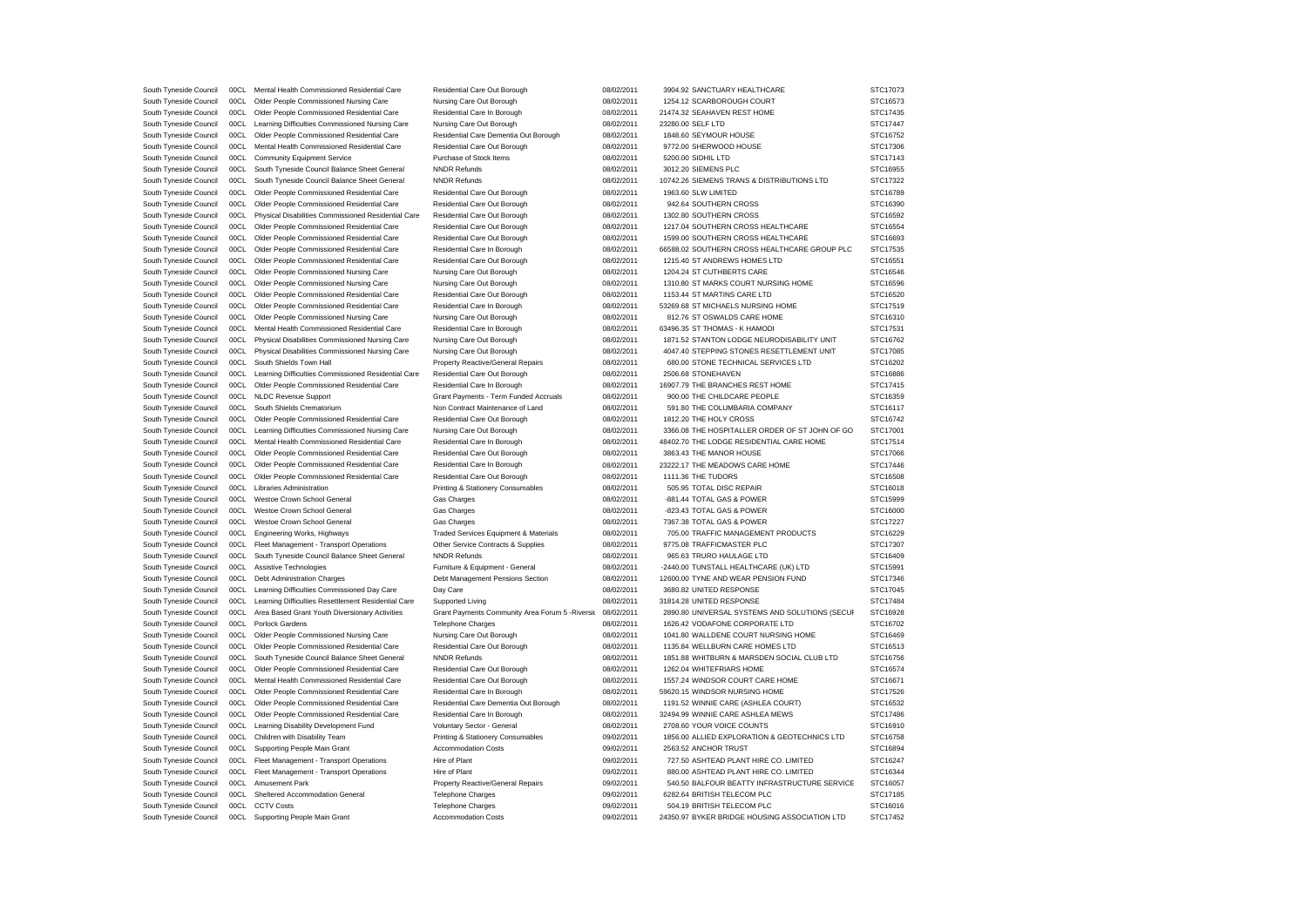| South Tyneside Council | 00CL | Economic Regeneration Balance Sheet                                                                   | <b>Creditors Court Orders</b>                  | 09/02/2011               | 968.33 CAPS                                    | STC16411 |
|------------------------|------|-------------------------------------------------------------------------------------------------------|------------------------------------------------|--------------------------|------------------------------------------------|----------|
| South Tyneside Council | 00CL | Supporting People Main Grant                                                                          | <b>Accommodation Costs</b>                     | 09/02/2011               | 15897.27 CARR-GOMM SOCIETY                     | STC17410 |
| South Tyneside Council | 00CL | Supporting People Main Grant                                                                          | <b>Accommodation Costs</b>                     | 09/02/2011               | 558.93 CHEVIOT HOUSING ASSOC.                  | STC16075 |
| South Tyneside Council | 00CL | Economic Regeneration Balance Sheet                                                                   | <b>Creditors Court Orders</b>                  | 09/02/2011               | 4427.11 CHILD SUPPORT AGENCY CLIENT FUND ACCOI | STC17107 |
| South Tyneside Council | 00CL | Home to College Transport                                                                             | <b>School Travel Contracts</b>                 | 09/02/2011               | 850.08 CONNECT (SOUTH TYNESIDE) LIMITED        | STC16332 |
| South Tyneside Council | 00CL | Home to College Transport                                                                             | <b>School Travel Contracts</b>                 | 09/02/2011               | 11441.60 CONNECT (SOUTH TYNESIDE) LIMITED      | STC17329 |
| South Tyneside Council | 00CL | Street Lighting Administration                                                                        | PFI Unitary Charge                             | 09/02/2011               | 313263.84 CONNECT ROADS SOUTH TYNESIDE LTD     | STC17573 |
| South Tyneside Council | 00CL | Mortimer Comprehensive School Kitchen                                                                 | <b>Catering Provisions</b>                     | 09/02/2011               | 3275.09 DANISH BACON CO PLC                    | STC16991 |
| South Tyneside Council | 00CL | Boldon Nursery School Kitchen                                                                         | <b>Catering Provisions</b>                     | 09/02/2011               | 2086.38 DANISH BACON CO PLC                    | STC16815 |
| South Tyneside Council | 00CL | Harton Junior School Kitchen                                                                          | <b>Catering Provisions</b>                     | 09/02/2011               | 1872.74 DANISH BACON CO PLC                    | STC16764 |
| South Tyneside Council | 00CL | St Aloysius RC Infants School Kitchen                                                                 | <b>Catering Provisions</b>                     | 09/02/2011               | 1243.85 DANISH BACON CO PLC                    | STC16568 |
| South Tyneside Council | 00CL | West Boldon Junior, Middle & Infants School Kitchen                                                   | <b>Catering Provisions</b>                     | 09/02/2011               | 3765.47 DANISH BACON CO PLC                    | STC17053 |
| South Tyneside Council | 00CL | Supporting People Main Grant                                                                          | <b>Floating Support</b>                        | 09/02/2011               | 9047.83 DEPAUL UK                              | STC17280 |
| South Tyneside Council | 00CL | Supporting People Main Grant                                                                          | <b>Accommodation Costs</b>                     | 09/02/2011               | 730.56 DURHAM AGED MINEWORKERS HOMES ASSOC     | STC16251 |
| South Tyneside Council | 00CL | Supporting People Main Grant                                                                          | <b>Accommodation Costs</b>                     | 09/02/2011               | 9399.00 ENTERPRISE 5 HOUSING ASSOCIATION       | STC17296 |
| South Tyneside Council | 00CL | Design & Print Team                                                                                   | <b>External Printing Contractors</b>           | 09/02/2011               | 1059.00 FIELD PRINT                            | STC16476 |
| South Tyneside Council | 00CL |                                                                                                       |                                                | 09/02/2011               | 580.30 FINDEL EDUCATION LTD                    | STC16097 |
|                        |      | Private, Voluntary & Independent Providers                                                            | Furniture & Equipment - General                |                          |                                                |          |
| South Tyneside Council | 00CL | Jarrow Town Hall Rewire & Fire Reform Upgrade                                                         | Capital Enhancement Costs                      | 09/02/2011               | 13915.60 GENTOO GROUP LIMITED                  | STC17391 |
| South Tyneside Council | 00CL | Fleet Management - Transport Operations                                                               | Hire of Plant                                  | 09/02/2011               | 1000.00 GEORGE VARDY HAULAGE                   | STC16447 |
| South Tyneside Council | 00CL | Economic Regeneration Balance Sheet                                                                   | <b>Creditors GMB</b>                           | 09/02/2011               | 5901.19 GMB CODE 40084                         | STC17168 |
| South Tyneside Council | 00CL | Monastery Court Lift Replacement                                                                      | Enhancement HRA Capital - South Tyneside Home: | 09/02/2011               | 595.00 GOLDSHIELD ELECTRONIC SECURITY          | STC16119 |
| South Tyneside Council | 00CL | Decent Homes Refurbishment Westmoreland Court-High Enhancement HRA Capital - Electrical Installations |                                                | 09/02/2011               | 3498.50 GOLDSHIELD ELECTRONIC SECURITY         | STC17024 |
| South Tyneside Council | 00CL | Connolly House                                                                                        | Furniture & Equipment - General                | 09/02/2011               | 633.15 GREENHAM TRADING LIMITED                | STC16167 |
| South Tyneside Council | 00CL | Supporting People Main Grant                                                                          | <b>Accommodation Costs</b>                     | 09/02/2011               | 1215.50 HANOVER HOUSING ASSOC.                 | STC16552 |
| South Tyneside Council | 00CL | Older People Commissioned Residential Care                                                            | Residential Care Respite In Borough            | 09/02/2011               | 591.40 HEBBURN COURT NURSING HOME              | STC16116 |
| South Tyneside Council | 00CL | Economic Regeneration Balance Sheet                                                                   | <b>Creditors Court Orders</b>                  | 09/02/2011               | 589.47 HMCS                                    | STC16114 |
| South Tyneside Council | 00CL | Supporting People Main Grant                                                                          | <b>Accommodation Costs</b>                     | 09/02/2011               | 1697.15 HOME HOUSING ASSOCIATION LTD           | STC16713 |
| South Tyneside Council | 00CL | <b>Waste Disposal</b>                                                                                 | Furniture & Equipment - General                | 09/02/2011               | 511.24 JC MAINTENANCE SERVICES LTD             | STC16022 |
| South Tyneside Council | 00CL | <b>Waste Disposal</b>                                                                                 | Property Reactive/General Repairs              | 09/02/2011               | 510.54 JC MAINTENANCE SERVICES LTD             | STC16021 |
| South Tyneside Council | 00CL | Learning Difficulties Resettlement Residential Care                                                   | Supported Living                               | 09/02/2011               | 787.06 LIFEWAYS COMMUNITY CARE LTD             | STC16293 |
| South Tyneside Council | 00CL | Learning Difficulties Resettlement Residential Care                                                   | Supported Living                               | 09/02/2011               | 807.07 LIFEWAYS COMMUNITY CARE LTD             | STC16306 |
| South Tyneside Council | 00CL | Learning Difficulties Resettlement Residential Care                                                   | Supported Living                               | 09/02/2011               | 1067.20 LIFEWAYS COMMUNITY CARE LTD            | STC16482 |
| South Tyneside Council | 00CL | Fleet Management - Transport Operations                                                               | Hire of Non Council Vehicles                   | 09/02/2011               | 2970.00 LONDONDERRY GARAGE LTD                 | STC16943 |
| South Tyneside Council | 00CL | Learning Difficulties Commissioned Home Care                                                          | Home Care                                      | 09/02/2011               | 14370.07 LS CARE LIMITED                       | STC17395 |
| South Tyneside Council | 00CL | Learning Difficulties Commissioned Day Care                                                           | Day Care                                       | 09/02/2011               | 598.24 MENCAP                                  | STC16125 |
| South Tyneside Council | 00CL | Supporting People Main Grant                                                                          | <b>Accommodation Costs</b>                     | 09/02/2011               | 37123.32 MENCAP                                | STC17495 |
| South Tyneside Council | 00CL | Supporting People Main Grant                                                                          | <b>Accommodation Costs</b>                     | 09/02/2011               | 1804.26 MENCAP                                 | STC16741 |
| South Tyneside Council | 00CL | Learning Difficulties Resettlement Residential Care                                                   | Supported Living                               | 09/02/2011               | 1074.72 MENCAP                                 | STC16487 |
|                        | 00CL |                                                                                                       |                                                |                          |                                                |          |
| South Tyneside Council |      | Learning Difficulties Resettlement Residential Care                                                   | Supported Living                               | 09/02/2011               | 1297.66 MENCAP                                 | STC16583 |
| South Tyneside Council | 00CL | Learning Difficulties Resettlement Residential Care                                                   | Supported Living                               | 09/02/2011               | 1604.08 MENCAP                                 | STC16695 |
| South Tyneside Council | 00CL | Learning Difficulties Resettlement Residential Care                                                   | Supported Living                               | 09/02/2011               | 2339.40 MENCAP                                 | STC16866 |
| South Tyneside Council | 00CL | Supporting People Main Grant                                                                          | Accommodation Costs                            | 09/02/2011               | 6177.52 MENTAL HEALTH MATTERS                  | STC17179 |
| South Tyneside Council | 00CL | The Matrix                                                                                            | Payments to Health Bodies - General            | 09/02/2011               | 8970.75 NECA (SERVICES) LTD                    | STC17277 |
| South Tyneside Council | 00CL | Supporting People Main Grant                                                                          | <b>Accommodation Costs</b>                     | 09/02/2011               | 49039.01 NEW LEAF SUPPORTING INDEPENDENCE      | STC17515 |
| South Tyneside Council | 00CL | Supporting People Main Grant                                                                          | <b>Floating Support</b>                        | 09/02/2011               | 13559.94 NEW LEAF SUPPORTING INDEPENDENCE      | STC17386 |
| South Tyneside Council | 00CL | Decent Homes Decant Costs                                                                             | Property Reactive/General Repairs              | 09/02/2011               | 1300.00 NEWLIFE CLEANING SYSTEMS LTD           | STC16588 |
| South Tyneside Council | 00CL | Supporting People Main Grant                                                                          | <b>Accommodation Costs</b>                     | 09/02/2011               | 19231.55 NORCARE LIMITED                       | STC17425 |
| South Tyneside Council | 00CL | Engineering Works, Highways                                                                           | <b>Traded Services Subcontractors</b>          | 09/02/2011               | 776.79 NORTHUMBRIAN ROADS LTD                  | STC16290 |
| South Tyneside Council | 00CL | Engineering Works, Highways                                                                           | <b>Traded Services Subcontractors</b>          | 09/02/2011               | 11382.47 NORTHUMBRIAN ROADS LTD                | STC17328 |
| South Tyneside Council | 00CL | <b>Community Equipment Service</b>                                                                    | Purchase of Stock Items                        | 09/02/2011               | 530.20 NOTTINGHAM REHAB SUPPLIES               | STC16047 |
| South Tyneside Council | 00CL | <b>Community Equipment Service</b>                                                                    | Purchase of Stock Items                        | 09/02/2011               | 541.97 NOTTINGHAM REHAB SUPPLIES               | STC16058 |
| South Tyneside Council | 00CL | Children with Disability Team                                                                         | Voluntary Sector - Boarded Out Children        | 09/02/2011               | 5262.00 PERCY HEDLEY FOUNDATION                | STC17147 |
| South Tyneside Council | 00CL | Supporting People Main Grant                                                                          | <b>Accommodation Costs</b>                     | 09/02/2011               | 1752.00 PLACES FOR PEOPLE INDIVIDUAL SUPPORT   | STC16725 |
| South Tyneside Council | 00CL | Design & Print Team                                                                                   | <b>External Printing Contractors</b>           | 09/02/2011               | 586.00 POTTS PRINTERS LTD                      | STC16104 |
| South Tyneside Council | 00CL | Kerbside Collection - Kerb It                                                                         | Waste Disposal Contract - Recycling            | 09/02/2011               | 3896.20 PREMIER WASTE MANAGEMENT LTD           | STC17071 |
| South Tyneside Council | 00CL | Kerbside Collection - Kerb It                                                                         | Waste Disposal Contract - Recycling            | 09/02/2011               | 9213.80 PREMIER WASTE MANAGEMENT LTD           | STC17287 |
| South Tyneside Council | 00CL | Repair & Maintenance Monkton Sports Ground                                                            | Property Planned Maintenance                   | 09/02/2011               | 1207.85 PROMANEX                               | STC16550 |
| South Tyneside Council | 00CL | Repair & Maintenance Harton Technology College                                                        | Property Planned Maintenance                   | 09/02/2011               | 2487.35 PROMANEX                               | STC16882 |
| South Tyneside Council | 00CL | Whitburn Junior School Kitchen                                                                        | <b>Catering Provisions</b>                     | 09/02/2011               | 1754.46 R MANNERS AND SONS LTD                 | STC16727 |
| South Tyneside Council | 00CL | Boldon Nursery School Kitchen                                                                         | <b>Catering Provisions</b>                     | 09/02/2011               | 614.01 R MANNERS AND SONS LTD                  | STC16141 |
| South Tyneside Council | 00C1 | Dunn St Junior, Middle & Infants School Kitchen                                                       | <b>Catering Provisions</b>                     | 09/02/2011               | 520.32 R MANNERS AND SONS LTD                  | STC16038 |
| South Tyneside Council | 00CL | <b>Regeneration Team</b>                                                                              | <b>Promotional Activities</b>                  | 09/02/2011               | 1800.00 REED BUSINESS INFORMATION LTD          | STC16739 |
|                        | 00C1 |                                                                                                       |                                                |                          | 18015.00 RING READY 2007 LTD                   |          |
| South Tyneside Council | 00CL | South Shields Town Hall Fire Alarms                                                                   | Capital Enhancement Costs<br>School Milk       | 09/02/2011<br>09/02/2011 |                                                | STC17420 |
| South Tyneside Council |      | Provision of Milk                                                                                     |                                                |                          | 18339.92 ROCK FARM DAIRY LTD                   | STC17422 |
| South Tyneside Council | 00CL | Simonside Youth Centre                                                                                | Furniture & Equipment - General                | 09/02/2011               | 28575.00 ROCKWORKS LIMITED                     | STC17470 |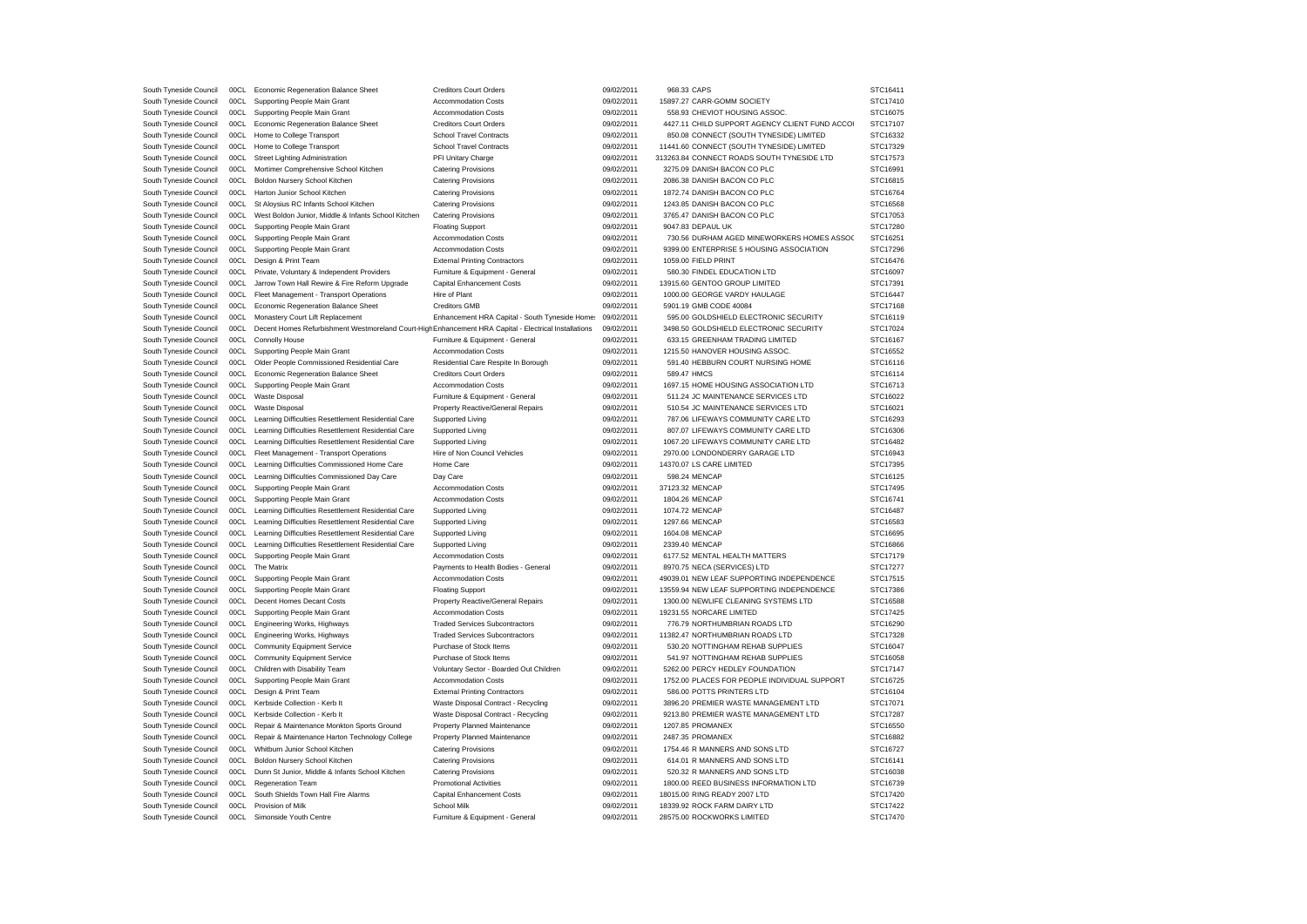| South Tyneside Council | 00CL | Supporting People Main Grant                                                                          | <b>Floating Support</b>                          | 09/02/2011 | 7165.70 SOUTH TYNESIDE CHURCHES KEY PROJECT       | STC17216 |
|------------------------|------|-------------------------------------------------------------------------------------------------------|--------------------------------------------------|------------|---------------------------------------------------|----------|
| South Tyneside Council | 00CL | <b>ICT Development</b>                                                                                | Capital Equipment Purchases                      | 09/02/2011 | -900.00 SOUTH TYNESIDE HOMES                      | STC15998 |
| South Tyneside Council | 00CL | <b>ICT</b> Development                                                                                | Capital Equipment Purchases                      | 09/02/2011 | 1900.00 SOUTH TYNESIDE HOMES                      | STC16777 |
| South Tyneside Council | 00CL | Programme Procurement & Delivery                                                                      | Capital In House Salaries                        | 09/02/2011 | 230046.02 SOUTH TYNESIDE HOMES                    | STC17566 |
| South Tyneside Council | 00CL | Decent Homes Refurbishment Work                                                                       | Enhancement HRA Capital - South Tyneside Home:   | 09/02/2011 | 8115.73 SOUTH TYNESIDE HOMES                      | STC17253 |
| South Tyneside Council | 00CL | Decent Homes Refurbishment Asbestos Type 3 Surveys Enhancement HRA Capital - Asbestos Removal         |                                                  | 09/02/2011 | 10375.55 SOUTH TYNESIDE HOMES                     | STC17318 |
| South Tyneside Council | 00CL | Decent Homes Refurbishment Non Traditional - Biddick I Enhancement HRA Capital - South Tyneside Home: |                                                  | 09/02/2011 | 558818.25 SOUTH TYNESIDE HOMES                    | STC17577 |
|                        | 00C1 |                                                                                                       |                                                  | 09/02/2011 |                                                   |          |
| South Tyneside Council |      | Decent Homes Refurbishment Non Traditional - West ha Enhancement HRA Capital - South Tyneside Home:   |                                                  |            | 357381.46 SOUTH TYNESIDE HOMES                    | STC17575 |
| South Tyneside Council | 00CL | Housing Revenue Account Client Monitoring Team                                                        | Housing Revenue Account Reactive Repairs - Soutl | 09/02/2011 | 124693.00 SOUTH TYNESIDE HOMES                    | STC17557 |
| South Tyneside Council | 00CL | <b>Adult Services</b>                                                                                 | Staff & Members Training                         | 09/02/2011 | 659.17 SOUTH TYNESIDE NHS FOUNDATION TRUST        | STC16188 |
| South Tyneside Council | 00C1 | Supporting People Main Grant                                                                          | <b>Floating Support</b>                          | 09/02/2011 | 23084.67 STONHAM                                  | STC17445 |
| South Tyneside Council | 00CL | <b>Surestart Bede</b>                                                                                 | <b>Capital Enhancement Costs</b>                 | 09/02/2011 | 50941.73 SURGO CONSTRUCTION                       | STC17518 |
| South Tyneside Council | 00CL | Older People Commissioned Residential Care                                                            | Residential Care Respite In Borough              | 09/02/2011 | 3892.80 THE LODGE RESIDENTIAL CARE HOME           | STC17070 |
| South Tyneside Council | 00CL | <b>Waste Disposal</b>                                                                                 | Property Reactive/General Repairs                | 09/02/2011 | 1895.00 THE PIPE SURGEON                          | STC16772 |
| South Tyneside Council | 00CL | Tyne & Wear Housing Partnership                                                                       | Agency Staff - Non-Teachers                      | 09/02/2011 | 25950.00 TRIBAL CONSULTING                        | STC17464 |
| South Tyneside Council | 00CL | Economic Regeneration Balance Sheet                                                                   | <b>Creditors Unison</b>                          | 09/02/2011 | 1787.10 UNISON<br>L04020                          | STC16737 |
| South Tyneside Council | 00CL | Economic Regeneration Balance Sheet                                                                   | <b>Creditors Unison</b>                          | 09/02/2011 | 26577.60 UNISON<br>L04020                         | STC17465 |
| South Tyneside Council | 00CL | Animal Warden Team                                                                                    | <b>Contracted Services</b>                       | 09/02/2011 | 1403.60 WEST HALL BOARDING KENNELS AND LIVERY     | STC16625 |
| South Tyneside Council | 00CL | Supporting People Main Grant                                                                          | <b>Accommodation Costs</b>                       | 09/02/2011 | 4160.66 WILLIAM SUTTON HOUSING ASSOCIATION        | STC17096 |
| South Tyneside Council | 00CL | Older People Commissioned Nursing Care                                                                | Nursing Care Respite In Borough                  | 09/02/2011 | 852.63 WINDSOR NURSING HOME                       | STC16333 |
| South Tyneside Council | 00CL | Investment Administration and Management                                                              | <b>Training Expenses</b>                         | 10/02/2011 | 1550.84 THE TRAVEL BUREAU                         | STP72    |
|                        |      |                                                                                                       |                                                  |            |                                                   |          |
| South Tyneside Council | 00CL | Brinkburn Comprehensive Kitchen                                                                       | <b>Catering Provisions</b>                       | 10/02/2011 | 877.46 A G BARR PLC                               | STC16343 |
| South Tyneside Council | 00CL | Repair & Maintenance Biddick Hall Juniors Mixed                                                       | Schools Maintenance Non-Buyback                  | 10/02/2011 | 956.01 AIKEN FLOORING CONTRACTS LTD               | STC16402 |
| South Tyneside Council | 00CL | Children with Disability Team                                                                         | Printing & Stationery Consumables                | 10/02/2011 | 1418.40 ALLIED EXPLORATION & GEOTECHNICS LTD      | STC16626 |
| South Tyneside Council |      | 00CL Design & Print Team                                                                              | Printing & Stationery Consumables                | 10/02/2011 | 728.20 ANTALIS MCNAUGHTON LTD                     | STC16248 |
| South Tyneside Council | 00CL | Safer & Stronger Communities                                                                          | Furniture & Equipment - General                  | 10/02/2011 | 7976.00 APEX RADIO SYSTEMS LTD                    | STC17250 |
| South Tyneside Council | 00CL | Section 17 Payments (West)                                                                            | Client Travel & Subsistence                      | 10/02/2011 | 2990.00 AQUILA WAY                                | STC16947 |
| South Tyneside Council |      | 00CL Fleet Management - Transport Operations                                                          | Vehicle Running Costs                            | 10/02/2011 | 1774.80 BRETT FUELS                               | STC16734 |
| South Tyneside Council |      | 00CL Future Jobs Fund                                                                                 | Grant Payments - General                         | 10/02/2011 | 62241.56 BT GLOBAL SERVICES                       | STC17529 |
| South Tyneside Council | 00CL | <b>Bramble Court Extra Care</b>                                                                       | Extra Care Sheltered Accommodation               | 10/02/2011 | 1642.50 CARE UK HOMECARE                          | STC16704 |
| South Tyneside Council |      | 00CL Bramble Court Extra Care                                                                         | Extra Care Sheltered Accommodation               | 10/02/2011 | 1853.61 CARE UK HOMECARE                          | STC16757 |
| South Tyneside Council | 00CL | <b>Hebburn Baths</b>                                                                                  | Vending Machine Stock                            | 10/02/2011 | 722.67 DANISH BACON CO PLC                        | STC16240 |
| South Tyneside Council | 00CL | <b>Star Centre Shared Costs</b>                                                                       | Rents Paid - General                             | 10/02/2011 | 12272.04 DH & E DEIGHTON                          | STC17342 |
|                        | 00CL |                                                                                                       |                                                  | 10/02/2011 | 1484.44 EARLSMERE ID SYSTEMS LTD                  | STC16652 |
| South Tyneside Council |      | <b>Engineering Works General Overhead</b>                                                             | Furniture & Equipment - General                  |            |                                                   |          |
| South Tyneside Council | 00CL | Engineering Works General Overhead                                                                    | Furniture & Equipment - General                  | 10/02/2011 | 1484.44 EARLSMERE ID SYSTEMS LTD                  | STC16653 |
| South Tyneside Council | 00CL | Childminder Network                                                                                   | Furniture & Equipment - General                  | 10/02/2011 | 729.60 FINDEL EDUCATION LTD                       | STC16249 |
| South Tyneside Council | 00CL | Fleet Management - Workshop Operations                                                                | Subscriptions                                    | 10/02/2011 | 1482.45 FREIGHT TRANSPORT ASSOCIATION             | STC16651 |
| South Tyneside Council | 00CL | Inter Local Education Authority Recoupment                                                            | Payments to Local Authorities - General          | 10/02/2011 | 1876.00 GATESHEAD MBC                             | STC16765 |
| South Tyneside Council | 00CL | Fleet Management - Transport Operations                                                               | Hire of Non Operated Vehicles                    | 10/02/2011 | 1150.00 GULLIVERS TRUCK HIRE LTD                  | STC16515 |
| South Tyneside Council | 00CL | Laygate Lane Junior, Middle & Infants School Kitchen                                                  | <b>Catering Provisions</b>                       | 10/02/2011 | 2213.83 HOPWELLS LTD                              | STC16838 |
| South Tyneside Council | 00CL | Boldon Nursery School Kitchen                                                                         | <b>Catering Provisions</b>                       | 10/02/2011 | 2679.42 HOPWELLS LTD                              | STC16906 |
| South Tyneside Council | 00CL | St Oswalds CE Junior, Middle & Infants School Kitchen                                                 | <b>Catering Provisions</b>                       | 10/02/2011 | 2633.57 HOPWELLS LTD.                             | STC16902 |
| South Tyneside Council | 00CL | Jarrow School PFI                                                                                     | PFI Unitary Charge                               | 10/02/2011 | 267615.33 INSPIREDSPACES STAG (PROJECTC01) LIMITE | STC17570 |
| South Tyneside Council | 00CL | St Josephs School BSF                                                                                 | <b>Capital Construction Costs</b>                | 10/02/2011 | 94697.12 INSPIREDSPACES STAG LIMITED              | STC17551 |
| South Tyneside Council | 00CL | Harton Technical College Council Central Chgs                                                         | Devolved Formula Capital                         | 10/02/2011 | 83775.69 INSPIREDSPACES STAG LIMITED              | STC17548 |
| South Tyneside Council | 00CL | <b>Local Development Framework</b>                                                                    | Other Service Contracts & Supplies               | 10/02/2011 | 1347.79 JMP CONSULTANTS LTD                       | STC16602 |
| South Tyneside Council | 00CL | <b>Traffic Management</b>                                                                             | Non-Staff Advertising                            | 10/02/2011 | 669.53 JOHNSTON PUBLISHING (NORTH)                | STC16197 |
|                        | 00CL |                                                                                                       |                                                  |            | 1673.82 JOHNSTON PUBLISHING (NORTH)               |          |
| South Tyneside Council |      | <b>Traffic Management</b>                                                                             | Non-Staff Advertising                            | 10/02/2011 |                                                   | STC16708 |
| South Tyneside Council | 00CL | <b>Community Equipment Service</b>                                                                    | Purchase of Stock Items                          | 10/02/2011 | 2910.00 LIVEASY LIMITED                           | STC16931 |
| South Tyneside Council | 00CL | Repair & Maintenance Clervaux Nursery                                                                 | Schools Maintenance Non-Buyback                  | 10/02/2011 | 24667.00 MARSDEN PRESERVATION                     | STC17455 |
| South Tyneside Council | 00CL | Design & Print Team                                                                                   | <b>External Printing Contractors</b>             | 10/02/2011 | 2237.37 NB GROUP                                  | STC16848 |
| South Tyneside Council | 00CL | Social Care Reform Grant                                                                              | Agency Staff - Non-Teachers                      | 10/02/2011 | 12600.00 NINGIN LTD                               | STC17347 |
| South Tyneside Council | 00CL | Learning Difficulties Resettlement Residential Care                                                   | Supported Living                                 | 10/02/2011 | 46730.75 NORTHUMBERLAND TYNE AND WEAR NHS TRL     | STC17511 |
| South Tyneside Council | 00CL | Youth Offending Service                                                                               | Other Service Contracts & Supplies               | 10/02/2011 | 4449.74 NORTHUMBRIA POLICE AUTHORITY              | STC17109 |
| South Tyneside Council | 00CL | Youth Offending Service                                                                               | Other Service Contracts & Supplies               | 10/02/2011 | 7462.85 NORTHUMBRIA POLICE AUTHORITY              | STC17230 |
| South Tyneside Council | 00CL | Engineering Works, Highways                                                                           | <b>Traded Services Subcontractors</b>            | 10/02/2011 | 6692.65 NORTHUMBRIAN ROADS LTD                    | STC17197 |
| South Tyneside Council | 00CL | Design & Print Team                                                                                   | Servicing/Electric Testing of Equipment          | 10/02/2011 | 12950.32 OCE (UK) LTD                             | STC17351 |
| South Tyneside Council | 00CL | <b>Children's Services</b>                                                                            | Independent School Fees                          | 10/02/2011 | 8509.33 PERCY HEDLEY FOUNDATION                   | STC17264 |
| South Tyneside Council | 00CL | <b>Children's Services</b>                                                                            | Independent School Fees                          | 10/02/2011 | 82647.69 PERCY HEDLEY FOUNDATION                  | STC17546 |
| South Tyneside Council | 00CL | Repair & Maintenance South Shields Town Hall                                                          | Property Planned Maintenance                     | 10/02/2011 | 500.00 RENTOKIL PEST CONTROL UK                   | STC16007 |
| South Tyneside Council | 00CL | <b>Energy Efficiency Improvements</b>                                                                 | <b>Capital Enhancement Costs</b>                 | 10/02/2011 | 521.00 RING READY 2007 LTD                        | STC16041 |
|                        |      |                                                                                                       |                                                  |            |                                                   |          |
| South Tyneside Council | 00C1 | <b>Community Equipment Service</b>                                                                    | Purchase of Stock Items                          | 10/02/2011 | 1860.00 SIDHIL LTD                                | STC16759 |
| South Tyneside Council | 00CL | <b>Waste Disposal</b>                                                                                 | Waste Disposal Contract - General Waste          | 10/02/2011 | 267676.44 SITA UK                                 | STC17571 |
| South Tyneside Council | 00CL | <b>Waste Disposal</b>                                                                                 | <b>Waste Transfer Station</b>                    | 10/02/2011 | 267469.10 SITA UK                                 | STC17568 |
| South Tyneside Council | 00CL | <b>Tyne Gateway</b>                                                                                   | Capital Land & Building Purchases                | 10/02/2011 | 845.00 SITEX ORBIS LTD                            | STC16330 |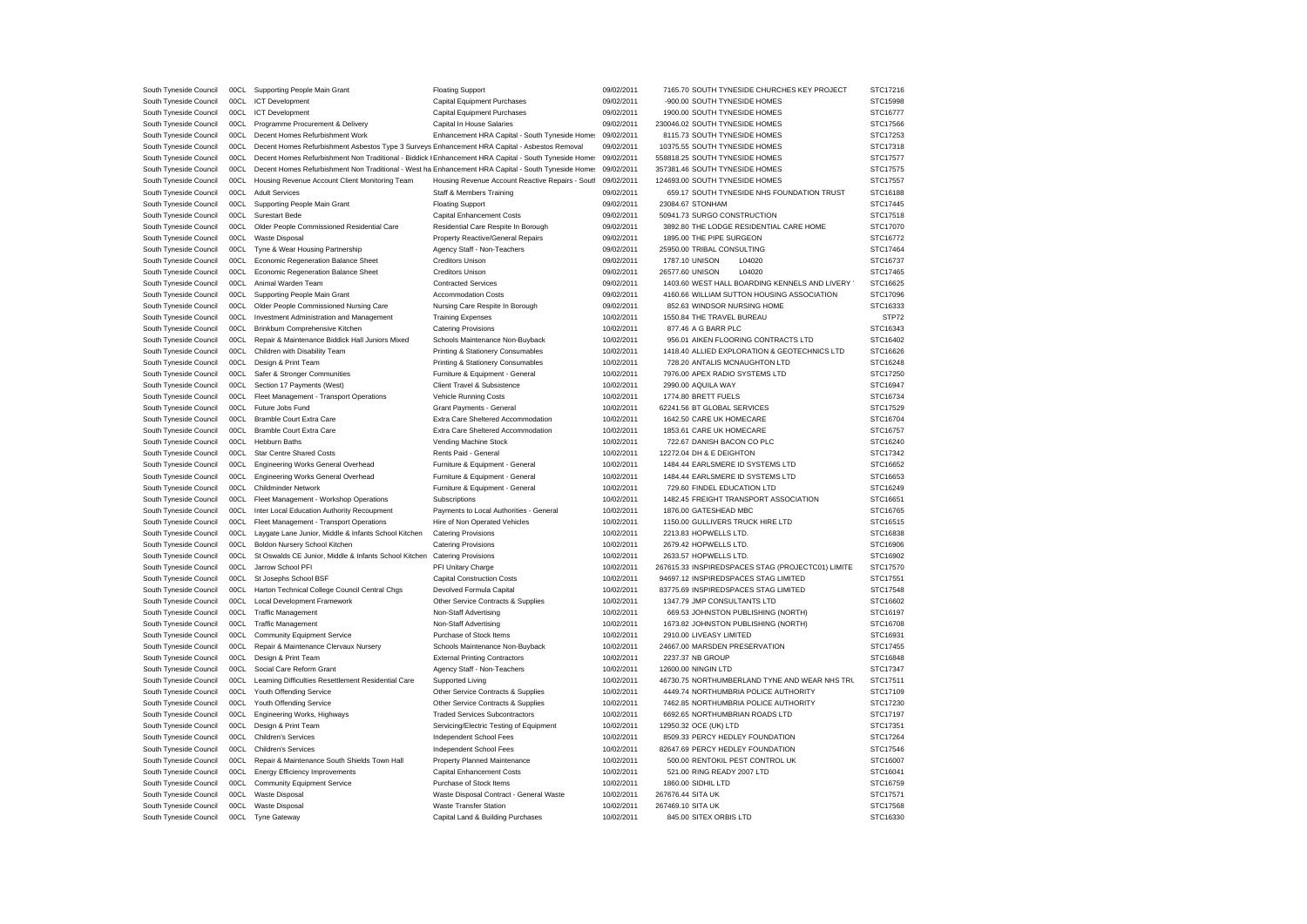| South Tyneside Council | 00CL | Media and Marketing                             | Software                                  | 10/02/2011 | 1486.00 SOLCARA LIMITED                       | STC16655 |
|------------------------|------|-------------------------------------------------|-------------------------------------------|------------|-----------------------------------------------|----------|
| South Tyneside Council | 00CL | Replacement Vehicles and Plant Hire             | <b>Capital Equipment Purchases</b>        | 10/02/2011 | 13110.98 SPRINGFIELD CARS LTD                 | STC17354 |
| South Tyneside Council | 00CL | Replacement Vehicles and Plant Hire             | Capital Equipment Purchases               | 10/02/2011 | 13110.98 SPRINGFIELD CARS LTD                 | STC17355 |
| South Tyneside Council | 00CL | Replacement Vehicles and Plant Hire             | Capital Equipment Purchases               | 10/02/2011 | 13110.98 SPRINGFIELD CARS LTD                 | STC17356 |
| South Tyneside Council | 00CL | Replacement Vehicles and Plant Hire             | <b>Capital Equipment Purchases</b>        | 10/02/2011 | 13110.98 SPRINGFIELD CARS LTD                 | STC17357 |
| South Tyneside Council | 00CL | Replacement Vehicles and Plant Hire             | Capital Equipment Purchases               | 10/02/2011 | 13110.98 SPRINGFIELD CARS LTD                 | STC17358 |
| South Tyneside Council | 00CL | Replacement Vehicles and Plant Hire             | Capital Equipment Purchases               | 10/02/2011 | 13110.98 SPRINGFIELD CARS LTD                 | STC17359 |
| South Tyneside Council | 00CL | Replacement Vehicles and Plant Hire             | <b>Capital Equipment Purchases</b>        | 10/02/2011 | 13110.98 SPRINGFIELD CARS LTD                 | STC17360 |
| South Tyneside Council | 00CL | Replacement Vehicles and Plant Hire             | <b>Capital Equipment Purchases</b>        | 10/02/2011 | 13110.98 SPRINGFIELD CARS LTD                 | STC17361 |
| South Tyneside Council | 00CL | Replacement Vehicles and Plant Hire             | Capital Equipment Purchases               | 10/02/2011 | 13110.98 SPRINGFIELD CARS LTD                 | STC17362 |
| South Tyneside Council | 00CL | Replacement Vehicles and Plant Hire             | Capital Equipment Purchases               | 10/02/2011 | 13110.98 SPRINGFIELD CARS LTD                 | STC17363 |
| South Tyneside Council | 00CL | Replacement Vehicles and Plant Hire             | <b>Capital Equipment Purchases</b>        | 10/02/2011 | 13110.98 SPRINGFIELD CARS LTD                 | STC17364 |
| South Tyneside Council | 00CL | Replacement Vehicles and Plant Hire             | Capital Equipment Purchases               | 10/02/2011 | 13110.98 SPRINGFIELD CARS LTD                 | STC17365 |
| South Tyneside Council | 00CL | Replacement Vehicles and Plant Hire             | Capital Equipment Purchases               | 10/02/2011 | 13110.98 SPRINGFIELD CARS LTD                 | STC17366 |
| South Tyneside Council | 00CL | Replacement Vehicles and Plant Hire             | Capital Equipment Purchases               | 10/02/2011 | 13110.98 SPRINGFIELD CARS LTD                 | STC17367 |
| South Tyneside Council | 00CL | Replacement Vehicles and Plant Hire             | <b>Capital Equipment Purchases</b>        | 10/02/2011 | 13110.98 SPRINGFIELD CARS LTD                 | STC17368 |
| South Tyneside Council | 00CL | Replacement Vehicles and Plant Hire             | Capital Equipment Purchases               | 10/02/2011 | 13110.98 SPRINGFIELD CARS LTD                 | STC17369 |
| South Tyneside Council | 00CL | Replacement Vehicles and Plant Hire             | <b>Capital Equipment Purchases</b>        | 10/02/2011 | 13110.98 SPRINGFIELD CARS LTD                 | STC17370 |
| South Tyneside Council | 00CL | Replacement Vehicles and Plant Hire             | Capital Equipment Purchases               | 10/02/2011 | 13110.98 SPRINGFIELD CARS LTD                 | STC17371 |
|                        | 00CL |                                                 |                                           | 10/02/2011 | 13110.98 SPRINGFIELD CARS LTD                 | STC17372 |
| South Tyneside Council | 00CL | Replacement Vehicles and Plant Hire             | Capital Equipment Purchases               |            | 13110.98 SPRINGFIELD CARS LTD                 | STC17373 |
| South Tyneside Council |      | Replacement Vehicles and Plant Hire             | <b>Capital Equipment Purchases</b>        | 10/02/2011 |                                               |          |
| South Tyneside Council | 00CL | Replacement Vehicles and Plant Hire             | <b>Capital Equipment Purchases</b>        | 10/02/2011 | 13817.80 SPRINGFIELD CARS LTD                 | STC17389 |
| South Tyneside Council | 00CL | Replacement Vehicles and Plant Hire             | <b>Capital Equipment Purchases</b>        | 10/02/2011 | 14234.35 SPRINGFIELD CARS LTD                 | STC17394 |
| South Tyneside Council | 00CL | Replacement Vehicles and Plant Hire             | <b>Capital Equipment Purchases</b>        | 10/02/2011 | 15584.35 SPRINGFIELD CARS LTD                 | STC17405 |
| South Tyneside Council | 00CL | Replacement Vehicles and Plant Hire             | Capital Equipment Purchases               | 10/02/2011 | 16139.50 SPRINGFIELD CARS LTD                 | STC17411 |
| South Tyneside Council | 00CL | Repair & Maintenance Clegwell Children's Centre | Property Reactive/General Repairs         | 10/02/2011 | 4065.45 THE PIPE SURGEON                      | STC17086 |
| South Tyneside Council | 00CL | Administration Leisure Services                 | Staff & Members Training                  | 10/02/2011 | 8547.46 THE TRAVEL BUREAU                     | STC17268 |
| South Tyneside Council | 00CL | Thurston Activity Centre                        | Recharges for use of Council Vehicles     | 10/02/2011 | 3075.00 TOURMASTER TRAVEL LIMITED             | STC16964 |
| South Tyneside Council | 00CL | School Pools General                            | <b>School Travel Contracts</b>            | 10/02/2011 | 8466.40 TOURMASTER TRAVEL LIMITED             | STC17263 |
| South Tyneside Council | 00CL | South Shields Town Hall                         | Property Reactive/General Repairs         | 10/02/2011 | 517.40 WINDOOR SERVICES                       | STC16032 |
| South Tyneside Council | 00CL | <b>Voluntary Sector Funding</b>                 | Grant Payments - General                  | 11/02/2011 | 749.40 ALLIED HEALTHCARE GROUP LTD            | STC16269 |
| South Tyneside Council | 00CL | Disability Discrimination Act Access Works      | Capital Enhancement Costs                 | 11/02/2011 | 3776.25 ALTERATIONS PROPERTY SERVICES         | STC17054 |
| South Tyneside Council | 00CL | Repair & Maintenance Non Factory Units          | <b>Gas Charges</b>                        | 11/02/2011 | 1832.30 BRITISH GAS BUSINESS                  | STC16747 |
| South Tyneside Council | 00CL | <b>Energy Recharges</b>                         | <b>Telephone Charges</b>                  | 11/02/2011 | 5065.38 BRITISH TELECOM PLC                   | STC17135 |
| South Tyneside Council | 00CL | Children with Disability Team                   | Client Travel & Subsistence               | 11/02/2011 | 6812.00 C D PASSENGER SERVICES                | STC17202 |
| South Tyneside Council | 00CL | Children with Disability Team                   | Client Travel & Subsistence               | 11/02/2011 | 10898.00 C D PASSENGER SERVICES               | STC17324 |
| South Tyneside Council | 00CL | Special Educational Needs Transport             | <b>School Travel Contracts</b>            | 11/02/2011 | 17673.00 C D PASSENGER SERVICES               | STC17417 |
| South Tyneside Council | 00CL | Finance & Administration                        | Furniture & Equipment - General           | 11/02/2011 | 941.34 CANON (UK) LTD                         | STC16389 |
| South Tyneside Council | 00CL | Legal Services - Support                        | Printing & Stationery Consumables         | 11/02/2011 | 500.70 CANON (UK) LTD                         | STC16013 |
| South Tyneside Council | 00CL | Children with Disability Team                   | Agency Staff - Non-Teachers               | 11/02/2011 | 67551.98 COMENSURA LTD                        | STC17536 |
| South Tyneside Council | 00CL | Children with Disability Team                   | Agency Staff - Non-Teachers               | 11/02/2011 | 72662.22 COMENSURA LTD                        | STC17540 |
| South Tyneside Council | 00CL | Economic Regeneration Balance Sheet             | Combined Liability Insurance Provision    | 11/02/2011 | 1098.00 CRUTES LAW FIRM                       | STC16500 |
| South Tyneside Council | 00CL | Magic Festival                                  | <b>Entertainers Services</b>              | 11/02/2011 | 1080.00 EINHORN ENTERTAINMENT LTD             | STC16488 |
| South Tyneside Council | 00CL | <b>Children's Services</b>                      | Voluntary Sector - Boarded Out Children   | 11/02/2011 | 12000.00 EVOLUTION CHILDREN SERVICES          | STC17338 |
| South Tyneside Council | 00CL | <b>Children's Services</b>                      | Voluntary Sector - Boarded Out Children   | 11/02/2011 | 12000.00 EVOLUTION CHILDREN SERVICES          | STC17339 |
| South Tyneside Council | 00CL |                                                 | Furniture & Equipment - General           | 11/02/2011 | 599.95 FINDEL EDUCATION LTD                   | STC16127 |
| South Tyneside Council | 00CL | Private, Voluntary & Independent Providers      | Furniture & Equipment - General           | 11/02/2011 | 873.35 FINDEL EDUCATION LTD                   | STC16341 |
|                        |      | Private, Voluntary & Independent Providers      |                                           |            |                                               |          |
| South Tyneside Council | 00CL | Private, Voluntary & Independent Providers      | Furniture & Equipment - General           | 11/02/2011 | 949.95 FINDEL EDUCATION LTD                   | STC16392 |
| South Tyneside Council | 00CL | Childminder Network                             | Furniture & Equipment - General           | 11/02/2011 | 649.95 FINDEL EDUCATION LTD                   | STC16177 |
| South Tyneside Council | 00CL | <b>Childminder Network</b>                      | Furniture & Equipment - General           | 11/02/2011 | 649.95 FINDEL EDUCATION LTD                   | STC16178 |
| South Tyneside Council | 00CL | Fleet Management - Workshop Operations          | Purchase of Stock Items                   | 11/02/2011 | 22551.86 FLEET FACTORS                        | STC17442 |
| South Tyneside Council | 00CL | Hebburn Baths                                   | Vending Machine Stock                     | 11/02/2011 | 856.21 G & J CAMPBELL                         | STC16334 |
| South Tyneside Council | 00CL | Harton Comprehensive School Kitchen             | <b>Catering Provisions</b>                | 11/02/2011 | 1737.61 G & J CAMPBELL                        | STC16719 |
| South Tyneside Council | 00CL | Asset Management                                | Agency Staff - Non-Teachers               | 11/02/2011 | 2164.16 GC SAFETY SERVICES                    | STC16828 |
| South Tyneside Council | 00CL | Asset Management                                | Private Contractors - General Consultancy | 11/02/2011 | 1590.00 GC SAFETY SERVICES                    | STC16682 |
| South Tyneside Council | 00C1 | Marsden Junior, Middle & Infants School Kitchen | Vending Machine Stock                     | 11/02/2011 | 1468.10 GM PACKAGING (UK) LIMITED             | STC16646 |
| South Tyneside Council | 00CL | South Tyneside Council Balance Sheet General    | HMRC - Construction Industry Tax          | 11/02/2011 | 1123.41 HMRC                                  | STC16509 |
| South Tyneside Council | 00CL | F A Trust                                       | <b>Instructors Fees</b>                   | 11/02/2011 | 660.00 KIDZ GET FIT                           | STC16191 |
| South Tyneside Council | 00CL | South Shields Town Hall Lift                    | Capital Enhancement Costs                 | 11/02/2011 | 34347.25 LUMSDEN & CARROLL (CONSTRUCTION) LTD | STC17491 |
| South Tyneside Council | 00CL | Strategic Management                            | Specialist Consultants                    | 11/02/2011 | 988.40 N CAMPBELL COUNSELLING SERVICES        | STC16435 |
| South Tyneside Council | 00CL | Asset Management                                | <b>Staff Advertising</b>                  | 11/02/2011 | 1287.75 NCJ MEDIA LIMITED                     | STC16579 |
| South Tyneside Council | 00CL | <b>Voluntary Sector Funding</b>                 | Grant Payments - General                  | 11/02/2011 | 7400.00 NEXUS                                 | STC17228 |
| South Tyneside Council | 00C1 | <b>Voluntary Sector Funding</b>                 | Grant Payments - General                  | 11/02/2011 | 7400.00 NEXUS                                 | STC17229 |
| South Tyneside Council | 00CL | Low Carbon Economic Area                        | Subscriptions                             | 11/02/2011 | 1450.00 NOF ENERGY LTD                        | STC16637 |
| South Tyneside Council | 00CL | Child and Adolescent Mental Health Services     | Private Contractors - General Consultancy | 11/02/2011 | 3900.00 NORTHUMBERLAND TYNE AND WEAR NHS TRU  | STC17072 |
|                        |      |                                                 |                                           |            |                                               |          |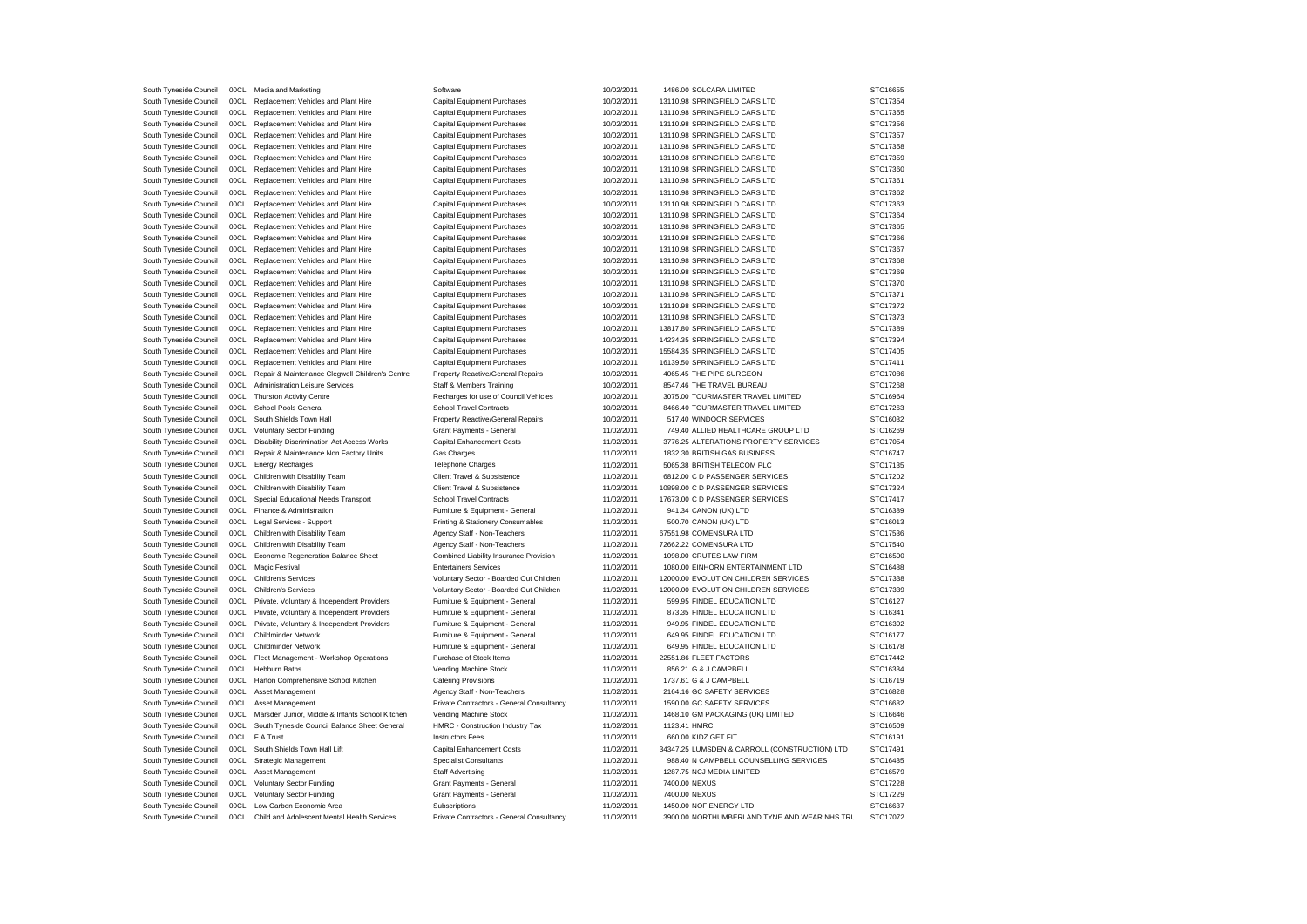| South Tyneside Council                           | 00CL         | Youth Offending Service                                                            | Other Service Contracts & Supplies                         | 11/02/2011               | 2520.45 NORTHUMBRIA POLICE AUTHORITY                                     | STC16887             |
|--------------------------------------------------|--------------|------------------------------------------------------------------------------------|------------------------------------------------------------|--------------------------|--------------------------------------------------------------------------|----------------------|
| South Tyneside Council                           | 00CL         | Youth Offending Service                                                            | Other Service Contracts & Supplies                         | 11/02/2011               | 6913.65 NORTHUMBRIA POLICE AUTHORITY                                     | STC17206             |
| South Tyneside Council                           | 00CL         | Scheme under £10k Miscellaneous                                                    | Capital Enhancement Costs                                  | 11/02/2011               | 14598.51 NORTHUMBRIAN ROADS LTD                                          | STC17397             |
| South Tyneside Council                           | 00CL         | Scheme under £10k Miscellaneous                                                    | Capital Enhancement Costs                                  | 11/02/2011               | 29843.59 NORTHUMBRIAN ROADS LTD                                          | STC17475             |
| South Tyneside Council                           | 00CL         | Engineering Works, Highways                                                        | <b>Traded Services Subcontractors</b>                      | 11/02/2011               | 13353.16 NORTHUMBRIAN ROADS LTD                                          | STC17385             |
| South Tyneside Council                           | 00CL         | Unclassified Roads Maintenance                                                     | Roads Planned Maintenance                                  | 11/02/2011               | 3987.48 NORTHUMBRIAN ROADS LTD                                           | STC17077             |
| South Tyneside Council                           | 00CL         | Whitburn C of E School Council Central Charges                                     | Water & Sewerage Charges                                   | 11/02/2011               | 8412.79 NORTHUMBRIAN WATER                                               | STC17257             |
| South Tyneside Council                           | 00CL         | <b>Boldon Children's Centre</b>                                                    | <b>Electricity Charges</b>                                 | 11/02/2011               | -501.46 NPOWER NORTHERN LTD                                              | STC16005             |
| South Tyneside Council                           | 00CL         | <b>Boldon Children's Centre</b>                                                    | <b>Electricity Charges</b>                                 | 11/02/2011               | 501.46 NPOWER NORTHERN LTD                                               | STC16014             |
| South Tyneside Council                           | 00CL         | South Tyneside Council Balance Sheet General                                       | <b>NNDR Refunds</b>                                        | 11/02/2011               | 682.27 NSA UK LTD                                                        | STC16207             |
| South Tyneside Council                           | 00CL         | Hebburn Comprehensive School Kitchen                                               | <b>Catering Provisions</b>                                 | 11/02/2011               | 2123.25 PASTA KING (UK) LTD                                              | STC16821             |
| South Tyneside Council                           | 00CL         | Fleet Management - Transport Operations                                            | Hire of Non Operated Vehicles                              | 11/02/2011               | 550.00 PHOENIX VEHICLE HIRE T/A WCR VEHICLE HIR                          | STC16065             |
| South Tyneside Council                           | 00CL         | <b>Building Services</b>                                                           | Rents Paid - General                                       | 11/02/2011               | 2870.41 PORTAKABIN LIMITED                                               | STC16926             |
| South Tyneside Council                           | 00CL         | Recycling Village                                                                  | <b>Waste Transfer Station</b>                              | 11/02/2011               | 30500.00 PREMIER WASTE MANAGEMENT LTD                                    | STC17480             |
| South Tyneside Council                           | 00CL         | St Josephs School BSF                                                              | <b>Capital Construction Costs</b>                          | 11/02/2011               | 3365.43 RC DIOCESE OF HEXHAM AND NEWCASTLE                               | STC17000             |
| South Tyneside Council                           | 00CL         | Horsley Estate & Communal Areas Cleaning                                           | Non Contract Maintenance of Land                           | 11/02/2011               | 636.15 RENTOKIL PEST CONTROL UK                                          | STC16171             |
| South Tyneside Council                           | 00CL         | Replacement Vehicles and Plant Hire                                                | <b>Capital Equipment Purchases</b>                         | 11/02/2011               | 13110.98 SPRINGFIELD CARS LTD                                            | STC17374             |
| South Tyneside Council                           | 00CL         | Replacement Vehicles and Plant Hire                                                | Capital Equipment Purchases                                | 11/02/2011               | 13110.98 SPRINGFIELD CARS LTD                                            | STC17375             |
| South Tyneside Council                           | 00CL         | Replacement Vehicles and Plant Hire                                                | Capital Equipment Purchases                                | 11/02/2011               | 13110.98 SPRINGFIELD CARS LTD                                            | STC17376             |
| South Tyneside Council                           | 00CL         | Replacement Vehicles and Plant Hire                                                | Capital Equipment Purchases                                | 11/02/2011               | 13110.98 SPRINGFIELD CARS LTD                                            | STC17377             |
| South Tyneside Council                           | 00CL         | Replacement Vehicles and Plant Hire                                                | Capital Equipment Purchases                                | 11/02/2011               | 13110.98 SPRINGFIELD CARS LTD                                            | STC17378             |
| South Tyneside Council                           | 00CL         | Replacement Vehicles and Plant Hire                                                | Capital Equipment Purchases                                | 11/02/2011               | 13110.98 SPRINGFIELD CARS LTD                                            | STC17379             |
| South Tyneside Council                           | 00CL         | Youth Service General                                                              | Printing & Stationery Consumables                          | 11/02/2011               | 7870.00 STORRAR MARINE LTD                                               | STC17247             |
| South Tyneside Council                           | 00C1         | Neighbourhood Crime & Justice Coordination                                         | Other Service Contracts & Supplies                         | 11/02/2011               | 4346.00 VICTIM SUPPORT                                                   | STC17101             |
|                                                  | 00CL         | Sheltered Accommodation General                                                    |                                                            |                          | 1290.00 WINDOOR SERVICES                                                 | STC16580             |
| South Tyneside Council                           | 00CL         | Waste Disposal                                                                     | Furniture & Equipment - General                            | 11/02/2011<br>14/02/2011 | 512.40 ALEX SMILES LTD                                                   | STC16028             |
| South Tyneside Council                           |              |                                                                                    | Waste Disposal Contract - General Waste                    |                          |                                                                          |                      |
| South Tyneside Council                           | 00CL         | Waste Disposal                                                                     | Waste Disposal Contract - General Waste                    | 14/02/2011               | 795.20 ALEX SMILES LTD                                                   | STC16295             |
| South Tyneside Council                           | 00CL         | Future Jobs Fund                                                                   | Grant Payments - General                                   | 14/02/2011               | 1893.96 APNA GHAR                                                        | STC16770             |
| South Tyneside Council                           | 00CL         | Fleet Management - Transport Operations                                            | Secondary Vehicle Leasing Costs                            | 14/02/2011               | 1758.00 ASSET ADVANTAGE LTD                                              | STC16728             |
| South Tyneside Council                           | 00CL         | Highways - John Reid Road                                                          | Capital Advisors & Consultants Fees                        | 14/02/2011               | 1591.31 ATKINS LIMITED                                                   | STC16684             |
| South Tyneside Council                           | 00CL         | Highways - Robin Hood Bridge                                                       | Capital Advisors & Consultants Fees                        | 14/02/2011               | 3120.00 ATKINS LIMITED                                                   | STC16971             |
| South Tyneside Council                           | 00CL         | Fostering                                                                          | Printing & Stationery Consumables                          | 14/02/2011               | 573.00 AYMAC CONSULTING                                                  | STC16087             |
| South Tyneside Council                           | 00CL         | Marsden Junior, Middle & Infants Kitchen                                           | Gas Charges                                                | 14/02/2011               | 767.59 BRITISH GAS                                                       | STC16287             |
| South Tyneside Council                           | 00CL         | <b>Business Forum</b>                                                              | Grant Payments - General                                   | 14/02/2011               | 3833.36 CAHOOTZ LIMITED (BUSINESS MATTERS)                               | STC17063             |
| South Tyneside Council                           | 00CL         | Fleet Management - Workshop Operations                                             | Purchase of Stock Items                                    | 14/02/2011               | 6224.32 CHATFIELDS-TYNE TEES                                             | STC17184             |
| South Tyneside Council                           | 00C1         | <b>Building Surveying</b>                                                          | Other Service Contracts & Supplies                         | 14/02/2011               | 778.00 CITY OF SUNDERLAND                                                | STC16292             |
| South Tyneside Council                           | 00C1         | Children with Disability Team                                                      | Private Contractors - Outreach Supp Contract               | 14/02/2011               | 634.68 COMMUNITY INTEGRATED CARE                                         | STC16168             |
| South Tyneside Council                           | 00CL         | Children with Disability Team                                                      | Private Contractors - Outreach Supp Contract               | 14/02/2011               | 1803.84 COMMUNITY INTEGRATED CARE                                        | STC16740             |
| South Tyneside Council                           | 00CL         | Children with Disability Team                                                      | Private Contractors - Outreach Supp Contract               | 14/02/2011               | 3864.00 COMMUNITY INTEGRATED CARE                                        | STC17067             |
| South Tyneside Council                           | 00C1         | Children with Disability Team                                                      | Private Contractors - Outreach Supp Contract               | 14/02/2011               | 5977.02 COMMUNITY INTEGRATED CARE                                        | STC17171             |
| South Tyneside Council                           | 00CL         | <b>Blitz It Main</b>                                                               | Traded Services Equipment & Materials                      | 14/02/2011               | 1297.52 COXHOE SERVICE & SUPPLY                                          | STC16581             |
| South Tyneside Council                           | 00CL         | St Josephs RC Junior, Middle & Infants Kitchen                                     | <b>Catering Provisions</b>                                 | 14/02/2011               | 1781.80 DANISH BACON CO PLC                                              | STC16735             |
| South Tyneside Council                           | 00CL         | Fellgate Juniors Kitchen                                                           | <b>Catering Provisions</b>                                 | 14/02/2011               | 1997.42 DANISH BACON CO PLC                                              | STC16798             |
| South Tyneside Council                           | 00CL         | Personal Community Development Learning                                            | Grant Payments - General                                   | 14/02/2011               | 825.60 E ACHIEVE                                                         | STC16320             |
| South Tyneside Council                           | 00CL         | <b>NLDC Revenue Support</b>                                                        | Grant Payments - General                                   | 14/02/2011               | 2609.00 GROUNDWORK SOUTH TYNESIDE AND NEWCA                              | STC16899             |
| South Tyneside Council                           | 00CL         | <b>NLDC Revenue Support</b>                                                        | Grant Payments - General                                   | 14/02/2011               | 13276.25 GROUNDWORK SOUTH TYNESIDE AND NEWCA                             | STC17382             |
| South Tyneside Council                           | 00CL         | Fleet Management - Transport Operations                                            | Hire of Non Operated Vehicles                              | 14/02/2011               | 1150.00 GULLIVERS TRUCK HIRE LTD                                         | STC16516             |
| South Tyneside Council                           | 00CL         | Old Harbour Quarry Risk Assessment                                                 | Capital Advisors & Consultants Fees                        | 14/02/2011               | 5445.00 HALCROW GROUP LTD                                                | STC17153             |
| South Tyneside Council                           | 00CL         | <b>Childrens Homes</b>                                                             | Capital Enhancement Costs                                  | 14/02/2011               | 7495.00 JENSEN CONSTRUCTION LTD                                          | STC17231             |
| South Tyneside Council                           | 00C1         | South Tyneside Council Balance Sheet General                                       | <b>NNDR Refunds</b>                                        | 14/02/2011               | 683.17 MAY GURNEY LIMITED                                                | STC16208             |
| South Tyneside Council                           | 00CL         | Ridgeway Childrens Centre                                                          | Capital Enhancement Costs                                  | 14/02/2011               | 2800.00 MIKO ENGINEERING LTD                                             | STC16920             |
| South Tyneside Council                           | 00CL         | Cleadon Park                                                                       | Property Reactive/General Repairs                          | 14/02/2011               | 1313.00 NE & C WINDOWS & DOORS LTD                                       | STC16597             |
| South Tyneside Council                           | 00CL         | Leisure Services                                                                   | Postage Charges                                            | 14/02/2011               | 1000.00 NEOPOST LTD                                                      | STC16448             |
| South Tyneside Council                           | 00CL         | Highways Maintenance Departmental Costs                                            | Tyne & Wear Traffic Signal Group                           | 14/02/2011               | 875.24 NPOWER                                                            | STC16342             |
| South Tyneside Council                           | 00CL         | Highways Maintenance Departmental Costs                                            | Tyne & Wear Traffic Signal Group                           | 14/02/2011               | 699.79 NPOWER NORTHERN LTD                                               | STC16217             |
| South Tyneside Council                           | 00CL         | St Oswald's RC Primary School                                                      | <b>Telephone Charges</b>                                   | 14/02/2011               | 1522.45 PEOPLEWIZ LTD                                                    | STC16662             |
| South Tyneside Council                           | 00CL         | Repair & Maintenance Horsley Hill Area Housing Office Property Planned Maintenance |                                                            | 14/02/2011               | 1039.15 RENTOKIL PEST CONTROL UK                                         | STC16468             |
| South Tyneside Council                           | 00CL         | Repair & Maintenance John Wright Centre                                            | Property Planned Maintenance                               | 14/02/2011               | 1181.01 RENTOKIL PEST CONTROL UK                                         | STC16527             |
| South Tyneside Council                           | 00CL         | Learning Difficulties Resettlement Residential Care                                | Supported Living                                           | 14/02/2011               | 986.04 SAINT JOHN OF GOD CARE SERVICES                                   | STC16420             |
| South Tyneside Council                           |              | Learning Difficulties Resettlement Residential Care                                | Supported Living                                           | 14/02/2011               | 986.04 SAINT JOHN OF GOD CARE SERVICES                                   | STC16421             |
|                                                  |              |                                                                                    |                                                            |                          |                                                                          |                      |
|                                                  | 00CL         |                                                                                    |                                                            |                          |                                                                          |                      |
| South Tyneside Council                           | 00CL         | Monastery Court Lift Replacement                                                   | Capital Enhancement Costs                                  | 14/02/2011               | 89050.12 SCHINDLER LTD                                                   | STC17550             |
| South Tyneside Council                           | 00CL         | Communities of Common Interest                                                     | Grant Payments - Voluntary Sector                          | 14/02/2011               | 3448.00 SOUTH TYNESIDE COUNCIL FOR VOLUNTARY !                           | STC17017             |
| South Tyneside Council                           | 00C1         | Future Jobs Fund                                                                   | Grant Payments - General                                   | 14/02/2011               | 4234.60 SOUTH TYNESIDE CREDIT UNION                                      | STC17098             |
| South Tyneside Council<br>South Tyneside Council | 00CL<br>00CL | Community Learning Disability Team<br>Hampden Street Day Care                      | Client Travel & Subsistence<br>Client Travel & Subsistence | 14/02/2011<br>14/02/2011 | 755.60 SOUTH TYNESIDE TAXIS AGENCY<br>736.60 SOUTH TYNESIDE TAXIS AGENCY | STC16276<br>STC16258 |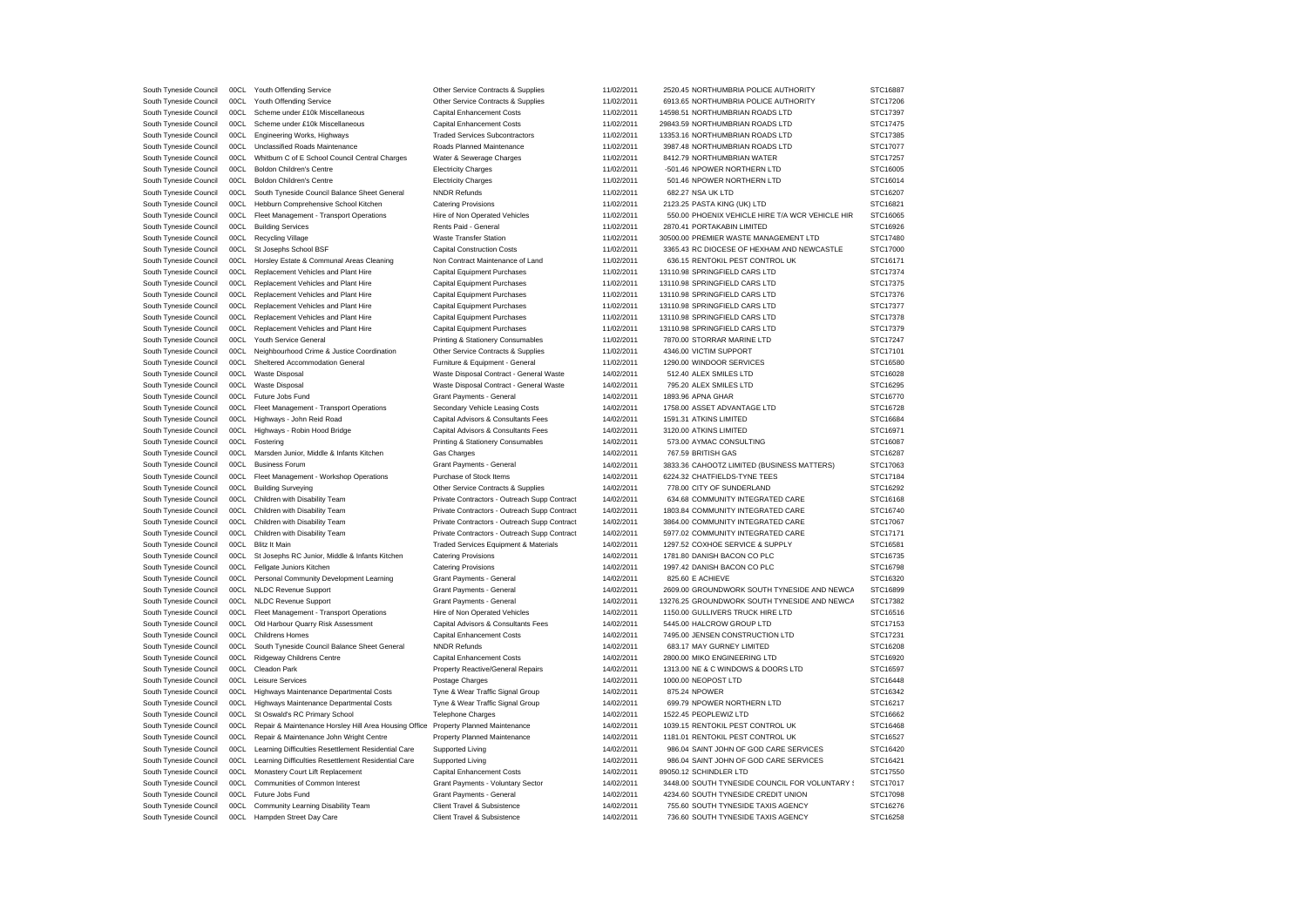| South Tyneside Council                           |              | 00CL Father James Walsh Centre                      | Client Travel & Subsistence                                                | 14/02/2011               | 653.35 SOUTH TYNESIDE TAXIS AGENCY               | STC16181 |
|--------------------------------------------------|--------------|-----------------------------------------------------|----------------------------------------------------------------------------|--------------------------|--------------------------------------------------|----------|
| South Tyneside Council                           | 00CL         | John Wright Centre                                  | Client Travel & Subsistence                                                | 14/02/2011               | 587.90 SOUTH TYNESIDE TAXIS AGENCY               | STC16109 |
| South Tyneside Council                           | 00CL         | Special Educational Needs Transport                 | <b>School Travel Contracts</b>                                             | 14/02/2011               | 512.25 SOUTH TYNESIDE TAXIS AGENCY               | STC16026 |
| South Tyneside Council                           | 00CL         | Special Educational Needs Transport                 | <b>School Travel Contracts</b>                                             | 14/02/2011               | 725.00 SOUTH TYNESIDE TAXIS AGENCY               | STC16244 |
| South Tyneside Council                           | 00CL         | Special Educational Needs Transport                 | <b>School Travel Contracts</b>                                             | 14/02/2011               | 734.00 SOUTH TYNESIDE TAXIS AGENCY               | STC16255 |
| South Tyneside Council                           | 00CL         | Special Educational Needs Transport                 | <b>School Travel Contracts</b>                                             | 14/02/2011               | 1896.90 SOUTH TYNESIDE TAXIS AGENCY              | STC16775 |
| South Tyneside Council                           | 00CL         | Special Educational Needs Transport                 | <b>School Travel Contracts</b>                                             | 14/02/2011               | 3402.10 SOUTH TYNESIDE TAXIS AGENCY              | STC17008 |
| South Tyneside Council                           | 00CL         | Home to College Transport                           | <b>School Travel Contracts</b>                                             | 14/02/2011               | 725.00 SOUTH TYNESIDE TAXIS AGENCY               | STC16245 |
| South Tyneside Council                           | 00CL         | Home to College Transport                           | <b>School Travel Contracts</b>                                             | 14/02/2011               | 1460.00 SOUTH TYNESIDE TAXIS AGENCY              | STC16643 |
| South Tyneside Council                           | 00CL         | <b>Enterprise Coaching</b>                          | Grant Payments - General                                                   | 14/02/2011               | 162826.79 TEDCO LTD                              | STC17561 |
| South Tyneside Council                           | 00CL         | Future Jobs Fund                                    | Grant Payments - General                                                   | 14/02/2011               | 869.80 TRINITY HOUSE SOCIAL CENTRE               | STC16339 |
| South Tyneside Council                           | 00CL         | Future Jobs Fund                                    | Grant Payments - General                                                   | 14/02/2011               | 1514.50 TRINITY HOUSE SOCIAL CENTRE              | STC16661 |
| South Tyneside Council                           | 00CL         | Personal Community Development Learning             | Grant Payments - General                                                   | 14/02/2011               | 9813.40 WOMENS HEALTH IN SOUTH TYNESIDE          | STC17309 |
| South Tyneside Council                           | 00CL         | <b>Training of Childcare Workers</b>                | Staff & Members Training                                                   | 14/02/2011               | 525.00 HB TRAINING SERVICES LTD                  | STC16042 |
| South Tyneside Council                           | 00CL         | <b>Investment Property</b>                          | Expenses Recoverable From Tenants                                          | 15/02/2011               | 600.00 SAVILLS COMMERCIAL                        | STP80    |
| South Tyneside Council                           | 00CL         | <b>CCTV Costs</b>                                   | Servicing/Electric Testing of Equipment                                    | 15/02/2011               | 1165.76 20:20 VISION SYSTEMS LTD                 | STC16524 |
| South Tyneside Council                           |              | 00CL Future Jobs Fund                               | Grant Payments - General                                                   | 15/02/2011               | 1917.28 APNA GHAR                                | STC16780 |
| South Tyneside Council                           |              | 00CL 14 - 19                                        | Grant Payments - General                                                   | 15/02/2011               | 1611.00 BAMBURGH SCHOOL                          | STC16696 |
| South Tyneside Council                           | 00CL         | Surestart Bede                                      | Capital Enhancement Costs                                                  | 15/02/2011               | 24117.11 BRIMS CONSTRUCTION LTD                  | STC17451 |
|                                                  |              |                                                     |                                                                            |                          |                                                  |          |
| South Tyneside Council                           | 00CL<br>00C1 | Asset Management                                    | Staff & Members Training                                                   | 15/02/2011               | 500.00 CIPFA BUSINESS LTD                        | STC16008 |
| South Tyneside Council                           |              | Inter Local Education Authority Recoupment          | Payments to Local Authorities - General                                    | 15/02/2011               | 30486.91 CITY OF SUNDERLAND                      | STC17478 |
| South Tyneside Council                           | 00C1         | Learning Difficulties Resettlement Residential Care | Supported Living                                                           | 15/02/2011               | 531.77 DIMENSIONS (UK) LTD                       | STC16049 |
| South Tyneside Council                           | 00CL         | Learning Difficulties Resettlement Residential Care | Supported Living                                                           | 15/02/2011               | 1387.80 DIMENSIONS (UK) LTD                      | STC16619 |
| South Tyneside Council                           | 00CL         | Learning Difficulties Resettlement Residential Care | Supported Living                                                           | 15/02/2011               | 7035.56 DIMENSIONS (UK) LTD                      | STC17209 |
| South Tyneside Council                           | 00CL         | Disabled Facilities Grant 96 Act                    | Capital Grants to Third Parties                                            | 15/02/2011               | 500.00 DOLPHIN STAIRLIFTS (NORTH EAST) LTD       | STC16009 |
| South Tyneside Council                           | 00CL         | Disabled Facilities Grant 96 Act                    | Capital Grants to Third Parties                                            | 15/02/2011               | 1595.82 DOLPHIN STAIRLIFTS (NORTH EAST) LTD      | STC16689 |
| South Tyneside Council                           |              | 00CL Electrical One-Off                             | Capital Grants to Third Parties                                            | 15/02/2011               | 1402.07 DOLPHIN STAIRLIFTS (NORTH EAST) LTD      | STC16624 |
| South Tyneside Council                           |              | 00CL Electrical One-Off                             | Capital Grants to Third Parties                                            | 15/02/2011               | 1595.82 DOLPHIN STAIRLIFTS (NORTH EAST) LTD      | STC16688 |
| South Tyneside Council                           | 00C1         | South Tyneside Council Balance Sheet General        | <b>NNDR Refunds</b>                                                        | 15/02/2011               | 1451.97 DUNCAN ADAMS LTD                         | STC16638 |
| South Tyneside Council                           |              | 00CL Disabled Facilities Grant 96 Act               | Capital Grants to Third Parties                                            | 15/02/2011               | 2892.02 EASIBATHE                                | STC16929 |
| South Tyneside Council                           | 00CL         | Disabled Facilities Grant 96 Act                    | Capital Grants to Third Parties                                            | 15/02/2011               | 2981.23 EASIBATHE                                | STC16945 |
| South Tyneside Council                           | 00CL         | <b>Electrical One-Off</b>                           | Capital Grants to Third Parties                                            | 15/02/2011               | 4402.15 EASIBATHE                                | STC17103 |
| South Tyneside Council                           | 00CL         | Disability Housing Team                             | Improvement Grant Fees                                                     | 15/02/2011               | 3020.84 EASIBATHE                                | STC16957 |
| South Tyneside Council                           | 00C1         | Learning Difficulties Commissioned Day Care         | Day Care                                                                   | 15/02/2011               | 2085.70 FLEXIBLE SUPPORT OPTIONS UK (DOMICILIAR' | STC16813 |
| South Tyneside Council                           | 00CL         | Hebburn Baths                                       | Property Reactive/General Repairs                                          | 15/02/2011               | 1297.82 FWA (SYSTEMS) LTD                        | STC16584 |
| South Tyneside Council                           | 00CL         | Waste Disposal                                      | Waste Disposal Contract - Recycling                                        | 15/02/2011               | 9642.80 H W MARTIN WASTE LIMITED                 | STC17304 |
| South Tyneside Council                           |              | 00CL Disabled Facilities Grant 96 Act               | Capital Grants to Third Parties                                            | 15/02/2011               | 1928.88 HANDICARE (FREELIFT) LTD                 | STC16783 |
| South Tyneside Council                           | 00CL         | Disabled Facilities Grant 96 Act                    | Capital Grants to Third Parties                                            | 15/02/2011               | 2916.12 HANDICARE (FREELIFT) LTD                 | STC16932 |
| South Tyneside Council                           | 00CL         | Repair & Maintenance Harton Technology College      | Property Reactive/General Repairs                                          | 15/02/2011               | 1469.00 JENSEN CONSTRUCTION LTD                  | STC16647 |
| South Tyneside Council                           | 00CL         | South Tyneside Council Balance Sheet General        | <b>NNDR Refunds</b>                                                        | 15/02/2011               | 9299.55 JUST LEARNING LTD                        | STC17293 |
| South Tyneside Council                           | 00CL         | Learning Difficulties Resettlement Residential Care | Supported Living                                                           | 15/02/2011               | 1009.44 LIFEWAYS COMMUNITY CARE LTD              | STC16456 |
| South Tyneside Council                           | 00CL         | Learning Difficulties Resettlement Residential Care | Supported Living                                                           | 15/02/2011               | 5770.80 LIFEWAYS COMMUNITY CARE LTD              | STC17163 |
| South Tyneside Council                           | 00CL         | Repair & Maintenance Clervaux Nursery               | Property Reactive/General Repairs                                          | 15/02/2011               | 4112.00 MARSDEN PRESERVATION                     | STC17089 |
| South Tyneside Council                           | 00C1         | Learning Difficulties Resettlement Residential Care | Supported Living                                                           | 15/02/2011               | 39392.72 MENCAP                                  | STC17501 |
| South Tyneside Council                           | 00CL         | Physical Disabilities Home Care                     | Home Care                                                                  | 15/02/2011               | 1885.00 MOMENTUM CARE SERVICES                   | STC16766 |
|                                                  | 00CL         |                                                     |                                                                            |                          | 2267.00 MORTIMER PRIMARY SCHOOL                  | STC16851 |
| South Tyneside Council<br>South Tyneside Council | 00CL         | School Improvement Partners                         | Private Contractors - General Consultancy<br><b>Promotional Activities</b> | 15/02/2011<br>15/02/2011 | 995.00 NOF ENERGY LTD                            | STC16440 |
|                                                  |              | Low Carbon Economic Area                            |                                                                            |                          |                                                  |          |
| South Tyneside Council                           | 00CL         | South Tyneside Council Balance Sheet General        | <b>NNDR Refunds</b>                                                        | 15/02/2011               | 2678.79 NORTH EAST PROPERTY PARTNERSHIP LTD      | STC16905 |
| South Tyneside Council                           | 00CL         | Bus Accessibility Enhancements to Neighbourhood     | <b>Capital Construction Costs</b>                                          | 15/02/2011               | 3915.38 NORTHUMBRIAN ROADS LTD                   | STC17074 |
| South Tyneside Council                           | 00CL         | Engineering Works, Highways                         | <b>Traded Services Subcontractors</b>                                      | 15/02/2011               | 2102.82 NORTHUMBRIAN ROADS LTD                   | STC16818 |
| South Tyneside Council                           | 00CL         | Engineering Works, Highways                         | <b>Traded Services Subcontractors</b>                                      | 15/02/2011               | 6446.20 NORTHUMBRIAN ROADS LTD                   | STC17191 |
| South Tyneside Council                           | 00CL         | Engineering Works, Highways                         | <b>Traded Services Subcontractors</b>                                      | 15/02/2011               | 7501.44 NORTHUMBRIAN ROADS LTD                   | STC17232 |
| South Tyneside Council                           | 00CL         | Principal Roads Maintenance                         | Roads Planned Maintenance                                                  | 15/02/2011               | 1342.89 NORTHUMBRIAN ROADS LTD                   | STC16601 |
| South Tyneside Council                           | 00CL         | <b>Community Equipment Service</b>                  | Purchase of Stock Items                                                    | 15/02/2011               | 608.00 NOTTINGHAM REHAB SUPPLIES                 | STC16136 |
| South Tyneside Council                           | 00CL         | South Tyneside Council Balance Sheet General        | <b>NNDR Refunds</b>                                                        | 15/02/2011               | 2554.31 P D LOGISTICS LTD                        | STC16892 |
| South Tyneside Council                           | 00CL         | South Tyneside Council Balance Sheet General        | <b>NNDR Refunds</b>                                                        | 15/02/2011               | 10115.14 PANDORA JEWELLERY UK LIMITED            | STC17315 |
| South Tyneside Council                           | 00CL         | <b>Children's Services</b>                          | Voluntary Sector - Boarded Out Children                                    | 15/02/2011               | 15861.10 PEARTREE PROJECTS LTD                   | STC17409 |
| South Tyneside Council                           | 00CL         | Fleet Management - Transport Operations             | Vehicle Running Costs                                                      | 15/02/2011               | 23515.80 PETROPLUS REFINING TEESSIDE LIMITED     | STC17449 |
| South Tyneside Council                           | 00CL         | Homelessness - General Fund                         | Accommodation Charges                                                      | 15/02/2011               | 2738.24 PLACES FOR PEOPLE INDIVIDUAL SUPPORT     | STC16915 |
| South Tyneside Council                           | 00CL         | Mortimer Comprehensive Kitchen                      | <b>Catering Provisions</b>                                                 | 15/02/2011               | 835.43 R MANNERS AND SONS LTD                    | STC16324 |
| South Tyneside Council                           | 00CL         | Toner Avenue Juniors Kitchen                        | <b>Catering Provisions</b>                                                 | 15/02/2011               | 973.18 R MANNERS AND SONS LTD                    | STC16415 |
| South Tyneside Council                           | 00C1         | <b>Bisley Drive Short Breaks</b>                    | Residential Care Respite In Borough                                        | 15/02/2011               | 29942.36 REAL LIFE OPTIONS                       | STC17476 |
| South Tyneside Council                           |              | Homelessness - General Fund                         |                                                                            |                          |                                                  |          |
|                                                  | 00CL         |                                                     | <b>Accommodation Charges</b>                                               | 15/02/2011               | 1245.00 REDACTED COMMERCIALLY SENSITIVE          | STC16570 |
| South Tyneside Council                           | 00C1         | Homelessness - General Fund                         | <b>Accommodation Charges</b>                                               | 15/02/2011               | 1590.00 REDACTED COMMERCIALLY SENSITIVE          | STC16683 |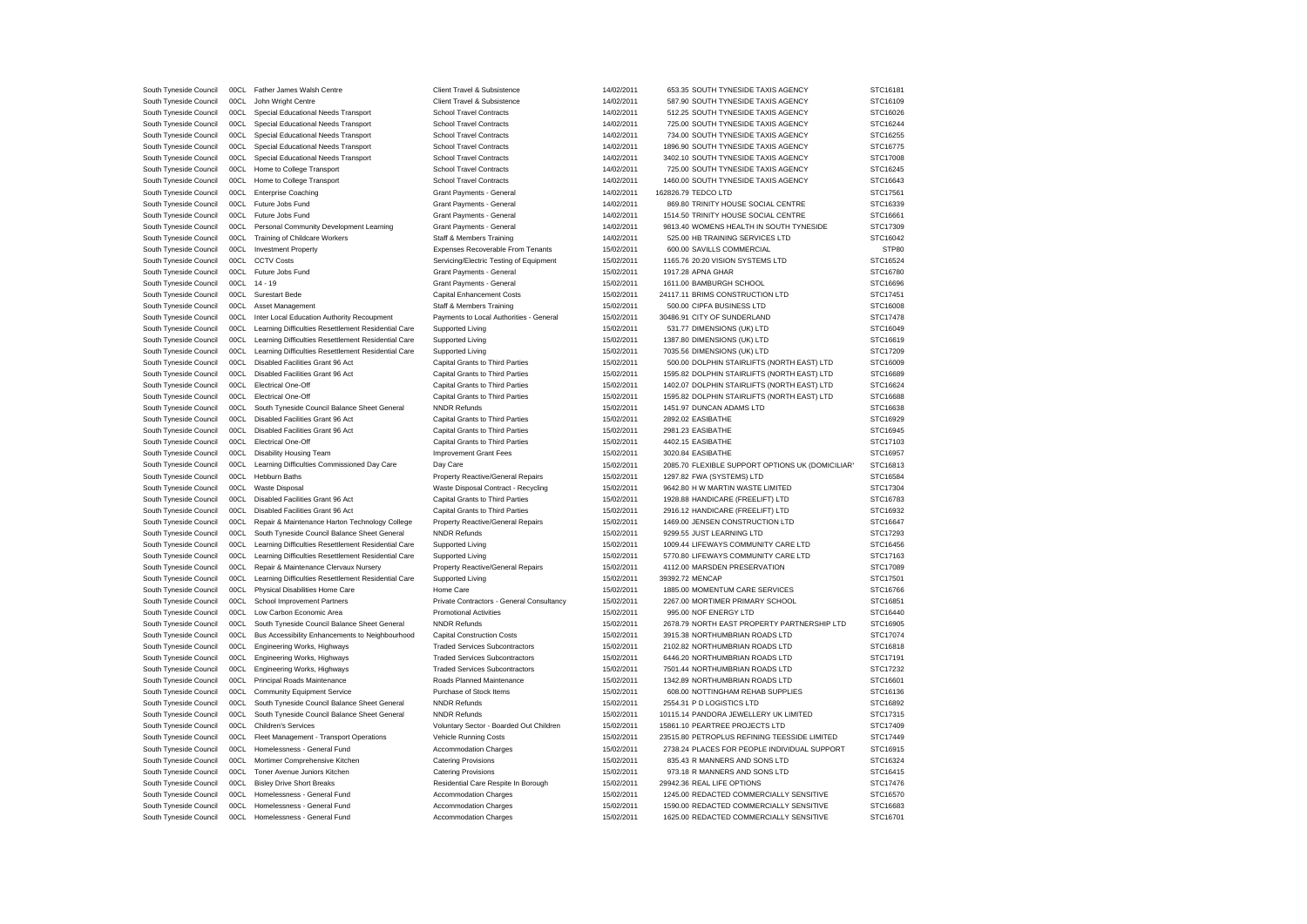| South Tyneside Council | 00CL | Homelessness - General Fund                                                            | Accommodation Charges                    | 15/02/2011 | 1840.00 REDACTED COMMERCIALLY SENSITIVE          | STC16750 |
|------------------------|------|----------------------------------------------------------------------------------------|------------------------------------------|------------|--------------------------------------------------|----------|
| South Tyneside Council | 00C1 | Homelessness - General Fund                                                            | <b>Accommodation Charges</b>             | 15/02/2011 | 2100.00 REDACTED COMMERCIALLY SENSITIVE          | STC16816 |
| South Tyneside Council | 00C1 | Learning Difficulties Commissioned Day Care                                            | Day Care                                 | 15/02/2011 | 825.00 ROYAL BOROUGH OF WINDSOR & MAIDENHEA      | STC16317 |
| South Tyneside Council | 00CL | Homelessness - General Fund                                                            | Accommodation Charges                    | 15/02/2011 | 575.00 S K PROPERTY MANAGEMENT                   | STC16089 |
| South Tyneside Council | 00CL | Social Care Reform Grant                                                               | Agency Staff - Non-Teachers              | 15/02/2011 | 1850.00 SDS PROJECT MANAGEMENT CONSULTANCY L     | STC16755 |
| South Tyneside Council | 00CL | Factory Units TWEDCO                                                                   | Gas Charges                              | 15/02/2011 | 607.50 SHELL GAS DIRECT LTD                      | STC16135 |
| South Tyneside Council | 00CL | <b>Physical Disabilities Grant</b>                                                     | Voluntary Sector - General               | 15/02/2011 | 611.25 SOUTH TYNESIDE TALKING NEWSPAPER ASSC     | STC16139 |
| South Tyneside Council | 00CL | Future Jobs Fund                                                                       | Grant Payments - General                 | 15/02/2011 | 960.00 SPEC SAVERS (SOUTH SHIELDS)               | STC16404 |
| South Tyneside Council | 00CL | Repair & Maintenance Low Simonside Children's Centre Property Reactive/General Repairs |                                          | 15/02/2011 | 565.00 SPRINGS ROOFING LTD                       | STC16082 |
| South Tyneside Council | 00CL | Learning Difficulties Commissioned Nursing Care                                        | Nursing Care Out Borough                 | 15/02/2011 | 13285.71 STANTON LODGE NEURODISABILITY UNIT      | STC17383 |
| South Tyneside Council | 00CL | <b>Community Equipment Service</b>                                                     | Purchase of Stock Items                  | 15/02/2011 | 2033.01 THE CHAIR SHOP                           | STC16805 |
|                        |      |                                                                                        |                                          |            |                                                  |          |
| South Tyneside Council | 00CL | Older People Commissioned Residential Care                                             | Residential Care Respite Out Borough     | 15/02/2011 | 930.57 THE MANOR HOUSE                           | STC16387 |
| South Tyneside Council | 00CL | Repair & Maintenance Central Library                                                   | Property Planned Maintenance             | 15/02/2011 | 579.50 THE PIPE SURGEON                          | STC16094 |
| South Tyneside Council | 00CL | Harton Staithes - Riverside Regeneration                                               | Capital Advisors & Consultants Fees      | 15/02/2011 | 7190.00 TURNER & TOWNSEND                        | STC17218 |
| South Tyneside Council | 00CL | Disabled Facilities Grant 96 Act                                                       | Capital Grants to Third Parties          | 15/02/2011 | 3433.95 TW PLUMBING & HEATING LTD                | STC17015 |
| South Tyneside Council | 00CL | Disabled Facilities Grant 96 Act                                                       | Capital Grants to Third Parties          | 15/02/2011 | 4877.04 TW PLUMBING & HEATING LTD                | STC17125 |
| South Tyneside Council | 00CL | South Tyneside Council Balance Sheet General                                           | <b>NNDR Refunds</b>                      | 15/02/2011 | 21444.13 VA TECH TRANSMISSION & DISTRIBUTION LTD | STC17434 |
| South Tyneside Council | 00C1 | South Tyneside Council Balance Sheet General                                           | <b>NNDR Refunds</b>                      | 15/02/2011 | 669.48 WAD LTD                                   | STC16196 |
| South Tyneside Council | 00CL | Older People Commissioned Residential Care                                             | Residential Care Respite Out Borough     | 15/02/2011 | 1762.66 WASHINGTON GRANGE                        | STC16729 |
| South Tyneside Council | 00CL | <b>Education Asset Management</b>                                                      | <b>Property Reactive/General Repairs</b> | 15/02/2011 | 706.75 WILLOWCRETE MANUFACTURING CO LTD          | STC16231 |
| South Tyneside Council | 00CL | All Services                                                                           | <b>Travel and Subsistence Total</b>      | 15/02/2011 | 102393.00 N/A                                    | N/A      |
| South Tyneside Council | 00CL | <b>Community Equipment Service</b>                                                     | Purchase of Stock Items                  | 16/02/2011 | 2167.50 AAT (GB) LTD                             | STC16829 |
| South Tyneside Council | 00CL | <b>Community Equipment Service</b>                                                     | Purchase of Stock Items                  | 16/02/2011 | 4560.25 AAT (GB) LTD                             | STC17116 |
| South Tyneside Council | 00CL | Fleet Management - Transport Operations                                                | Hire of Non Council Vehicles             | 16/02/2011 | 909.38 ADMEC MUNICIPAL SERVICES LTD              | STC16377 |
| South Tyneside Council | 00CL | Fleet Management - Transport Operations                                                | Hire of Non Council Vehicles             | 16/02/2011 | 970.00 ADMEC MUNICIPAL SERVICES LTD              | STC16412 |
| South Tyneside Council | 00CL | <b>Libraries Administration</b>                                                        | Library & Other Books Maps etc.          | 16/02/2011 | 609.01 ASKEWS LIBRARY SERVICES LTD               | STC16137 |
| South Tyneside Council | 00CL | Hebburn Comprehensive School Kitchen                                                   | <b>Catering Provisions</b>               | 16/02/2011 | 586.93 AUTOBAR UK LIMITED                        | STC16105 |
| South Tyneside Council | 00CL | Graduate Leader Fund                                                                   | Grant Payments - General                 | 16/02/2011 | 1250.00 BEACH HILL NURSERY                       | STC16571 |
| South Tyneside Council | 00CL | The Place                                                                              | Other Service Contracts & Supplies       | 16/02/2011 | 4425.58 BOOKTRUST                                | STC17106 |
| South Tyneside Council | 00CL | Engineering Works, Highways                                                            | Traded Services Equipment & Materials    | 16/02/2011 | 1314.70 BURDENS LTD                              | STC16598 |
| South Tyneside Council | 00CL | Market Dock                                                                            | <b>Capital Enhancement Costs</b>         | 16/02/2011 | 991.20 CAPTUS PRO NET                            | STC16437 |
|                        |      |                                                                                        |                                          |            |                                                  |          |
| South Tyneside Council | 00CL | Central Home Care Team                                                                 | Subscriptions                            | 16/02/2011 | 911.00 CARE QUALITY COMMISSION                   | STC16380 |
| South Tyneside Council | 00CL | <b>Commissioned Fostering</b>                                                          | Voluntary Sector - Boarded Out Children  | 16/02/2011 | 3500.00 CHILDRENS FAMILY TRUST                   | STC17025 |
| South Tyneside Council | 00CL | Disabled Facilities Grant 96 Act                                                       | Capital Grants to Third Parties          | 16/02/2011 | 15000.00 D R BUILDERS                            | STC17400 |
| South Tyneside Council | 00CL | Lukes Lane Junior School Kitchen                                                       | <b>Catering Provisions</b>               | 16/02/2011 | 1677.40 DANISH BACON CO PLC                      | STC16709 |
| South Tyneside Council | 00CL | Stanhope Junior, Middle & Infants School Kitchen                                       | <b>Catering Provisions</b>               | 16/02/2011 | 2942.26 DANISH BACON CO PLC                      | STC16935 |
| South Tyneside Council | 00CL | Boldon Nursery School Kitchen                                                          | <b>Catering Provisions</b>               | 16/02/2011 | 1951.01 DANISH BACON CO PLC                      | STC16788 |
| South Tyneside Council | 00CL | Hebburn Comprehensive School Kitchen                                                   | <b>Catering Provisions</b>               | 16/02/2011 | 4549.74 DANISH BACON CO PLC                      | STC17114 |
| South Tyneside Council | 00CL | Inter Local Education Authority Recoupment                                             | Payments to Local Authorities - General  | 16/02/2011 | 9040.00 DARLINGTON BOROUGH COUNCIL               | STC17279 |
| South Tyneside Council | 00CL | Learning Difficulties Resettlement Residential Care                                    | Supported Living                         | 16/02/2011 | 603.57 DIMENSIONS (UK) LTD                       | STC16132 |
| South Tyneside Council | 00CL | 14 -16 Engagement Programme                                                            | Grant Payments - General                 | 16/02/2011 | 1973.16 DINAMIC ENTERPRISES LTD                  | STC16792 |
| South Tyneside Council | 00CL | Section 17 Payments (West)                                                             | <b>Legal Advisors</b>                    | 16/02/2011 | 500.00 REDACTED PERSONAL INFORMATION             | STC16010 |
| South Tyneside Council | 00CL | <b>Commissioned Fostering</b>                                                          | Voluntary Sector - Boarded Out Children  | 16/02/2011 | 11151.35 ESPA                                    | STC17326 |
| South Tyneside Council | 00CL | <b>Commissioned Fostering</b>                                                          | Voluntary Sector - Boarded Out Children  | 16/02/2011 | 3377.14 FOSTERING SOLUTIONS                      | STC17005 |
| South Tyneside Council | 00CL | Druridge Crescent Council Housing New Build                                            | Capital Enhancement Costs                | 16/02/2011 | 61527.40 FRANK HASLAM MILAN & CO LTD             | STC17528 |
| South Tyneside Council | 00CL | Brinkburn Comprehensive School Kitchen                                                 | Vending Machine Stock                    | 16/02/2011 | 837.70 GM PACKAGING (UK) LIMITED                 | STC16325 |
| South Tyneside Council | 00CL | <b>Display Energy Certificates</b>                                                     | Capital Advisors & Consultants Fees      | 16/02/2011 | 975.48 INKERMAN ENERGY ASSESSORS                 | STC16417 |
| South Tyneside Council | 00CL | St Gregorys RC Junior, Middle & Infants School Kitchen Catering Provisions             |                                          | 16/02/2011 | 1728.42 J R HOLLAND                              | STC16717 |
| South Tyneside Council | 00CL | Boldon Nursery School Kitchen                                                          | <b>Catering Provisions</b>               | 16/02/2011 | 2228.27 J R HOLLAND                              | STC16846 |
|                        | 00CL | Westoe Crown School Kitchen                                                            |                                          |            | 2268.89 J R HOLLAND                              | STC16853 |
| South Tyneside Council |      |                                                                                        | <b>Catering Provisions</b>               | 16/02/2011 |                                                  |          |
| South Tyneside Council | 00CL | All Saints CE Junior, Middle & Infants School Kitchen                                  | <b>Catering Provisions</b>               | 16/02/2011 | 1563.54 J R HOLLAND                              | STC16673 |
| South Tyneside Council | 00CL | Repair & Maintenance West Community Mental Health T Property Planned Maintenance       |                                          | 16/02/2011 | 3925.00 JENSEN CONSTRUCTION LTD                  | STC17075 |
| South Tyneside Council | 00CL | Pest Control costs                                                                     | Printing & Stationery Consumables        | 16/02/2011 | 1126.26 KILLGERM CHEMICALS LTD                   | STC16510 |
| South Tyneside Council | 00CL | Learning Difficulties Resettlement Residential Care                                    | Supported Living                         | 16/02/2011 | 960.48 LIFEWAYS COMMUNITY CARE LTD               | STC16405 |
| South Tyneside Council | 00CL | Learning Difficulties Resettlement Residential Care                                    | Supported Living                         | 16/02/2011 | 5586.82 LIFEWAYS COMMUNITY CARE LTD              | STC17157 |
| South Tyneside Council | 00CL | <b>Member Services</b>                                                                 | Staff and Member Training                | 16/02/2011 | 1600.00 LOCAL GOVERNMENT ASSOCIATION             | STC16694 |
| South Tyneside Council | 00CL | Temple Park Centre Bar                                                                 | Resaleable Items                         | 16/02/2011 | 704.86 MARS DRINKS UK LTD                        | STC16228 |
| South Tyneside Council | 00CL | Section 17 Payments (East)                                                             | Other Service Contracts & Supplies       | 16/02/2011 | 580.00 NEWCASTLE CITY COUNCIL                    | STC16095 |
| South Tyneside Council | 00CL | Private, Voluntary & Independent Providers                                             | Capital Grants to Third Parties          | 16/02/2011 | 3000.00 NOAHS ARK NURSERY                        | STC16950 |
| South Tyneside Council | 00CL | Scheme under £10k Miscellaneous                                                        | Capital Enhancement Costs                | 16/02/2011 | 5127.64 NORTHUMBRIAN ROADS LTD                   | STC17139 |
| South Tyneside Council | 00CL | Engineering Works, Highways                                                            | <b>Traded Services Subcontractors</b>    | 16/02/2011 | 4780.00 NORTHUMBRIAN ROADS LTD                   | STC17122 |
| South Tyneside Council | 00CL | Section 17 Payments (Central)                                                          | Grant Payments - General                 | 16/02/2011 | 4308.48 NSPCC REGISTERED CHARITY                 | STC17100 |
| South Tyneside Council | 00C1 | <b>Commissioned Fostering</b>                                                          | Voluntary Sector - Boarded Out Children  | 16/02/2011 | 3756.91 ORCHARD CARE (NORTH EAST) LTD            | STC17051 |
|                        |      |                                                                                        |                                          |            |                                                  |          |
| South Tyneside Council | 00CL | St Wilfrids RC Comprehensive School Kitchen                                            | <b>Catering Provisions</b>               | 16/02/2011 | 1497.90 PASTA KING (UK) LTD                      | STC16657 |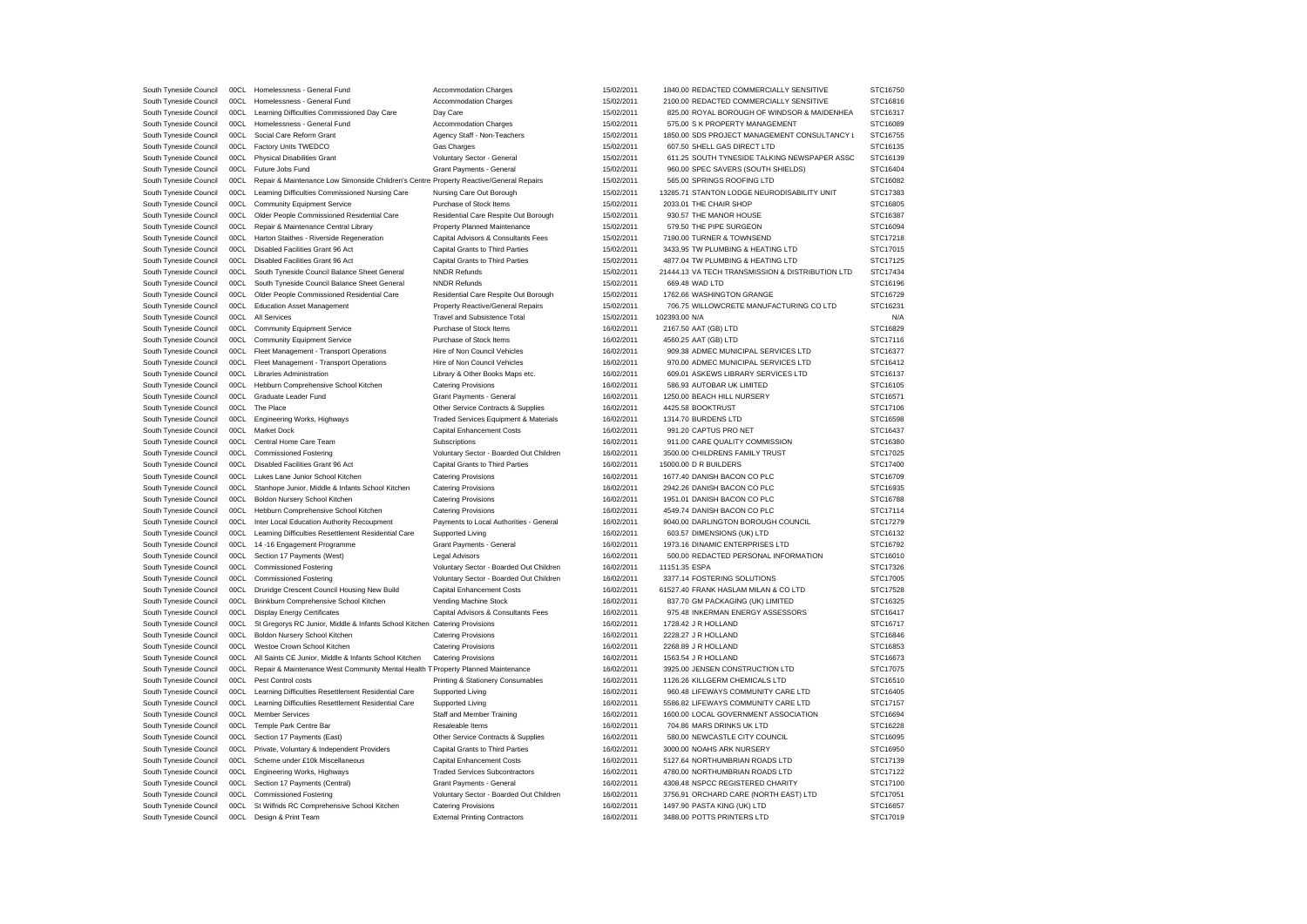| South Tyneside Council                           | 00CL | <b>Bisley Drive Short Breaks</b>                                                                      | Residential Care Respite In Borough            | 16/02/2011 | 1849.32 REAL LIFE OPTIONS                         | STC16753             |
|--------------------------------------------------|------|-------------------------------------------------------------------------------------------------------|------------------------------------------------|------------|---------------------------------------------------|----------------------|
| South Tyneside Council                           | 00C1 | <b>Refuse Collection</b>                                                                              | <b>Traded Services Subcontractors</b>          | 16/02/2011 | 518.00 RENEW NORTH EAST                           | STC16034             |
| South Tyneside Council                           | 00CL | <b>Planning Delivery Grant</b>                                                                        | Other Service Contracts & Supplies             | 16/02/2011 | 2320.00 ROBIN CARR ASSOCIATES                     | STC16861             |
| South Tyneside Council                           | 00CL | Economic Regeneration Balance Sheet                                                                   | Creditors Child Care Salary Sacrifice          | 16/02/2011 | 21501.80 RSM TENON                                | STC17436             |
| South Tyneside Council                           | 00CL | South Tyneside Council Balance Sheet General                                                          | Creditors Child Care Salary Sacrifice          | 16/02/2011 | 1044.33 RSM TENON                                 | STC16470             |
| South Tyneside Council                           | 00CL | Coroners Service                                                                                      | <b>Specialist Consultants</b>                  | 16/02/2011 | 1398.00 SHEFFIELD TEACHING HOSPITALS NHS TRUST    | STC16620             |
| South Tyneside Council                           | 00C1 | South Tyneside Council Balance Sheet General                                                          | South Tyneside Homes Invoice Holding Account   | 16/02/2011 | 1485.21 SOUTH TYNESIDE HOMES                      | STC16654             |
| South Tyneside Council                           | 00CL | South Tyneside Council Balance Sheet General                                                          | South Tyneside Homes Invoice Holding Account   | 16/02/2011 | 3538.72 SOUTH TYNESIDE HOMES                      | STC17029             |
| South Tyneside Council                           | 00CL | South Tyneside Council Balance Sheet General                                                          | South Tyneside Homes Invoice Holding Account   | 16/02/2011 | 11522.30 SOUTH TYNESIDE HOMES                     | STC17330             |
| South Tyneside Council                           | 00CL | Housing Revenue Account Balance Sheet                                                                 | South Tyneside Homes Invoice Holding Account   | 16/02/2011 | 369917.94 SOUTH TYNESIDE HOMES                    | STC17576             |
| South Tyneside Council                           | 00CL | Repair & Maintenance Hedworthfield Children's Centre                                                  | Property Reactive/General Repairs              | 16/02/2011 | 670.00 SPRINGS ROOFING LTD                        | STC16198             |
| South Tyneside Council                           | 00CL | Repair & Maintenance St Aloysius RC Infants                                                           | Schools Maintenance Non-Buyback                | 16/02/2011 | 840.00 SPRINGS ROOFING LTD                        | STC16328             |
|                                                  | 00CL |                                                                                                       |                                                |            | 590.00 SPRINGS ROOFING LTD                        |                      |
| South Tyneside Council                           | 00CL | Repair & Maintenance Whitburn Village Primary                                                         | Property Reactive/General Repairs              | 16/02/2011 | 2504.44 ST CUTHBERTS CARE                         | STC16115<br>STC16885 |
| South Tyneside Council                           |      | <b>Commissioned Fostering</b>                                                                         | Voluntary Sector - Boarded Out Children        | 16/02/2011 |                                                   |                      |
| South Tyneside Council                           | 00CL | <b>Commissioned Fostering</b>                                                                         | Voluntary Sector - Boarded Out Children        | 16/02/2011 | 7781.65 ST CUTHBERTS CARE                         | STC17243             |
| South Tyneside Council                           | 00CL | Children with Disability Team                                                                         | Private Contractors - Residential Looked After | 16/02/2011 | 5387.40 ST OSWALDS HOSPICE                        | STC17151             |
| South Tyneside Council                           | 00CL | Boldon Cleadon East Shields Area Working                                                              | <b>Promotional Activities</b>                  | 16/02/2011 | 1500.00 STH TYNESIDE POSITIVE ACTIVITIES & TARGET | STC16658             |
| South Tyneside Council                           | 00CL | Children with Disability Team                                                                         | Private Contractors - Outreach Supp Contract   | 16/02/2011 | 555.00 SUNDERLAND HOME CARE ASSOCIATES            | STC16071             |
| South Tyneside Council                           | 00CL | Children with Disability Team                                                                         | Private Contractors - Outreach Supp Contract   | 16/02/2011 | 555.00 SUNDERLAND HOME CARE ASSOCIATES            | STC16072             |
| South Tyneside Council                           | 00CL | Older People Commissioned Home Care                                                                   | Home Care                                      | 16/02/2011 | 54545.99 SUNDERLAND HOME CARE ASSOCIATES          | STC17522             |
| South Tyneside Council                           | 00CL | Engineering Works, Highways                                                                           | <b>Traded Services Subcontractors</b>          | 16/02/2011 | 1893.83 THOMPSONS OF PRUDHOE LIMITED              | STC16769             |
| South Tyneside Council                           | 00C1 | Regional Improvement and Efficiency Partnership Fundir Furniture & Equipment - General                |                                                | 16/02/2011 | 2210.73 TUNSTALL HEALTHCARE (UK) LTD              | STC16837             |
| South Tyneside Council                           | 00CL | Asset Management                                                                                      | Staff & Members Training                       | 16/02/2011 | 1440.00 UNIVERSITY OF NORTHUMBRIA AT NEWCASTL     | STC16633             |
| South Tyneside Council                           | 00CL | Children's West Area Team                                                                             | <b>Telephone Charges</b>                       | 16/02/2011 | 5527.13 VODAFONE CORPORATE LTD                    | STC17155             |
| South Tyneside Council                           | 00CL | Youth Offending Service                                                                               | <b>Telephone Charges</b>                       | 16/02/2011 | 2961.78 VODAFONE CORPORATE LTD                    | STC16942             |
| South Tyneside Council                           | 00CL | Youth Offending Service                                                                               | <b>Telephone Charges</b>                       | 16/02/2011 | 5419.46 VODAFONE CORPORATE LTD                    | STC17152             |
| South Tyneside Council                           | 00CL | Investment Administration and Management                                                              | Subscriptions                                  | 17/02/2011 | 5235.00 NAPF                                      | STP74                |
| South Tyneside Council                           | 00CL | <b>Community Equipment Service</b>                                                                    | Purchase of Stock Items                        | 17/02/2011 | 1220.00 ACCORA LTD                                | STC16555             |
| South Tyneside Council                           | 00CL | Libraries Administration                                                                              | Library & Other Books Maps etc.                | 17/02/2011 | 659.15 ASKEWS LIBRARY SERVICES LTD                | STC16187             |
| South Tyneside Council                           | 00CL | Libraries Administration                                                                              | Library & Other Books Maps etc.                | 17/02/2011 | 800.61 ASKEWS LIBRARY SERVICES LTD                | STC16300             |
| South Tyneside Council                           | 00CL | Adoption                                                                                              | Subscriptions                                  | 17/02/2011 | 2619.65 BAAF REGISTERED CHARITY                   | STC16901             |
| South Tyneside Council                           | 00CL | <b>Boldon School General</b>                                                                          | Devolved Formula Capital                       | 17/02/2011 | 4000.00 BOLDON SCHOOL LIMITED                     | STC17081             |
| South Tyneside Council                           | 00CL | Chuter Ede Education Centre                                                                           | Printing & Stationery Consumables              | 17/02/2011 | 619.85 CANON (UK) LTD                             | STC16143             |
| South Tyneside Council                           | 00CL | Regeneration Team                                                                                     | <b>Staff Advertising</b>                       | 17/02/2011 | 3600.00 CAPITA BUSINESS SERVICES LIMITED          | STC17035             |
| South Tyneside Council                           | 00CL | Learning Difficulties Commissioned Day Care                                                           | Day Care                                       | 17/02/2011 | 832.56 CHESSHIRE HOPE LTD                         | STC16322             |
|                                                  | 00CL |                                                                                                       |                                                | 17/02/2011 | 27065.73 CHESSHIRE HOPE LTD                       | STC17468             |
| South Tyneside Council                           |      | Learning Difficulties Commissioned Day Care                                                           | Day Care                                       |            |                                                   |                      |
| South Tyneside Council                           | 00C1 | St Josephs RC Comprehensive School D Kitchen                                                          | <b>Catering Provisions</b>                     | 17/02/2011 | 908.35 CHICKEN JOES                               | STC16376             |
| South Tyneside Council                           | 00CL | <b>Council Elections</b>                                                                              | Private Contractors - General Consultancy      | 17/02/2011 | 1672.44 CITY OF SUNDERLAND                        | STC16707             |
| South Tyneside Council                           | 00CL | Children with Disability Team                                                                         | Private Contractors - Outreach Supp Contract   | 17/02/2011 | 1151.28 COMMUNITY INTEGRATED CARE                 | STC16519             |
| South Tyneside Council                           | 00CL | <b>Accommodation Moves</b>                                                                            | Capital Enhancement Costs                      | 17/02/2011 | 880.00 COOL BREEZE LTD                            | STC16345             |
| South Tyneside Council                           | 00CL | Gatehouse Security                                                                                    | Security of Assets/Alarms Maintenance          | 17/02/2011 | 810.11 DELTA ONE SECURITY LTD                     | STC16308             |
| South Tyneside Council                           | 00CL | Street Lighting Administration                                                                        | <b>Electricity Charges</b>                     | 17/02/2011 | 72310.87 EDF ENERGY                               | STC17538             |
| South Tyneside Council                           | 00CL | Decent Homes Refurbishment Durham Court - HighRise Enhancement HRA Capital - Electrical Installations |                                                | 17/02/2011 | 1735.86 EYRE AND ELLISTON LTD                     | STC16718             |
| South Tyneside Council                           | 00CL | Repair & Maintenance Laygate                                                                          | Schools Maintenance Non-Buyback                | 17/02/2011 | 580.45 G.T. CONTRACTS LTD                         | STC16098             |
| South Tyneside Council                           | 00CL | Fleet Management - Transport Operations                                                               | Hire of Plant                                  | 17/02/2011 | 2000.00 GEORGE VARDY HAULAGE                      | STC16800             |
| South Tyneside Council                           | 00CL | Repair & Maintenance Non Factory Units-Misc                                                           | Property Planned Maintenance                   | 17/02/2011 | 1350.00 GLENDALE MANAGED SERVICES LTD             | STC16604             |
| South Tyneside Council                           | 00CL | Jarrow/Hebburn Concierge                                                                              | Property Reactive/General Repairs              | 17/02/2011 | 2394.00 GOLDSHIELD ELECTRONIC SECURITY            | STC16874             |
| South Tyneside Council                           |      | 00CL Hedworthfield Junior, Middle & Infants Kitchen                                                   | <b>Catering Provisions</b>                     | 17/02/2011 | 2355.75 HOPWELLS LTD.                             | STC16870             |
| South Tyneside Council                           | 00CL | Harton Comprehensive School Kitchen                                                                   | <b>Catering Provisions</b>                     | 17/02/2011 | 1282.92 HOPWELLS LTD.                             | STC16578             |
| South Tyneside Council                           | 00CL | <b>Display Energy Certificates</b>                                                                    | Capital Intangible Cost                        | 17/02/2011 | 991.74 INKERMAN ENERGY ASSESSORS                  | STC16438             |
| South Tyneside Council                           | 00CL | Repair & Maintenance Factory Units Non Option to Tax                                                  | Property Planned Maintenance                   | 17/02/2011 | 823.00 J T ROOFING & BUILDING MAINTENANCE LTD     | STC16316             |
| South Tyneside Council                           | 00CL | Repair & Maintenance Ashley Primary                                                                   | Schools Maintenance Non-Buyback                | 17/02/2011 | 1525.00 JAMES ROBERTSHAW & SONS LTD               | STC16664             |
| South Tyneside Council                           | 00CL | Fire Reform Act Portfolio Works                                                                       | <b>Capital Enhancement Costs</b>               | 17/02/2011 | 4541.56 JENSEN CONSTRUCTION LTD                   | STC17113             |
| South Tyneside Council                           | 00CL | Legal Services - Support                                                                              | Library & Other Books Maps etc.                | 17/02/2011 | -968.40 LEXIS NEXIS UK                            | STC15996             |
| South Tyneside Council                           |      | 00CL Off-Street Car Parking Administration                                                            | Fixtures & Fittings                            | 17/02/2011 | 3848.01 METRIC GROUP LIMITED                      | STC17065             |
|                                                  | 00CL |                                                                                                       | <b>Instructors Fees</b>                        | 17/02/2011 | 1426.01 MORTIMER COMMUNITY COLLEGE                | STC16631             |
| South Tyneside Council<br>South Tyneside Council | 00CL | Right to Read<br><b>Rents Rates Taxes</b>                                                             | Furniture Housing Tenancy                      | 17/02/2011 | 1302.32 NEWCASTLE CITY COUNCIL                    | STC16590             |
|                                                  |      |                                                                                                       |                                                |            |                                                   |                      |
| South Tyneside Council                           | 00CL | Rents Rates Taxes                                                                                     | Furniture Housing Tenancy                      | 17/02/2011 | 27463.76 NEWCASTLE CITY COUNCIL                   | STC17469             |
| South Tyneside Council                           | 00CL | Area Based Grant Youth Diversionary Activities                                                        | Grant Payments Community Area Forum 2-East Sh  | 17/02/2011 | 500.00 NORTHUMBRIA POLICE AUTHORITY               | STC16011             |
| South Tyneside Council                           | 00CL | <b>Local Safety Schemes</b>                                                                           | <b>Capital Construction Costs</b>              | 17/02/2011 | 5100.69 NORTHUMBRIAN ROADS LTD                    | STC17136             |
| South Tyneside Council                           |      |                                                                                                       |                                                | 17/02/2011 |                                                   | STC16134             |
|                                                  | 00CL | Temple Park Juniors General                                                                           | <b>Electricity Charges</b>                     |            | 606.39 NPOWER NORTHERN LTD                        |                      |
| South Tyneside Council                           | 00CL | Physical Disability & Sensory Service                                                                 | Client Travel & Subsistence                    | 17/02/2011 | 560.00 OCEAN HOTELS LTD                           | STC16077             |
| South Tyneside Council                           | 00CL | Fleet Management - Transport Operations                                                               | Hire of Non Operated Vehicles                  | 17/02/2011 | 1980.00 PREMIER TRUCK HIRE LTD                    | STC16794             |
| South Tyneside Council                           | 00CL | Waste Disposal                                                                                        | Waste Disposal Contract - Recycling            | 17/02/2011 | 1440.00 REIVERS REPROCESSING LIMITED              | STC16634             |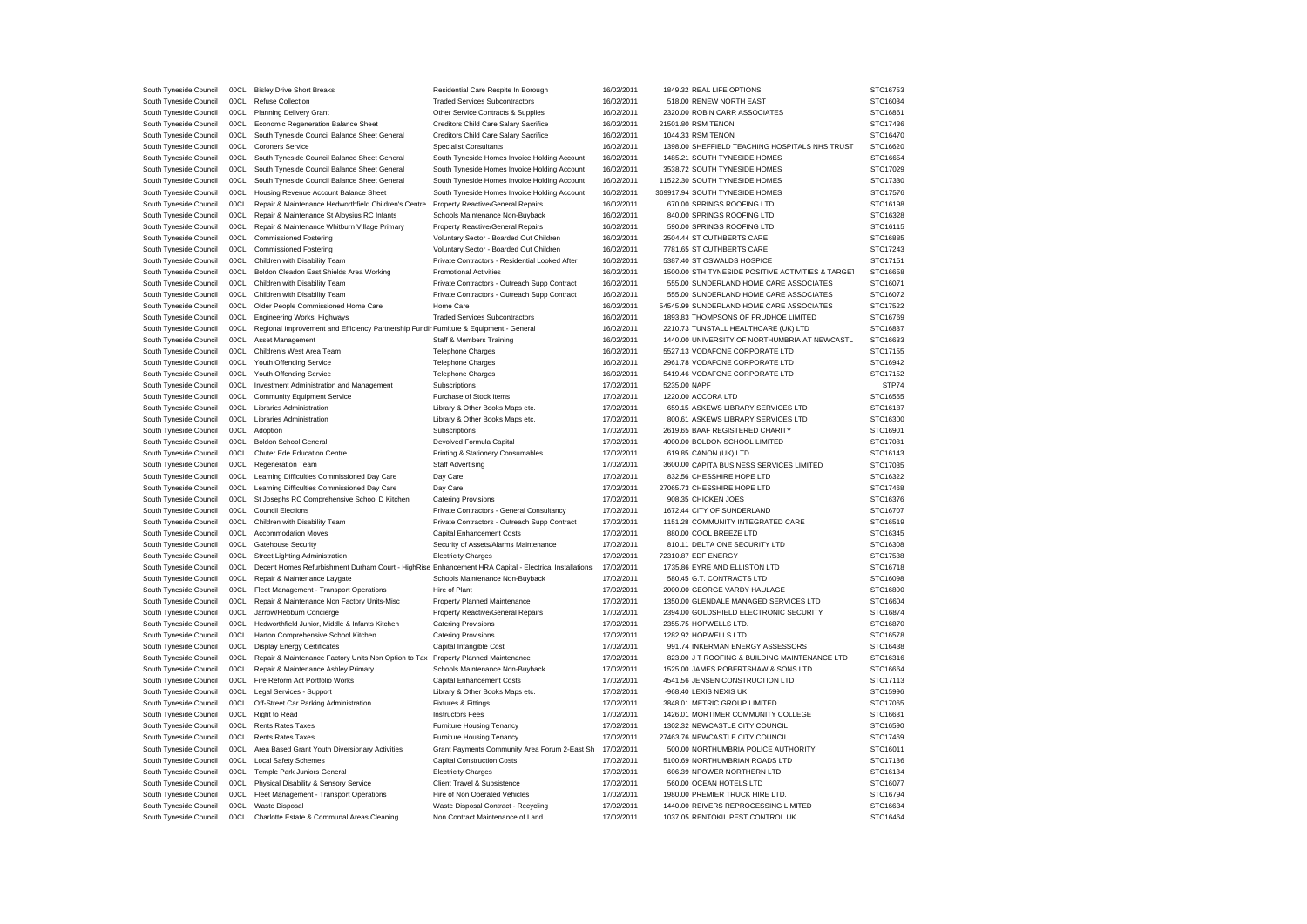| South Tyneside Council | 00CL | Repair & Maintenance Primrose Children's Centre                                     | Property Reactive/General Repairs                  | 17/02/2011 | 580.60 RING READY 2007 LTD                   | STC16100 |
|------------------------|------|-------------------------------------------------------------------------------------|----------------------------------------------------|------------|----------------------------------------------|----------|
| South Tyneside Council | 00CL | South Shields Town Hall                                                             | Waste Disposal Contract - Special waste            | 17/02/2011 | 997.75 SHRED-IT LTD                          | STC16444 |
| South Tyneside Council | 00CL | Childminder Start Up Grant                                                          | Staff & Members Training                           | 17/02/2011 | 3358.00 SOUTH TYNESIDE COLLEGE               | STC16999 |
| South Tyneside Council | 00C1 | <b>Tobacco Control</b>                                                              | Other Service Contracts & Supplies                 | 17/02/2011 | 2000.00 SOUTH TYNESIDE PRIMARY CARE TRUST    | STC16801 |
| South Tyneside Council | 00CL | Repair & Maintenance Horsley Hill Youth Centre                                      | Property Reactive/General Repairs                  | 17/02/2011 | 1036.00 SPRINGS ROOFING LTD                  | STC16463 |
| South Tyneside Council | 00CL | Harton Technical College Council Central Charges                                    | <b>Electricity Charges</b>                         | 17/02/2011 | 10658.23 SWALEC                              | STC17321 |
| South Tyneside Council | 00CL | Autoloos                                                                            | <b>Electricity Charges</b>                         | 17/02/2011 | 681.39 SWALEC                                | STC16205 |
| South Tyneside Council | 00CL | <b>Commissioned Fostering</b>                                                       | Voluntary Sector - Boarded Out Children            | 17/02/2011 | 694.00 SWIIS FOSTER CARE LTD                 | STC16213 |
| South Tyneside Council | 00CL | <b>Commissioned Fostering</b>                                                       | Voluntary Sector - Boarded Out Children            | 17/02/2011 | 702.00 SWIIS FOSTER CARE LTD                 | STC16227 |
| South Tyneside Council | 00CL | <b>Commissioned Fostering</b>                                                       | Voluntary Sector - Boarded Out Children            | 17/02/2011 | 820.00 SWIIS FOSTER CARE LTD                 | STC16314 |
| South Tyneside Council | 00CL | <b>Commissioned Fostering</b>                                                       | Voluntary Sector - Boarded Out Children            | 17/02/2011 | 893.00 SWIIS FOSTER CARE LTD                 | STC16352 |
| South Tyneside Council | 00CL | <b>Commissioned Fostering</b>                                                       | Voluntary Sector - Boarded Out Children            | 17/02/2011 | 901.00 SWIIS FOSTER CARE LTD                 | STC16371 |
|                        |      |                                                                                     |                                                    |            |                                              |          |
| South Tyneside Council | 00CL | <b>Commissioned Fostering</b>                                                       | Voluntary Sector - Boarded Out Children            | 17/02/2011 | 901.00 SWIIS FOSTER CARE LTD                 | STC16372 |
| South Tyneside Council | 00CL | <b>Commissioned Fostering</b>                                                       | Voluntary Sector - Boarded Out Children            | 17/02/2011 | 901.00 SWIIS FOSTER CARE LTD                 | STC16373 |
| South Tyneside Council | 00CL | <b>Commissioned Fostering</b>                                                       | Voluntary Sector - Boarded Out Children            | 17/02/2011 | 901.00 SWIIS FOSTER CARE LTD                 | STC16374 |
| South Tyneside Council | 00CL | <b>Commissioned Fostering</b>                                                       | Voluntary Sector - Boarded Out Children            | 17/02/2011 | 1091.00 SWIIS FOSTER CARE LTD                | STC16497 |
| South Tyneside Council | 00CL | <b>Commissioned Fostering</b>                                                       | Voluntary Sector - Boarded Out Children            | 17/02/2011 | 1091.00 SWIIS FOSTER CARE LTD                | STC16498 |
| South Tyneside Council | 00CL | <b>Commissioned Fostering</b>                                                       | Voluntary Sector - Boarded Out Children            | 17/02/2011 | 1091.00 SWIIS FOSTER CARE LTD                | STC16499 |
| South Tyneside Council | 00CL | <b>Commissioned Fostering</b>                                                       | Voluntary Sector - Boarded Out Children            | 17/02/2011 | 1230.00 SWIIS FOSTER CARE LTD                | STC16563 |
| South Tyneside Council | 00CL | <b>Commissioned Fostering</b>                                                       | Voluntary Sector - Boarded Out Children            | 17/02/2011 | 1276.00 SWIIS FOSTER CARE LTD                | STC16576 |
| South Tyneside Council | 00CL | <b>Commissioned Fostering</b>                                                       | Voluntary Sector - Boarded Out Children            | 17/02/2011 | 1369.00 SWIIS FOSTER CARE LTD                | STC16611 |
| South Tyneside Council | 00CL | <b>Leaving Care Service</b>                                                         | Client Travel & Subsistence                        | 17/02/2011 | 700.00 SWIIS FOSTER CARE LTD                 | STC16224 |
| South Tyneside Council | 00CL | Decent Homes Refurbishment Ellen Court - High Rise                                  | Enhancement HRA Capital - Electrical Installations | 17/02/2011 | 3735.45 TCS-FIRE SAFETY SERVICES LTD         | STC17050 |
| South Tyneside Council | 00CL | Community Equipment Service                                                         | Purchase of Stock Items                            | 17/02/2011 | 3027.33 THE CHAIR SHOP                       | STC16958 |
| South Tyneside Council | 00CL | Local Safeguarding Children Board                                                   | Staff & Members Training                           | 17/02/2011 | 625.00 THE CHILDRENS SOCIETY                 | STC16161 |
| South Tyneside Council | 00CL | <b>Tyne Gateway</b>                                                                 | Capital Advisors & Consultants Fees                | 17/02/2011 | 3600.00 TURNER & TOWNSEND                    | STC17036 |
| South Tyneside Council | 00CL | <b>Libraries Administration</b>                                                     | Library & Other Books Maps etc.                    | 17/02/2011 | 658.00 WATERSTONES                           | STC16185 |
| South Tyneside Council | 00C1 | Repair & Maintenance Cleadon Village Primary                                        | Schools Maintenance Non-Buyback                    | 17/02/2011 | 2077.84 WILLOWCRETE MANUFACTURING CO LTD     | STC16811 |
| South Tyneside Council | 00CL | Libraries Administration                                                            | Library & Other Books Maps etc.                    | 17/02/2011 | 730.07 WOLTERS KLUWER (UK) LTD               | STC16250 |
| South Tyneside Council | 00CL | Adoption                                                                            | Foster Carers Other Fees & Expenses                | 17/02/2011 | 8758.66 WREXHAM COUNTY BOROUGH COUNCIL       | STC17274 |
| South Tyneside Council | 00CL | Unclassified Roads Paths                                                            | Capital Advisors & Consultants Fees                | 18/02/2011 | 1460.00 ACADEMY GEOMATICS LTD                | STC16644 |
| South Tyneside Council | 00CL | Unclassified Roads Paths                                                            | Capital Advisors & Consultants Fees                | 18/02/2011 | 1980.00 ACADEMY GEOMATICS LTD                | STC16795 |
|                        | 00CL | Continuing Education Pressure Nursing Alternating                                   |                                                    | 18/02/2011 | 3144.00 ARJO MED AB LIMITED                  | STC16976 |
| South Tyneside Council |      |                                                                                     | Purchase of Stock Items                            |            |                                              |          |
| South Tyneside Council | 00CL | Homelessness - General Fund                                                         | <b>Accommodation Charges</b>                       | 18/02/2011 | 630.00 BELGICA GUEST HOUSE                   | STC16163 |
| South Tyneside Council | 00CL | Mortimer Primary General                                                            | Gas Charges                                        | 18/02/2011 | 2161.24 BRITISH GAS                          | STC16826 |
| South Tyneside Council | 00C1 | Whitburn C of E School Council Central Charges                                      | <b>Gas Charges</b>                                 | 18/02/2011 | 4799.74 BRITISH GAS                          | STC17123 |
| South Tyneside Council | 00CL | Murtagh Diamond House                                                               | <b>Electricity Charges</b>                         | 18/02/2011 | 971.77 BRITISH GAS                           | STC16413 |
| South Tyneside Council | 00CL | BT Unitary Charge Recharges                                                         | <b>BTST Limited Unitary Charge</b>                 | 18/02/2011 | 1293983.46 BT GLOBAL SERVICES                | STC17580 |
| South Tyneside Council | 00CL | Older People Commissioned Home Care                                                 | Home Support                                       | 18/02/2011 | 804.36 CARE UK HOMECARE                      | STC16303 |
| South Tyneside Council | 00CL | <b>Bramble Court Extra Care</b>                                                     | Extra Care Sheltered Accommodation                 | 18/02/2011 | 24858.03 CARE UK HOMECARE                    | STC17456 |
| South Tyneside Council | 00CL | Older People Commissioned Home Care                                                 | Home Care                                          | 18/02/2011 | 58331.64 CARELINE HOMECARE LTD               | STC17524 |
| South Tyneside Council | 00CL | Community Area Forum Grants                                                         | Grant Payments Community Area Forum 1 Boldon (     | 18/02/2011 | 1000.00 CLEADON IN BLOOM                     | STC16449 |
| South Tyneside Council | 00CL | Temple Park Centre Catering                                                         | <b>Catering Provisions</b>                         | 18/02/2011 | 716.01 DANISH BACON CO PLC                   | STC16233 |
| South Tyneside Council | 00CL | First Steps Community Development                                                   | Grant Payments - General                           | 18/02/2011 | 915.00 E ACHIEVE                             | STC16383 |
| South Tyneside Council | 00CL | First Steps Community Development                                                   | Grant Payments - General                           | 18/02/2011 | 1098.00 E ACHIEVE                            | STC16501 |
| South Tyneside Council |      | 00CL Mentoring                                                                      | Grant Payments - General                           | 18/02/2011 | 1200.00 ELEGANT FASHIONS                     | STC16543 |
| South Tyneside Council | 00CL | First Steps Community Development                                                   | Grant Payments - General                           | 18/02/2011 | 19857.00 GROUNDWORK SOUTH TYNESIDE AND NEWCA | STC17428 |
| South Tyneside Council | 00CL | <b>NLDC Revenue Support</b>                                                         | Grant Payments - General                           | 18/02/2011 | 5780.00 GROUNDWORK SOUTH TYNESIDE AND NEWCA  | STC17164 |
| South Tyneside Council | 00CL | Wider Family Learning                                                               | Grant Payments - General                           | 18/02/2011 | 3000.00 GROUNDWORK SOUTH TYNESIDE AND NEWCA  | STC16951 |
| South Tyneside Council | 00CL | <b>Wider Family Learning</b>                                                        | Grant Payments - Term Funded Accurals              | 18/02/2011 | -590.00 GROUNDWORK SOUTH TYNESIDE AND NEWCA  | STC16004 |
| South Tyneside Council | 00CL | Personal Community Development Learning                                             | Grant Payments - General                           | 18/02/2011 | 10388.00 GROUNDWORK SOUTH TYNESIDE AND NEWCA | STC17319 |
|                        | 00C1 |                                                                                     |                                                    |            |                                              |          |
| South Tyneside Council |      | NLDA Skills for Jobs                                                                | Grant Payments - General                           | 18/02/2011 | 14706.00 GROUNDWORK SOUTH TYNESIDE AND NEWCA | STC17398 |
| South Tyneside Council | 00CL | Sheltered Accommodation General                                                     | Furniture & Equipment - General                    | 18/02/2011 | 803.00 H N STOREY LTD                        | STC16302 |
| South Tyneside Council | 00CL | St Gregorys RC Junior, Middle & Infants Kitchen                                     | <b>Catering Provisions</b>                         | 18/02/2011 | 2052.20 HOPWELLS LTD.                        | STC16808 |
| South Tyneside Council | 00CL | <b>Boldon Nursery Kitchen</b>                                                       | <b>Catering Provisions</b>                         | 18/02/2011 | 2372.43 HOPWELLS LTD.                        | STC16871 |
| South Tyneside Council | 00CL | Temple Park Centre Catering                                                         | <b>Catering Provisions</b>                         | 18/02/2011 | 662.19 HOPWELLS LTD                          | STC16194 |
| South Tyneside Council | 00CL | St Josephs School BSF                                                               | <b>Capital Construction Costs</b>                  | 18/02/2011 | 127933.00 INSPIREDSPACES STAG LIMITED        | STC17558 |
| South Tyneside Council | 00CL | Transforming Our Primary Schools Harton Primary                                     | <b>Capital Construction Costs</b>                  | 18/02/2011 | 165801.00 INSPIREDSPACES STAG LIMITED        | STC17562 |
| South Tyneside Council | 00CL | Transforming Our Primary Schools, Albert Elliott Primary Capital Construction Costs |                                                    | 18/02/2011 | 305954.00 INSPIREDSPACES STAG LIMITED        | STC17572 |
| South Tyneside Council | 00CL | Learning Difficulties Resettlement Residential Care                                 | Supported Living                                   | 18/02/2011 | 800.40 LIFEWAYS COMMUNITY CARE LTD           | STC16299 |
| South Tyneside Council | 00CL | Learning Difficulties Resettlement Residential Care                                 | Supported Living                                   | 18/02/2011 | 2138.08 LIFEWAYS COMMUNITY CARE LTD          | STC16823 |
| South Tyneside Council | 00CL | Learning Difficulties Resettlement Residential Care                                 | Supported Living                                   | 18/02/2011 | 5672.39 LIFEWAYS COMMUNITY CARE LTD          | STC17161 |
| South Tyneside Council | 00C1 | Learning Difficulties Resettlement Residential Care                                 | Supported Living                                   | 18/02/2011 | 6362.32 LIFEWAYS COMMUNITY CARE LTD          | STC17189 |
| South Tyneside Council | 00CL | Learning Difficulties Resettlement Residential Care                                 | Supported Living                                   | 18/02/2011 | 6661.59 LIFEWAYS COMMUNITY CARE LTD          | STC17196 |
| South Tyneside Council | 00CL | Learning Difficulties Resettlement Residential Care                                 | Supported Living                                   | 18/02/2011 | 7151.70 LIFEWAYS COMMUNITY CARE LTD          | STC17213 |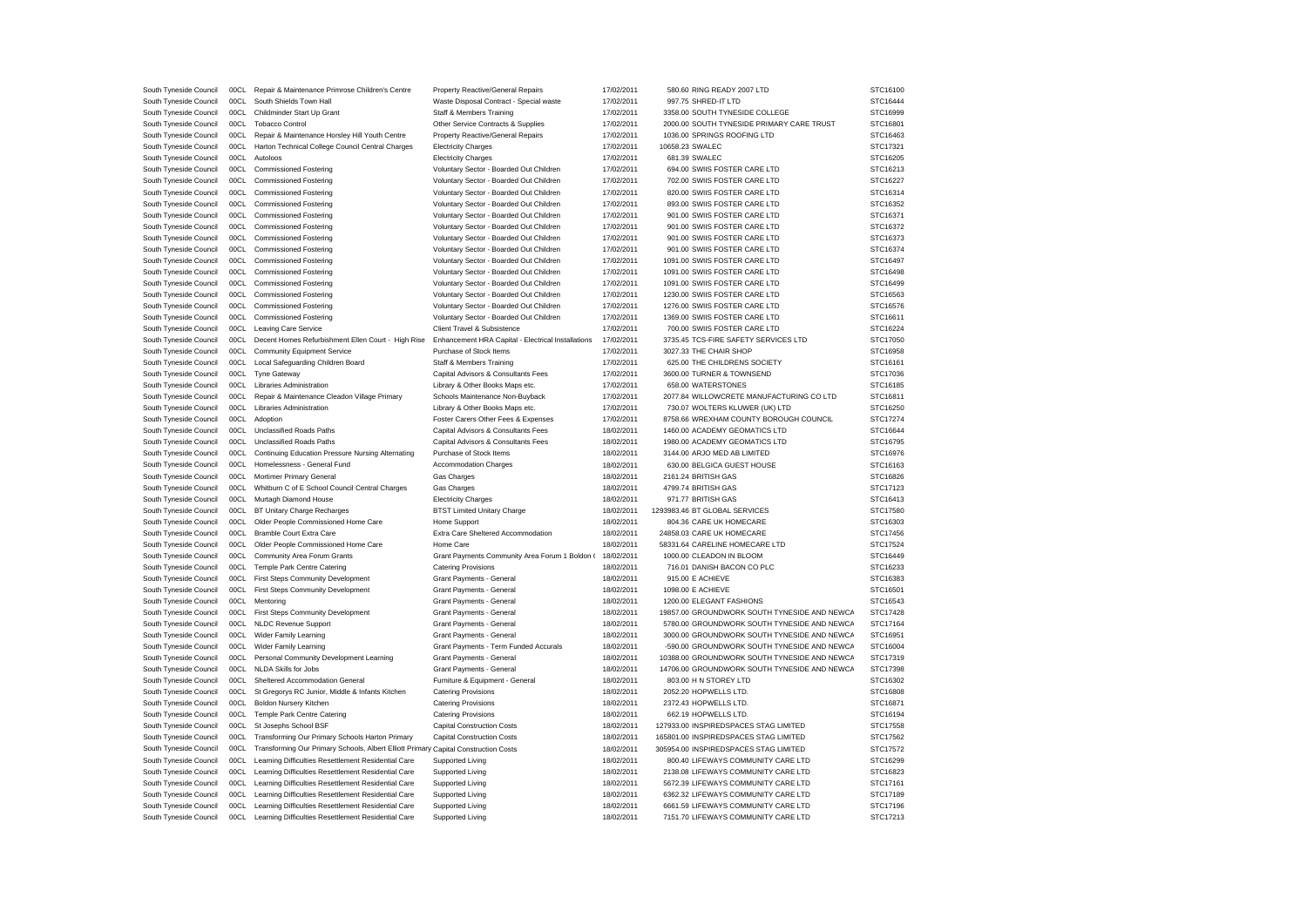| South Tyneside Council | 00CL | Learning Difficulties Resettlement Residential Care                                            | Supported Living                          | 18/02/2011 | 7192.62 LIFEWAYS COMMUNITY CARE LTD          | STC17219 |
|------------------------|------|------------------------------------------------------------------------------------------------|-------------------------------------------|------------|----------------------------------------------|----------|
| South Tyneside Council | 00CL | Learning Difficulties Resettlement Residential Care                                            | Supported Living                          | 18/02/2011 | 7204.09 LIFEWAYS COMMUNITY CARE LTD          | STC17221 |
| South Tyneside Council | 00CL | Learning Difficulties Resettlement Residential Care                                            | Supported Living                          | 18/02/2011 | 7204.09 LIFEWAYS COMMUNITY CARE LTD          | STC17222 |
| South Tyneside Council | 00CL | Learning Difficulties Resettlement Residential Care                                            | Supported Living                          | 18/02/2011 | 7204.09 LIFEWAYS COMMUNITY CARE LTD          | STC17223 |
| South Tyneside Council | 00CL | Learning Difficulties Resettlement Residential Care                                            | Supported Living                          | 18/02/2011 | 7365.29 LIFEWAYS COMMUNITY CARE LTD          | STC17226 |
| South Tyneside Council | 00CL | Learning Difficulties Resettlement Residential Care                                            | Supported Living                          | 18/02/2011 | 10066.63 LIFEWAYS COMMUNITY CARE LTD         | STC17314 |
| South Tyneside Council | 00CL | Safer & Stronger Families                                                                      | Schools Buy Back - ICT Services           | 18/02/2011 | 3178.90 NATIONAL YOUTH ADVOCACY SERVICE      | STC16985 |
| South Tyneside Council | 00CL | Further Education 16-18 Apprenticeships                                                        | Grant Payments - General                  | 18/02/2011 | 1683.00 NETA TRAINING GROUP                  | STC16710 |
| South Tyneside Council | 00CL | Jarrow Estate & Communal Areas Cleaning                                                        | Furniture & Equipment - General           | 18/02/2011 | 534.47 NEWLIFE CLEANING SYSTEMS LTD          | STC16051 |
| South Tyneside Council | 00CL | <b>Target Primary Strategy</b>                                                                 | Staff & Members Training                  | 18/02/2011 | 7545.58 NORTH TYNESIDE COUNCIL               | STC17235 |
| South Tyneside Council | 00CL | National Literacy & Numeracy                                                                   | Private Contractors - General Consultancy | 18/02/2011 | -4500.00 NORTH TYNESIDE COUNCIL              | STC15988 |
| South Tyneside Council | 00CL | Area redevelopment - Home loss Cheviot Road                                                    | <b>Capital Demolition Costs</b>           | 18/02/2011 | -3311.00 NORTHERN GAS NETWORKS LIMITED       | STC15989 |
|                        | 00CL |                                                                                                |                                           |            |                                              |          |
| South Tyneside Council |      | Area redevelopment - Home loss Cheviot Road                                                    | <b>Capital Demolition Costs</b>           | 18/02/2011 | 3311.00 NORTHERN GAS NETWORKS LIMITED        | STC16997 |
| South Tyneside Council | 00CL | Area redevelopment - Home loss Cheviot Road                                                    | <b>Capital Demolition Costs</b>           | 18/02/2011 | 3612.00 NORTHERN GAS NETWORKS LIMITED        | STC17037 |
| South Tyneside Council | 00CL | Whitburn C of E School Council Central Charges                                                 | Water & Sewerage Charges                  | 18/02/2011 | 6016.32 NORTHUMBRIAN WATER                   | STC17173 |
| South Tyneside Council | 00CL | Whitburn C of E School Council Central Charges                                                 | Water & Sewerage Charges                  | 18/02/2011 | 17929.87 NORTHUMBRIAN WATER                  | STC17419 |
| South Tyneside Council | 00CL | Murtagh Diamond House                                                                          | Water & Sewerage Charges                  | 18/02/2011 | 578.48 NORTHUMBRIAN WATER                    | STC16093 |
| South Tyneside Council | 00CL | Repair & Maintenance Murtagh Diamond House                                                     | Water & Sewerage Charges                  | 18/02/2011 | 563.35 NORTHUMBRIAN WATER                    | STC16081 |
| South Tyneside Council | 00CL | Decent Homes Refurbishment Fernyhough Hall - Shelter Enhancement HRA Capital - Heating Renewal |                                           | 18/02/2011 | 1795.83 OTIS LIMITED                         | STC16738 |
| South Tyneside Council | 00CL | South Shields Business Factory                                                                 | Other Service Contracts & Supplies        | 18/02/2011 | 739.55 OTIS LIMITED                          | STC16263 |
| South Tyneside Council | 00CL | Community Learning Champions                                                                   | Grant Payments - General                  | 18/02/2011 | 950.00 QUEENS ROAD DAY CENTRE                | STC16393 |
| South Tyneside Council | 00CL | Waste Disposal                                                                                 | Waste Disposal Contract - Recycling       | 18/02/2011 | 630.00 REIVERS REPROCESSING LIMITED          | STC16164 |
| South Tyneside Council | 00CL | South Shields Town Hall Fire Alarms                                                            | Capital Enhancement Costs                 | 18/02/2011 | 21650.00 RING READY 2007 LTD                 | STC17439 |
| South Tyneside Council | 00CL | Learning Difficulties Resettlement Residential Care                                            | Supported Living                          | 18/02/2011 | 986.04 SAINT JOHN OF GOD CARE SERVICES       | STC16422 |
| South Tyneside Council | 00CL | Learning Difficulties Resettlement Residential Care                                            | <b>Supported Living</b>                   | 18/02/2011 | 986.04 SAINT JOHN OF GOD CARE SERVICES       | STC16423 |
| South Tyneside Council | 00CL | Learning Difficulties Resettlement Residential Care                                            | <b>Supported Living</b>                   | 18/02/2011 | 986.04 SAINT JOHN OF GOD CARE SERVICES       | STC16424 |
| South Tyneside Council | 00CL | Learning Difficulties Resettlement Residential Care                                            | Supported Living                          | 18/02/2011 | 986.04 SAINT JOHN OF GOD CARE SERVICES       | STC16425 |
| South Tyneside Council | 00CL | Learning Difficulties Resettlement Residential Care                                            | <b>Supported Living</b>                   | 18/02/2011 | 986.04 SAINT JOHN OF GOD CARE SERVICES       | STC16426 |
| South Tyneside Council | 00CL | Learning Difficulties Resettlement Residential Care                                            | <b>Supported Living</b>                   | 18/02/2011 | 986.04 SAINT JOHN OF GOD CARE SERVICES       | STC16427 |
| South Tyneside Council | 00CL | Learning Difficulties Resettlement Residential Care                                            | Supported Living                          | 18/02/2011 | 986.04 SAINT JOHN OF GOD CARE SERVICES       | STC16428 |
| South Tyneside Council | 00CL | Learning Difficulties Resettlement Residential Care                                            | Supported Living                          | 18/02/2011 | 986.04 SAINT JOHN OF GOD CARE SERVICES       | STC16429 |
|                        | 00CL |                                                                                                |                                           |            |                                              |          |
| South Tyneside Council |      | Learning Difficulties Resettlement Residential Care                                            | Supported Living                          | 18/02/2011 | 986.04 SAINT JOHN OF GOD CARE SERVICES       | STC16430 |
| South Tyneside Council | 00CL | Learning Difficulties Resettlement Residential Care                                            | Supported Living                          | 18/02/2011 | 986.04 SAINT JOHN OF GOD CARE SERVICES       | STC16431 |
| South Tyneside Council | 00CL | Learning Difficulties Resettlement Residential Care                                            | Supported Living                          | 18/02/2011 | 986.04 SAINT JOHN OF GOD CARE SERVICES       | STC16432 |
| South Tyneside Council | 00CL | Learning Difficulties Resettlement Residential Care                                            | Supported Living                          | 18/02/2011 | 986.04 SAINT JOHN OF GOD CARE SERVICES       | STC16433 |
| South Tyneside Council | 00CL | Learning Difficulties Resettlement Residential Care                                            | <b>Supported Living</b>                   | 18/02/2011 | 986.04 SAINT JOHN OF GOD CARE SERVICES       | STC16434 |
| South Tyneside Council | 00CL | 14 -16 Engagement Programme                                                                    | Grant Payments - General                  | 18/02/2011 | 2528.33 SOUTH TYNESIDE COLLEGE               | STC16890 |
| South Tyneside Council | 00CL | Repair & Maintenance Fellgate Primary School                                                   | Property Reactive/General Repairs         | 18/02/2011 | 640.00 SPRINGS ROOFING LTD                   | STC16172 |
| South Tyneside Council | 00CL | Family Literacy & Numeracy                                                                     | Grant Payments - General                  | 18/02/2011 | 7504.00 SUNDERLAND ASSOCIATION FOOTBALL CLUB | STC17233 |
| South Tyneside Council | 00CL | Tourism                                                                                        | Non-Staff Advertising                     | 18/02/2011 | 1422.00 TRINITY MIRROR (MGN) LIMITED         | STC16628 |
| South Tyneside Council | 00CL | Learning Difficulties Commissioned Day Care                                                    | Day Care                                  | 18/02/2011 | 6217.08 UNITED RESPONSE                      | STC17182 |
| South Tyneside Council | 00CL | Learning Difficulties Resettlement Residential Care                                            | Supported Living                          | 18/02/2011 | -31814.28 UNITED RESPONSE                    | STC15982 |
| South Tyneside Council | 00CL | Learning Difficulties Resettlement Residential Care                                            | Supported Living                          | 18/02/2011 | 553.00 UNITED RESPONSE                       | STC16069 |
| South Tyneside Council | 00CL | Learning Difficulties Resettlement Residential Care                                            | Supported Living                          | 18/02/2011 | 1057.00 UNITED RESPONSE                      | STC16475 |
| South Tyneside Council | 00CL | Learning Difficulties Resettlement Residential Care                                            | <b>Supported Living</b>                   | 18/02/2011 | 22108.75 UNITED RESPONSE                     | STC17440 |
| South Tyneside Council | 00CL | Learning Difficulties Resettlement Residential Care                                            | Supported Living                          | 18/02/2011 | 25200.04 UNITED RESPONSE                     | STC17462 |
| South Tyneside Council | 00CL | Private, Voluntary & Independent Providers                                                     | Furniture & Equipment - General           | 18/02/2011 | 5250.00 WICKSTEED LEISURE LTD                | STC17146 |
| South Tyneside Council | 00CL | Personal Community Development Learning                                                        | Grant Payments - General                  | 18/02/2011 | 811.95 WOMENS HEALTH IN SOUTH TYNESIDE       | STC16309 |
| South Tyneside Council | 00CL | Playground Inspection & Maintenance                                                            | Property Reactive/General Repairs         | 18/02/2011 | 900.00 YCS CONSTRUCTION LTD                  | STC16360 |
|                        | 00CL | Libraries Administration                                                                       |                                           | 21/02/2011 | 1234.52 AUDIOGO LTD                          | STC16564 |
| South Tyneside Council |      |                                                                                                | Library & Other Books Maps etc.           |            |                                              |          |
| South Tyneside Council | 00CL | <b>Inspiring Communities</b>                                                                   | Grant Payments - General                  | 21/02/2011 | 4575.28 BLUE VENTURE                         | STC17117 |
| South Tyneside Council | 00CL | Fleet Management - Transport Operations                                                        | Vehicle Running Costs                     | 21/02/2011 | 3082.33 BRETT FUELS                          | STC16966 |
| South Tyneside Council | 00CL | Engineering Works, Highways                                                                    | Traded Services Equipment & Materials     | 21/02/2011 | 1164.00 BROXAP LIMITED                       | STC16523 |
| South Tyneside Council | 00CL | Engineering Works, Highways                                                                    | Traded Services Equipment & Materials     | 21/02/2011 | 1085.16 BURDENS LTD                          | STC16489 |
| South Tyneside Council | 00CL | Older People Commissioned Home Care                                                            | Extra Care Sheltered Accommodation        | 21/02/2011 | 78687.75 CARE UK HOMECARE                    | STC17545 |
| South Tyneside Council | 00CL | Physical Disabilities Home Care                                                                | Home Care                                 | 21/02/2011 | 15743.87 CARE UK HOMECARE                    | STC17407 |
| South Tyneside Council | 00CL | <b>Bramble Court Extra Care</b>                                                                | Extra Care Sheltered Accommodation        | 21/02/2011 | 1642.50 CARE UK HOMECARE                     | STC16705 |
| South Tyneside Council | 00CL | <b>Bramble Court Extra Care</b>                                                                | Extra Care Sheltered Accommodation        | 21/02/2011 | 1892.11 CARE UK HOMECARE                     | STC16768 |
| South Tyneside Council | 00CL | <b>Community Equipment Service</b>                                                             | Purchase of Stock Items                   | 21/02/2011 | 2195.00 CAREBASE                             | STC16834 |
| South Tyneside Council | 00CL | <b>Display Energy Certificates</b>                                                             | Capital Advisors & Consultants Fees       | 21/02/2011 | 900.00 CIBSE SERVICES LIMITED                | STC16361 |
| South Tyneside Council | 00C1 | Replacement Vehicles and Plant Hire                                                            | Capital Equipment Purchases               | 21/02/2011 | 3050.00 COLUMBUS TRADING LTD                 | STC16960 |
| South Tyneside Council | 00CL | Replacement Vehicles and Plant Hire                                                            | Capital Equipment Purchases               | 21/02/2011 | 3050.00 COLUMBUS TRADING LTD                 | STC16961 |
| South Tyneside Council | 00CL | Repair & Maintenance Temple Park Leisure Centre                                                | Property Reactive/General Repairs         | 21/02/2011 | 1621.96 COOL BREEZE LTD                      | STC16700 |
| South Tyneside Council | 00C1 | Fleet Management - Transport Operations                                                        | Vehicle Running Costs                     | 21/02/2011 | 810.00 DEPARTMENT OF TRANSPORT               | STC16307 |
| South Tyneside Council | 00C1 | Foreshores                                                                                     | Property Reactive/General Repairs         | 21/02/2011 | 560.00 E J S FABRICATIONS LTD                | STC16078 |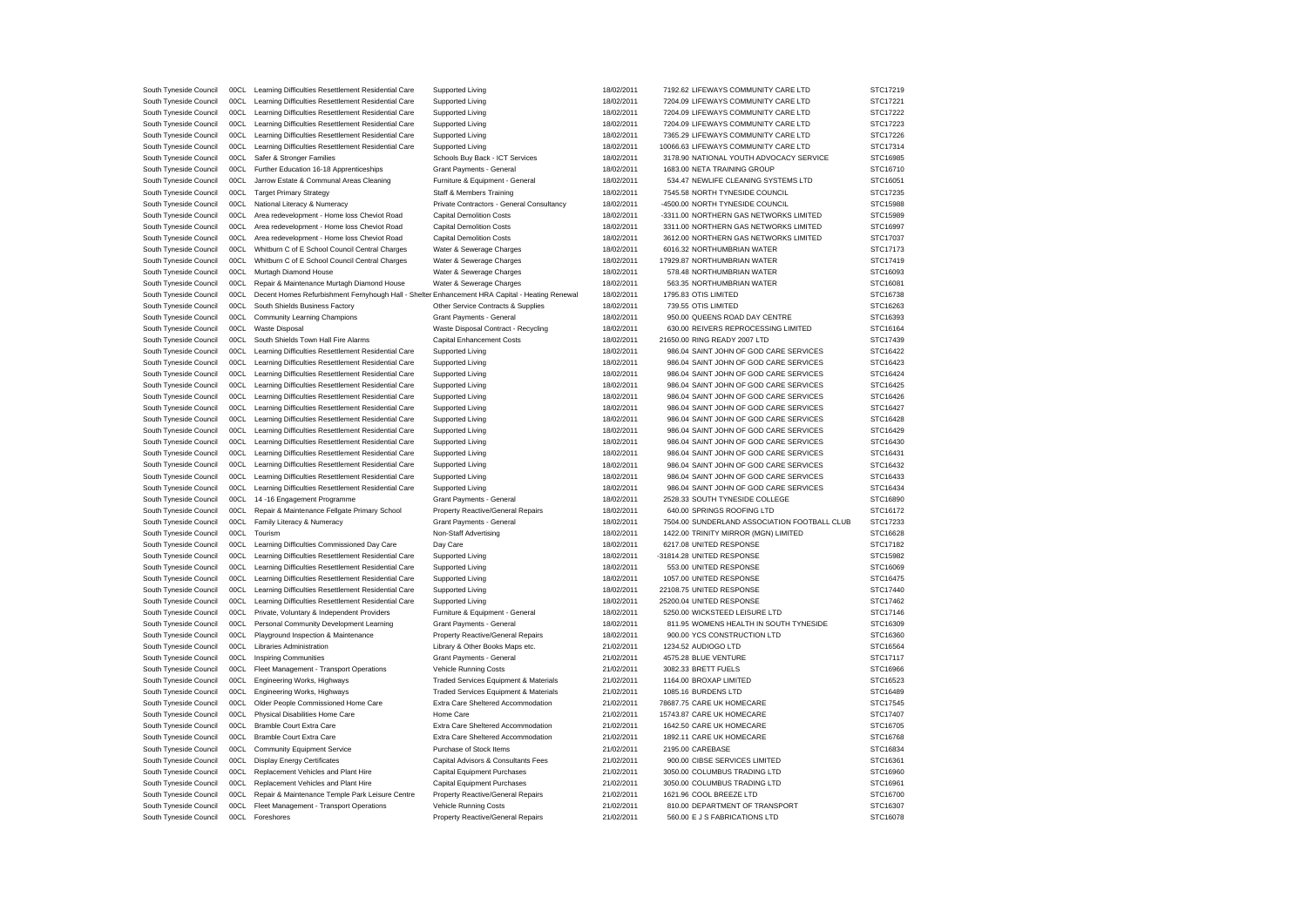| South Tyneside Council | 00C1 | <b>Commissioned Fostering</b>                       | Voluntary Sector - Boarded Out Children    | 21/02/2011 | 1224.96 FOSTERING PEOPLE LTD                     | STC16557 |
|------------------------|------|-----------------------------------------------------|--------------------------------------------|------------|--------------------------------------------------|----------|
| South Tyneside Council | 00CL | Fleet Management - Transport Operations             | Hire of Plant                              | 21/02/2011 | 868.50 GEORGE VARDY HAULAGE                      | STC16338 |
| South Tyneside Council | 00CL | Fleet Management - Transport Operations             | Hire of Plant                              | 21/02/2011 | 900.00 GEORGE VARDY HAULAGE                      | STC16362 |
| South Tyneside Council | 00CL | Fleet Management - Transport Operations             | Hire of Plant                              | 21/02/2011 | 950.00 GEORGE VARDY HAULAGE                      | STC16394 |
| South Tyneside Council | 00CL | Fleet Management - Transport Operations             | Hire of Plant                              | 21/02/2011 | 2303.00 GEORGE VARDY HAULAGE                     | STC16856 |
| South Tyneside Council | 00CL | Fleet Management - Transport Operations             | Hire of Non Council Vehicles               | 21/02/2011 | 9430.00 GO PLANT LTD                             | STC17300 |
| South Tyneside Council | 00CL | Supporting People into Work (Headway)               | Grant Payments - General                   | 21/02/2011 | 8460.79 GROUNDWORK SOUTH TYNESIDE AND NEWCA      | STC17262 |
| South Tyneside Council | 00CL | South Shields School                                | Computer Equipment and Hardware            | 21/02/2011 | 60000.00 INSPIREDSPACES STAG LIMITED             | STC17527 |
| South Tyneside Council | 00CL | Fleet Management - Workshop Operations              | Purchase of Stock Items                    | 21/02/2011 | 997.51 LONDONDERRY GARAGE LTD                    | STC16443 |
| South Tyneside Council | 00CL | <b>Star Centre Shared Costs</b>                     | Postage Charges                            | 21/02/2011 | 1000.00 NEOPOST LTD                              | STC16450 |
| South Tyneside Council | 00CL | Rents Rates Taxes                                   | Furniture Housing Tenancy                  | 21/02/2011 | 28658.18 NEWCASTLE CITY COUNCIL                  | STC17472 |
| South Tyneside Council | 00CL | Fleet Management - Transport Operations             | Hire of Non Operated Vehicles              | 21/02/2011 | 550.00 PHOENIX VEHICLE HIRE T/A WCR VEHICLE HIR  | STC16066 |
|                        | 00CL |                                                     | Client Travel & Subsistence                |            | 1031.64 PLACES FOR PEOPLE INDIVIDUAL SUPPORT     | STC16462 |
| South Tyneside Council |      | <b>Leaving Care Service</b>                         |                                            | 21/02/2011 |                                                  |          |
| South Tyneside Council | 00CL | St James RC Primary General                         | Agency Staff - Teachers                    | 21/02/2011 | 9801.58 RC DIOCESE OF HEXHAM AND NEWCASTLE       | STC17308 |
| South Tyneside Council | 00CL | St James RC Primary General                         | Agency Staff - Teachers                    | 21/02/2011 | 10620.78 RC DIOCESE OF HEXHAM AND NEWCASTLE      | STC17320 |
| South Tyneside Council | 00CL | Legionnaires Water Management                       | Capital Enhancement Costs                  | 21/02/2011 | 5650.00 RENTOKIL PEST CONTROL UK                 | STC17160 |
| South Tyneside Council | 00CL | Repair & Maintenance Simonside Primary              | Schools Maintenance Non-Buyback            | 21/02/2011 | 681.51 RING READY 2007 LTD                       | STC16206 |
| South Tyneside Council | 00CL | Corporate Development                               | Subscriptions                              | 21/02/2011 | 1330.00 SOCITM LIMITED                           | STC16599 |
| South Tyneside Council | 00CL | Community Learning Disability Team                  | Client Travel & Subsistence                | 21/02/2011 | 755.60 SOUTH TYNESIDE TAXIS AGENCY               | STC16277 |
| South Tyneside Council | 00CL | Hampden Street Day Care                             | Client Travel & Subsistence                | 21/02/2011 | 736.60 SOUTH TYNESIDE TAXIS AGENCY               | STC16259 |
| South Tyneside Council | 00CL | Father James Walsh Centre                           | Client Travel & Subsistence                | 21/02/2011 | 653.35 SOUTH TYNESIDE TAXIS AGENCY               | STC16182 |
| South Tyneside Council | 00CL | John Wright Centre                                  | Client Travel & Subsistence                | 21/02/2011 | 587.90 SOUTH TYNESIDE TAXIS AGENCY               | STC16110 |
| South Tyneside Council | 00CL | Special Educational Needs Transport                 | <b>School Travel Contracts</b>             | 21/02/2011 | 512.25 SOUTH TYNESIDE TAXIS AGENCY               | STC16027 |
| South Tyneside Council | 00CL | Special Educational Needs Transport                 | <b>School Travel Contracts</b>             | 21/02/2011 | 587.20 SOUTH TYNESIDE TAXIS AGENCY               | STC16106 |
| South Tyneside Council | 00CL | Special Educational Needs Transport                 | <b>School Travel Contracts</b>             | 21/02/2011 | 757.20 SOUTH TYNESIDE TAXIS AGENCY               | STC16281 |
| South Tyneside Council | 00CL | Special Educational Needs Transport                 | <b>School Travel Contracts</b>             | 21/02/2011 | 1896.90 SOUTH TYNESIDE TAXIS AGENCY              | STC16776 |
| South Tyneside Council | 00CL | Special Educational Needs Transport                 | <b>School Travel Contracts</b>             | 21/02/2011 | 2721.68 SOUTH TYNESIDE TAXIS AGENCY              | STC16911 |
| South Tyneside Council | 00CL | Home to College Transport                           | <b>School Travel Contracts</b>             | 21/02/2011 | 725.00 SOUTH TYNESIDE TAXIS AGENCY               | STC16246 |
| South Tyneside Council |      | 00CL Home to College Transport                      | <b>School Travel Contracts</b>             | 21/02/2011 | 1460.00 SOUTH TYNESIDE TAXIS AGENCY              | STC16645 |
| South Tyneside Council | 00CL | Repair & Maintenance St Beds RC Primary Jarrow      | Schools Maintenance Non-Buyback            | 21/02/2011 | 910.00 SPRINGS ROOFING LTD                       | STC16378 |
| South Tyneside Council | 00CL | Repair & Maintenance Chuter Ede Children's Centre   | Property Reactive/General Repairs          | 21/02/2011 | 680.00 SPRINGS ROOFING LTD                       | STC16203 |
| South Tyneside Council | 00CL | National Challenge                                  | Private Contractors - General Consultancy  | 21/02/2011 | 2814.48 TANDSENT LIMITED                         | STC16922 |
| South Tyneside Council | 00CL | Homelessness                                        | Furniture & Equipment - General            | 21/02/2011 | 588.00 TSUK INTERIORS LTD                        | STC16112 |
| South Tyneside Council | 00CL | Homelessness                                        | Furniture & Equipment - General            | 21/02/2011 | 920.00 TSUK INTERIORS LTD                        | STC16385 |
|                        | 00CL |                                                     |                                            |            | 3290.00 UNIVERSITY OF NORTHUMBRIA AT NEWCASTL    |          |
| South Tyneside Council |      | Personnel & Payroll                                 | Staff & Members Training                   | 21/02/2011 |                                                  | STC16993 |
| South Tyneside Council | 00CL | Warm Zone South Tyneside                            | Capital Enhancement non Council Property   | 21/02/2011 | 5054.85 WARM UP WEARSIDE                         | STC17132 |
| South Tyneside Council | 00CL | Warm Zone South Tyneside                            | Capital Enhancement non Council Property   | 21/02/2011 | 6939.61 WARM UP WEARSIDE                         | STC17208 |
| South Tyneside Council | 00CL | Physical Disabilities Commissioned Nursing Care     | Nursing Care In Borough                    | 22/02/2011 | 720.51 ASHBOURNE PLC                             | STC16239 |
| South Tyneside Council | 00CL | Older People Commissioned Nursing Care              | Nursing Care In Borough                    | 22/02/2011 | 2736.49 ASHBOURNE PLC                            | STC16914 |
| South Tyneside Council | 00CL | South Tyneside Council Balance Sheet General        | Capital Funding from Private Sector Bodies | 22/02/2011 | 1598.00 BALFOUR BEATTY INFRASTRUCTURE SERVICE    | STC16692 |
| South Tyneside Council | 00CL | Local Safety Schemes under £10k                     | Capital Funding from Private Sector Bodies | 22/02/2011 | 1154.00 BALFOUR BEATTY INFRASTRUCTURE SERVICE    | STC16521 |
| South Tyneside Council | 00CL | Older People Commissioned Nursing Care              | Nursing Care Out Borough                   | 22/02/2011 | 9127.49 BROOK VIEW NURSING HOME                  | STC17283 |
| South Tyneside Council | 00CL | Asset Management                                    | Subscriptions                              | 22/02/2011 | 860.00 BSRIA LIMITED                             | STC16337 |
| South Tyneside Council | 00CL | Future Jobs Fund                                    | Grant Payments - General                   | 22/02/2011 | 603.04 CAHOOTZ LIMITED (BUSINESS MATTERS)        | STC16131 |
| South Tyneside Council | 00CL | <b>Community Equipment Service</b>                  | Purchase of Stock Items                    | 22/02/2011 | 1370.00 CARE-ABILITY                             | STC16613 |
| South Tyneside Council | 00CL | <b>Business Plan Development</b>                    | Grant Payments - General                   | 22/02/2011 | 25000.00 CASTLE BUILDING SERVICES                | STC17459 |
| South Tyneside Council | 00CL | South Tyneside Council Balance Sheet General        | <b>NNDR Refunds</b>                        | 22/02/2011 | 3019.15 CASTLE PROPERTY MGT                      | STC16956 |
| South Tyneside Council | 00CL | Older People Commissioned Home Care                 | Home Care                                  | 22/02/2011 | 7200.03 D H HOME CARE                            | STC17220 |
| South Tyneside Council | 00CL | <b>NLDC Revenue Support</b>                         | Grant Payments - General                   | 22/02/2011 | 3000.00 DINAMIC ENTERPRISES LTD                  | STC16952 |
| South Tyneside Council | 00CL | Physical Disabilities Commissioned Residential Care | Residential Care Respite Out Borough       | 22/02/2011 | 1586.88 DONNA CLAIRE VENTURE                     | STC16679 |
| South Tyneside Council | 00CL | Learning Difficulties Commissioned Nursing Care     | Nursing Care Out Borough                   | 22/02/2011 | 29090.20 DORADENE                                | STC17473 |
| South Tyneside Council | 00CL | Youth Offending Service                             | Other Service Contracts & Supplies         | 22/02/2011 | 1000.00 EXTERNAL YOUTH PARTNERSHIP               | STC16451 |
| South Tyneside Council | 00CL | Learning Difficulties Commissioned Day Care         | Day Care                                   | 22/02/2011 | 1827.60 FLEXIBLE SUPPORT OPTIONS UK (DOMICILIAR) | STC16745 |
| South Tyneside Council | 00CL | Learning Difficulties Commissioned Day Care         | Day Care                                   | 22/02/2011 | 2085.70 FLEXIBLE SUPPORT OPTIONS UK (DOMICILIAR) | STC16814 |
| South Tyneside Council | 00CL | Learning Difficulties Commissioned Day Care         | Day Care                                   | 22/02/2011 | 3212.74 FLEXIBLE SUPPORT OPTIONS UK (DOMICILIAR) | STC16990 |
|                        |      |                                                     |                                            |            |                                                  |          |
| South Tyneside Council | 00CL | Learning Difficulties Commissioned Day Care         | Day Care                                   | 22/02/2011 | 4721.32 FLEXIBLE SUPPORT OPTIONS UK (DOMICILIAR' | STC17121 |
| South Tyneside Council | 00CL | Learning Difficulties Commissioned Day Care         | Day Care                                   | 22/02/2011 | 5009.86 FLEXIBLE SUPPORT OPTIONS UK (DOMICILIAR) | STC17129 |
| South Tyneside Council | 00CL | Learning Difficulties Commissioned Day Care         | Day Care                                   | 22/02/2011 | 7065.12 FLEXIBLE SUPPORT OPTIONS UK (DOMICILIAR) | STC17211 |
| South Tyneside Council | 00CL | Physical Disabilities Commissioned Residential Care | Residential Care Respite In Borough        | 22/02/2011 | 601.00 FOUR SEASONS HEALTH CARE                  | STC16130 |
| South Tyneside Council | 00CL | Fleet Management - Transport Operations             | Hire of Non Council Vehicles               | 22/02/2011 | 2100.00 GEORGE VARDY HAULAGE                     | STC16817 |
| South Tyneside Council | 00CL | Fleet Management - Transport Operations             | Hire of Non Council Vehicles               | 22/02/2011 | 2570.00 GEORGE VARDY HAULAGE                     | STC16896 |
| South Tyneside Council | 00CL | Fleet Management - Transport Operations             | Hire of Plant                              | 22/02/2011 | 840.00 GEORGE VARDY HAULAGE                      | STC16329 |
| South Tyneside Council | 00CL | Fleet Management - Transport Operations             | Hire of Plant                              | 22/02/2011 | 1130.00 GEORGE VARDY HAULAGE                     | STC16512 |
| South Tyneside Council | 00CL | <b>BSF</b> Development                              | Capital Advisors & Consultants Fees        | 22/02/2011 | 1425.94 GLEEDS MANAGEMENT SERVICES               | STC16629 |
| South Tyneside Council | 00CL | South Tyneside Council Balance Sheet General        | <b>NNDR Refunds</b>                        | 22/02/2011 | 1560.82 GT PUBS LTD                              | STC16672 |
|                        |      |                                                     |                                            |            |                                                  |          |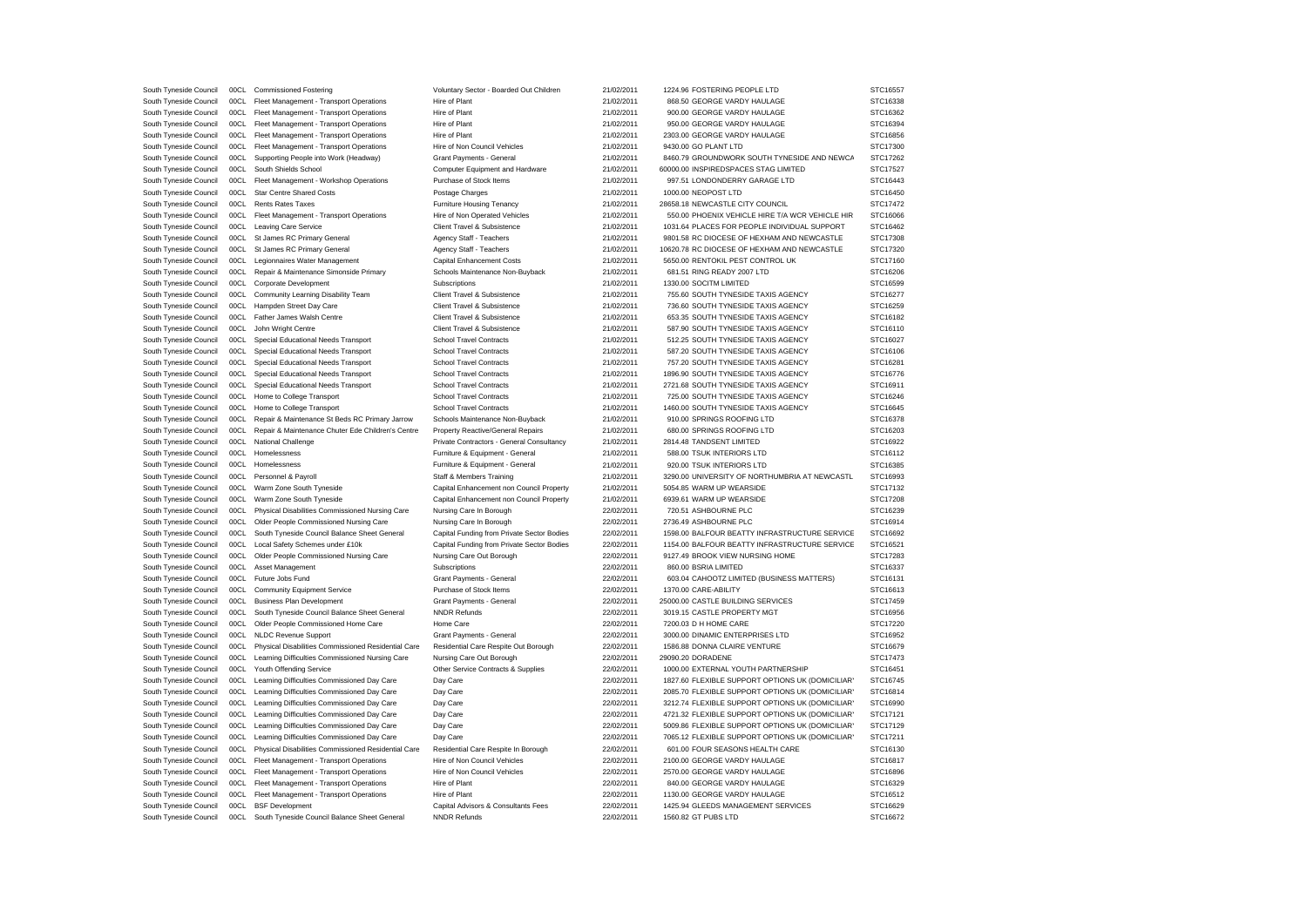| South Tyneside Council | 00CL | South Tyneside Council Balance Sheet General                                         | <b>NNDR Refunds</b>                          | 22/02/2011 | 5104.11 HARLOW PRINTING LIMITED                | STC17138 |
|------------------------|------|--------------------------------------------------------------------------------------|----------------------------------------------|------------|------------------------------------------------|----------|
| South Tyneside Council | 00CL | Engineering Works, Highways                                                          | Traded Services Equipment & Materials        | 22/02/2011 | 6819.80 HUGH LOGAN ENGINEERING                 | STC17204 |
| South Tyneside Council | 00CL | Mentoring                                                                            | Grant Payments - General                     | 22/02/2011 | 20456.12 IDS LTD                               | STC17432 |
| South Tyneside Council | 00CL | St Gregorys RC Junior, Middle & Infants School Kitchen Catering Provisions           |                                              | 22/02/2011 | 1704.35 J R HOLLAND                            | STC16714 |
| South Tyneside Council | 00CL | Boldon Nursery School Kitchen                                                        | <b>Catering Provisions</b>                   | 22/02/2011 | 2180.52 J R HOLLAND                            | STC16831 |
| South Tyneside Council | 00CL | Westoe Crown School Kitchen                                                          | <b>Catering Provisions</b>                   | 22/02/2011 | 2149.36 J R HOLLAND                            | STC16825 |
|                        | 00CL |                                                                                      |                                              | 22/02/2011 | 1541.42 J R HOLLAND                            | STC16669 |
| South Tyneside Council |      | All Saints CE Junior, Middle & Infants School Kitchen                                | <b>Catering Provisions</b>                   |            |                                                |          |
| South Tyneside Council | 00CL | Youth Crime Family Intervention Project                                              | Furniture & Equipment - General              | 22/02/2011 | 532.00 JARROW CARPET WAREHOUSE LTD             | STC16050 |
| South Tyneside Council | 00CL | Further Improvements To School Buildings                                             | Capital Enhancement Costs                    | 22/02/2011 | 585.00 JENSEN CONSTRUCTION LTD                 | STC16103 |
| South Tyneside Council | 00CL | Repair & Maintenance Whitburn Village Primary School Schools Maintenance Non-Buyback |                                              | 22/02/2011 | 645.00 JENSEN CONSTRUCTION LTD                 | STC16175 |
| South Tyneside Council | 00CL | Engineering Works, Highways                                                          | Traded Services Equipment & Materials        | 22/02/2011 | 509.40 JOHN DAVIDSON (PIPES) LIMITED           | STC16020 |
| South Tyneside Council | 00CL | Engineering Works, Highways                                                          | Traded Services Equipment & Materials        | 22/02/2011 | 750.00 JOHN DAVIDSON (PIPES) LIMITED           | STC16272 |
| South Tyneside Council | 00CL | Sports Coaching                                                                      | <b>Instructors Fees</b>                      | 22/02/2011 | 660.00 KIDZ GET FIT                            | STC16192 |
| South Tyneside Council | 00CL | Learning Difficulties Resettlement Residential Care                                  | Supported Living                             | 22/02/2011 | 47448.60 LIFEWAYS COMMUNITY CARE LTD           | STC17512 |
| South Tyneside Council | 00CL | Further Education 16-18 Apprenticeships                                              | Grant Payments - General                     | 22/02/2011 | 4434.00 MOBILE CARE QUALIFICATIONS LTD         | STC17108 |
| South Tyneside Council | 00CL | The Matrix                                                                           | Payments to Health Bodies - General          | 22/02/2011 | 9262.67 NECA (SERVICES) LTD                    | STC17292 |
| South Tyneside Council | 00CL | Mental Health Commissioned Residential Care                                          | Residential Care In Borough                  | 22/02/2011 | 3941.38 NEEDHAM COURT CARE HOME                | STC17076 |
|                        |      |                                                                                      |                                              |            |                                                |          |
| South Tyneside Council | 00CL | Mental Health Commissioned Nursing Care                                              | Nursing Care Out Borough                     | 22/02/2011 | 6500.11 NORTHVIEW LODGE                        | STC17192 |
| South Tyneside Council | 00CL | Fleet Management - Transport Operations                                              | Vehicle Running Costs                        | 22/02/2011 | 22751.40 PETROPLUS REFINING TEESSIDE LIMITED   | STC17443 |
| South Tyneside Council | 00CL | Finance & Administration                                                             | Furniture & Equipment - General              | 22/02/2011 | 570.71 PITNEY BOWES SOFTWARE LTD               | STC16085 |
| South Tyneside Council | 00CL | Learning Difficulties Commissioned Residential Care                                  | Residential Care In Borough                  | 22/02/2011 | 8058.00 POTENSIAL LIMITED                      | STC17252 |
| South Tyneside Council | 00CL | South Tyneside Council Balance Sheet General                                         | <b>NNDR Refunds</b>                          | 22/02/2011 | 1746.20 PREMIER LEISURE LTD                    | STC16723 |
| South Tyneside Council | 00CL | Older People Commissioned Nursing Care                                               | Nursing Care Dementia In Borough             | 22/02/2011 | 2235.54 PREMIER NURSING HOMES                  | STC16847 |
| South Tyneside Council | 00CL | Older People Commissioned Nursing Care                                               | Nursing Care Dementia In Borough             | 22/02/2011 | 2587.60 PREMIER NURSING HOMES                  | STC16898 |
| South Tyneside Council | 00CL | <b>External Audit Costs</b>                                                          | <b>External Audit Charges</b>                | 22/02/2011 | 36545.00 PRICEWATERHOUSE COOPERS LLP           | STC17494 |
| South Tyneside Council | 00CL | <b>Bridges Structural</b>                                                            | Other Infrastructure Repairs                 | 22/02/2011 | 1369.50 ROADSAFE UK LTD                        | STC16612 |
| South Tyneside Council | 00CL | Older People Commissioned Residential Care                                           | Residential Care Dementia In Borough         | 22/02/2011 | 2314.59 SEAHAVEN REST HOME                     | STC16859 |
| South Tyneside Council | 00CL | Engineering Works, Highways                                                          | Traded Services Equipment & Materials        | 22/02/2011 | 504.84 SIGNATURE LTD                           | STC16017 |
|                        |      |                                                                                      |                                              |            |                                                |          |
| South Tyneside Council | 00CL | South Tyneside Council Balance Sheet General                                         | <b>NNDR Refunds</b>                          | 22/02/2011 | 5922.19 SNUG COMPANY LIMITED                   | STC17169 |
| South Tyneside Council | 00CL | Communities of Common Interest                                                       | Grant Payments - Voluntary Sector            | 22/02/2011 | 6896.00 SOUTH TYNESIDE COUNCIL FOR VOLUNTARY ! | STC17205 |
| South Tyneside Council | 00CL | South Tyneside Council Balance Sheet General                                         | South Tyneside Homes Invoice Holding Account | 22/02/2011 | 3762.25 SOUTH TYNESIDE HOMES                   | STC17052 |
| South Tyneside Council | 00CL | South Tyneside Council Balance Sheet General                                         | South Tyneside Homes Invoice Holding Account | 22/02/2011 | 6119.92 SOUTH TYNESIDE HOMES                   | STC17176 |
| South Tyneside Council | 00CL | South Tyneside Council Balance Sheet General                                         | South Tyneside Homes Invoice Holding Account | 22/02/2011 | 20451.64 SOUTH TYNESIDE HOMES                  | STC17431 |
| South Tyneside Council | 00CL | Neighbourhood Services Management Team                                               | <b>Instructors Fees</b>                      | 22/02/2011 | 8512.44 SOUTH TYNESIDE PRIMARY CARE TRUST      | STC17265 |
| South Tyneside Council | 00CL | Older People Commissioned Residential Care                                           | Residential Care Dementia In Borough         | 22/02/2011 | 1635.77 SOUTHERN CROSS HEALTHCARE GROUP PLC    | STC16703 |
| South Tyneside Council | 00CL | Replacement Vehicles and Plant Hire                                                  | <b>Capital Equipment Purchases</b>           | 22/02/2011 | -10212.90 SPRINGFIELD CARS LTD                 | STC15983 |
| South Tyneside Council | 00CL | Replacement Vehicles and Plant Hire                                                  | Capital Equipment Purchases                  | 22/02/2011 | -10212.90 SPRINGFIELD CARS LTD                 | STC15984 |
| South Tyneside Council | 00CL | Replacement Vehicles and Plant Hire                                                  | Capital Equipment Purchases                  | 22/02/2011 | 18900.00 SPRINGFIELD MOTOR GROUP               | STC17424 |
| South Tyneside Council | 00CL | Learning Difficulties Commissioned Nursing Care                                      | Nursing Care Respite Out Borough             | 22/02/2011 | 2725.00 ST CUTHBERTS CARE                      | STC16912 |
| South Tyneside Council | 00CL | Older People Commissioned Residential Care                                           | Residential Care In Borough                  | 22/02/2011 | 1574.20 ST THOMAS - K HAMODI                   | STC16678 |
|                        |      |                                                                                      |                                              |            |                                                |          |
| South Tyneside Council | 00CL | <b>Register of Electors</b>                                                          | <b>Telephone Charges</b>                     | 22/02/2011 | 1006.43 STRAND ELECTORAL MANAGEMENT SERVICES   | STC16455 |
| South Tyneside Council | 00CL | Older People Commissioned Residential Care                                           | Residential Care Dementia In Borough         | 22/02/2011 | 3071.08 THE LODGE RESIDENTIAL CARE HOME        | STC16963 |
| South Tyneside Council | 00CL | Older People Commissioned Residential Care                                           | Residential Care In Borough                  | 22/02/2011 | 1530.40 THE MEADOWS CARE HOME                  | STC16666 |
| South Tyneside Council | 00CL | <b>Tyne Gateway</b>                                                                  | Capital Advisors & Consultants Fees          | 22/02/2011 | 3632.16 TURNER & TOWNSEND                      | STC17039 |
| South Tyneside Council | 00CL | Tyne Gateway                                                                         | Capital Advisors & Consultants Fees          | 22/02/2011 | 15408.71 TURNER & TOWNSEND                     | STC17402 |
| South Tyneside Council | 00CL | Warm Zone South Tyneside                                                             | Capital Sundry Costs                         | 22/02/2011 | 2746.16 WARM ZONE                              | STC16916 |
| South Tyneside Council | 00CL | Warm Zone South Tyneside                                                             | <b>Capital Sundry Costs</b>                  | 22/02/2011 | 5862.52 WARM ZONE                              | STC17166 |
| South Tyneside Council | 00CL | Older People Commissioned Nursing Care                                               | Nursing Care Out Borough                     | 22/02/2011 | 1448.59 WORDSWORTH HOUSE                       | STC16636 |
| South Tyneside Council | 00CL | Further Education 16-18 Apprenticeships                                              | Grant Payments - General                     | 22/02/2011 | -6819.20 ZODIAC TRAINING LTD                   | STC15986 |
| South Tyneside Council | 00CL | <b>Hearing Impaired Service</b>                                                      | Staff & Members Training                     | 23/02/2011 | 1200.00 ALEXANDER PETER DUGUID                 | STC16544 |
| South Tyneside Council | 00CL | Older People Commissioned Home Care                                                  | Home Care                                    | 23/02/2011 | 141306.94 ALLIED HEALTHCARE GROUP LTD          | STC17559 |
|                        |      |                                                                                      |                                              |            |                                                |          |
| South Tyneside Council | 00CL | Older People Commissioned Home Care                                                  | Home Support                                 | 23/02/2011 | 1767.00 ALLIED HEALTHCARE GROUP LTD            | STC16731 |
| South Tyneside Council | 00CL | Magic Festival                                                                       | <b>Entertainers Services</b>                 | 23/02/2011 | 500.00 AMETHYST                                | STC16012 |
| South Tyneside Council | 00CL | Childrens Assessment Team 2                                                          | Private Contractors - General Consultancy    | 23/02/2011 | 857.50 AR CARE CONSULTANCY LTD                 | STC16335 |
| South Tyneside Council | 00CL | Libraries Administration                                                             | Library & Other Books Maps etc.              | 23/02/2011 | 640.28 ASKEWS LIBRARY SERVICES LTD             | STC16173 |
| South Tyneside Council | 00CL | Libraries Administration                                                             | Library & Other Books Maps etc.              | 23/02/2011 | 746.93 ASKEWS LIBRARY SERVICES LTD             | STC16266 |
| South Tyneside Council | 00CL | <b>Adoption Service</b>                                                              | Private Contractors - Independent Nurseries  | 23/02/2011 | 720.00 BARNARDOS NORTH EAST                    | STC16238 |
| South Tyneside Council | 00CL | $14 - 19$                                                                            | Grant Payments - General                     | 23/02/2011 | 1000.00 BLUE VENTURE                           | STC16452 |
| South Tyneside Council | 00CL | Harton Junior School General                                                         | <b>Electricity Charges</b>                   | 23/02/2011 | -821.53 BRITISH GAS                            | STC16001 |
| South Tyneside Council | 00CL | Asylum Seeker-Families                                                               | <b>Electricity Charges</b>                   | 23/02/2011 | 774.39 BRITISH GAS                             | STC16289 |
| South Tyneside Council | 00CL | Asylum Seeker-Families                                                               | <b>Electricity Charges</b>                   | 23/02/2011 | 4534.23 BRITISH GAS                            | STC17112 |
|                        |      |                                                                                      |                                              |            |                                                |          |
| South Tyneside Council | 00CL | <b>Energy Recharges</b>                                                              | <b>Electricity Charges</b>                   | 23/02/2011 | 747.24 BRITISH GAS                             | STC16268 |
| South Tyneside Council | 00CL | Energy Recharges                                                                     | <b>Electricity Charges</b>                   | 23/02/2011 | 787.50 BRITISH GAS                             | STC16294 |
| South Tyneside Council | 00CL | Energy Recharges                                                                     | <b>Electricity Charges</b>                   | 23/02/2011 | 2942.32 BRITISH GAS                            | STC16936 |
| South Tyneside Council | 00CL | <b>Energy Recharges</b>                                                              | <b>Electricity Charges</b>                   | 23/02/2011 | 3439.65 BRITISH GAS                            | STC17016 |
|                        |      |                                                                                      |                                              |            |                                                |          |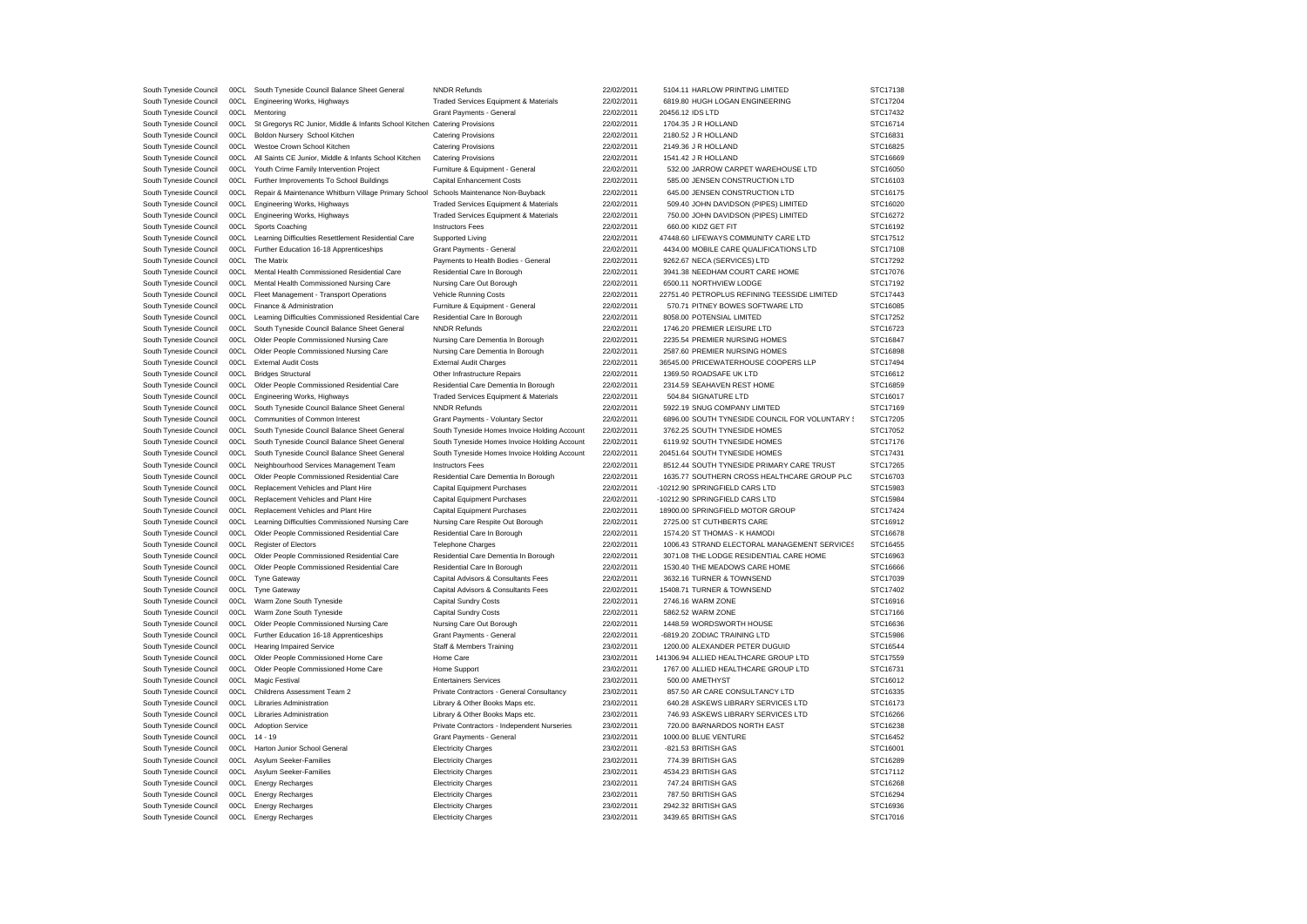| South Tyneside Council | 00CL | <b>Energy Recharges</b>                                                        | <b>Electricity Charges</b>                     | 23/02/2011 | 3597.04 BRITISH GAS                          | STC17034 |
|------------------------|------|--------------------------------------------------------------------------------|------------------------------------------------|------------|----------------------------------------------|----------|
| South Tyneside Council | 00CL | <b>Energy Recharges</b>                                                        | <b>Electricity Charges</b>                     | 23/02/2011 | 4131.58 BRITISH GAS                          | STC17091 |
| South Tyneside Council | 00CL | <b>Energy Recharges</b>                                                        | <b>Electricity Charges</b>                     | 23/02/2011 | 5460.62 BRITISH GAS                          | STC17154 |
| South Tyneside Council | 00CL | <b>Energy Recharges</b>                                                        | <b>Electricity Charges</b>                     | 23/02/2011 | 5594.35 BRITISH GAS                          | STC17158 |
| South Tyneside Council | 00CL | <b>Energy Recharges</b>                                                        | <b>Electricity Charges</b>                     | 23/02/2011 | 6125.55 BRITISH GAS                          | STC17177 |
| South Tyneside Council | 00CL | <b>Energy Recharges</b>                                                        | <b>Electricity Charges</b>                     | 23/02/2011 | 6208.31 BRITISH GAS                          | STC17181 |
| South Tyneside Council | 00CL | <b>Energy Recharges</b>                                                        | <b>Electricity Charges</b>                     | 23/02/2011 | 17779.06 BRITISH GAS                         | STC17418 |
| South Tyneside Council | 00CL | <b>Energy Recharges</b>                                                        | <b>Electricity Charges</b>                     | 23/02/2011 | 39171.29 BRITISH GAS                         | STC17499 |
|                        |      |                                                                                |                                                |            |                                              | STC16921 |
| South Tyneside Council | 00CL | <b>Energy Recharges</b>                                                        | Gas Charges                                    | 23/02/2011 | 2801.12 BRITISH GAS                          |          |
| South Tyneside Council | 00CL | <b>Energy Recharges</b>                                                        | Gas Charges                                    | 23/02/2011 | 5312.42 BRITISH GAS                          | STC17148 |
| South Tyneside Council | 00CL | <b>Energy Recharges</b>                                                        | Gas Charges                                    | 23/02/2011 | 8575.77 BRITISH GAS                          | STC17269 |
| South Tyneside Council | 00CL | <b>Energy Recharges</b>                                                        | Gas Charges                                    | 23/02/2011 | 24927.51 BRITISH GAS                         | STC17457 |
| South Tyneside Council | 00CL | <b>Energy Recharges</b>                                                        | Gas Charges                                    | 23/02/2011 | 25554.90 BRITISH GAS                         | STC17463 |
| South Tyneside Council | 00CL | <b>Energy Recharges</b>                                                        | Gas Charges                                    | 23/02/2011 | 27021.66 BRITISH GAS                         | STC17467 |
| South Tyneside Council | 00CL | <b>Energy Recharges</b>                                                        | Gas Charges                                    | 23/02/2011 | 62887.90 BRITISH GAS                         | STC17530 |
| South Tyneside Council | 00CL | <b>Energy Recharges</b>                                                        | Gas Charges                                    | 23/02/2011 | 102197.30 BRITISH GAS                        | STC17553 |
| South Tyneside Council | 00CL | Transforming Our Primary Schools Harton Primary Scho Capital Enhancement Costs |                                                | 23/02/2011 | 1980.00 BRITISH GAS BUSINESS                 | STC16796 |
| South Tyneside Council | 00CL | Economic Regeneration Balance Sheet                                            | <b>Expenditure for Reallocation</b>            | 23/02/2011 | 1894.47 BRITISH TELECOM PLC                  | STC16771 |
| South Tyneside Council | 00CL | Repair & Maintenance Non Factory Units                                         | Property Planned Maintenance                   | 23/02/2011 | 1085.78 BRITISH TELECOM PLC                  | STC16490 |
| South Tyneside Council | 00CL | Future Jobs Fund                                                               | Grant Payments - General                       | 23/02/2011 | 13967.93 BT GLOBAL SERVICES                  | STC17392 |
| South Tyneside Council | 00CL | Children with Disability Team                                                  | Client Travel & Subsistence                    | 23/02/2011 | 8445.00 C D PASSENGER SERVICES               | STC17261 |
| South Tyneside Council | 00C1 | Adult & Community Learning Group Central Costs                                 | Furniture & Equipment - General                | 23/02/2011 | 1589.98 CANON (UK) LTD                       | STC16681 |
| South Tyneside Council | 00CL | Central Services Admin                                                         | Furniture & Equipment - General                | 23/02/2011 | 571.06 CANON (UK) LTD                        | STC16086 |
| South Tyneside Council | 00C1 | Central Services Admin                                                         | Furniture & Equipment - General                | 23/02/2011 | 597.31 CANON (UK) LTD                        | STC16124 |
| South Tyneside Council | 00CL | Central Services Admin                                                         | Furniture & Equipment - General                | 23/02/2011 | 801.76 CANON (UK) LTD                        | STC16301 |
| South Tyneside Council | 00CL | <b>Commissioned Fostering</b>                                                  | Voluntary Sector - Boarded Out Children        | 23/02/2011 | 3875.00 CHILDRENS FAMILY TRUST               | STC17068 |
| South Tyneside Council | 00CL | Older People Commissioned Home Care                                            | Home Care                                      | 23/02/2011 | 146875.36 COMFORT CALL                       | STC17560 |
| South Tyneside Council | 00CL | Gatehouse Security                                                             | Security of Assets/Alarms Maintenance          | 23/02/2011 | 1372.28 DELTA ONE SECURITY LTD               | STC16614 |
| South Tyneside Council | 00CL | Warm Zone South Tyneside                                                       | Capital Enhancement non Council Property       | 23/02/2011 | 35706.77 DYSON INSULATIONS LTD               | STC17492 |
| South Tyneside Council | 00CL | Warm Zone South Tyneside                                                       | Capital Enhancement non Council Property       | 23/02/2011 | 54492.36 DYSON INSULATIONS LTD               | STC17521 |
| South Tyneside Council | 00CL | First Steps Community Development                                              | Grant Payments - General                       | 23/02/2011 | 549.00 F ACHIEVE                             | STC16062 |
| South Tyneside Council | 00CL | <b>Energy Recharges</b>                                                        | <b>Electricity Charges</b>                     | 23/02/2011 | 103355.20 EDF ENERGY                         | STC17554 |
| South Tyneside Council | 00CL | Ashley Primary School General                                                  | Computer Equipment and Hardware                | 23/02/2011 | 20075.00 ERGO COMPUTING UK LTD               | STC17430 |
| South Tyneside Council | 00CL | <b>Children's Services</b>                                                     | Voluntary Sector - Boarded Out Children        | 23/02/2011 | 12000.00 EVOLUTION CHILDREN SERVICES         | STC17340 |
| South Tyneside Council | 00CL | Mentoring                                                                      | Grant Payments - General                       | 23/02/2011 | 1206.08 F LAMB RELAX AND GLOW LIMITED        | STC16547 |
| South Tyneside Council | 00CL | Private, Voluntary & Independent Providers                                     | Furniture & Equipment - General                | 23/02/2011 | 956.00 FINDEL EDUCATION LTD                  | STC16400 |
| South Tyneside Council | 00CL | <b>Commissioned Fostering</b>                                                  | Voluntary Sector - Boarded Out Children        | 23/02/2011 | -2367.40 FOSTER CARE SOLUTIONS LTD           | STC15992 |
| South Tyneside Council | 00CL | <b>Commissioned Fostering</b>                                                  | Voluntary Sector - Boarded Out Children        | 23/02/2011 | 3052.00 FOSTER CARE SOLUTIONS LTD            | STC16962 |
| South Tyneside Council | 00CL | <b>Commissioned Fostering</b>                                                  | Voluntary Sector - Boarded Out Children        | 23/02/2011 | 3139.92 FOSTER CARE SOLUTIONS LTD            | STC16972 |
| South Tyneside Council | 00CL | <b>Commissioned Fostering</b>                                                  | Voluntary Sector - Boarded Out Children        | 23/02/2011 | 3314.36 FOSTER CARE SOLUTIONS LTD            | STC16998 |
| South Tyneside Council | 00CL | <b>Commissioned Fostering</b>                                                  | Voluntary Sector - Boarded Out Children        | 23/02/2011 | 3488.80 FOSTER CARE SOLUTIONS LTD            | STC17020 |
| South Tyneside Council | 00C1 | <b>Commissioned Fostering</b>                                                  | Voluntary Sector - Boarded Out Children        | 23/02/2011 | 3488.80 FOSTER CARE SOLUTIONS LTD            | STC17021 |
| South Tyneside Council | 00CL | Sheltered Accommodation Sundries                                               | Enhancement HRA Capital - South Tyneside Home: | 23/02/2011 | 507.76 FWA (SYSTEMS) LTD                     | STC16019 |
| South Tyneside Council | 00CL | Fleet Management - Workshop Operations                                         | Purchase of Stock Items                        | 23/02/2011 | 1038.02 GARDEN LANE GARAGE                   | STC16466 |
| South Tyneside Council | 00CL | Learning Difficulties Resettlement Residential Care                            | Supported Living                               | 23/02/2011 | 9153.74 GATESHEAD PCT                        | STC17286 |
| South Tyneside Council | 00CL | <b>Local Nature Reserves</b>                                                   | <b>Linked Open Spaces</b>                      | 23/02/2011 | 581.52 GROUNDWORK SOUTH TYNESIDE AND NEWCA   | STC16102 |
| South Tyneside Council | 00CL | Future Jobs Fund                                                               | Grant Payments - General                       | 23/02/2011 | 2484.92 GROUNDWORK SOUTH TYNESIDE AND NEWCA  | STC16881 |
| South Tyneside Council | 00CL | Alternative Education Service- Administration                                  | Furniture & Equipment - General                | 23/02/2011 | 3276.00 HEBBURN COMMUNITY CENTRE             | STC16992 |
| South Tyneside Council | 00CL | Youth Offending Service                                                        | Other Service Contracts & Supplies             | 23/02/2011 | 3425.00 HELIX ARTS LTD                       | STC17013 |
| South Tyneside Council | 00CL | South Tyneside Council Balance Sheet General                                   | Creditors Income Refunded                      | 23/02/2011 | 1743.75 IMPACT 3D SIGNS LTD                  | STC16721 |
| South Tyneside Council | 00CL | Crematorium Mercury Abatement Pre Work                                         | <b>Capital Enhancement Costs</b>               | 23/02/2011 | 6337.50 INTERSERVE PROJECT SERVICES LTD      | STC17187 |
| South Tyneside Council | 00CL | Boldon Nursery School General                                                  | Devolved Formula Capital                       | 23/02/2011 | 9128.00 INTERSERVE PROJECT SERVICES LTD      | STC17284 |
| South Tyneside Council | 00CL | <b>Tyne Gateway</b>                                                            | Capital Sundry Costs                           | 23/02/2011 | 750.00 LANDSCAPE INSTITUTE                   | STC16270 |
| South Tyneside Council | 00CL | Training - Adults                                                              | Staff & Members Training                       | 23/02/2011 | 3000.00 MOBILE CARE QUALIFICATIONS LTD       | STC16953 |
| South Tyneside Council | 00CL | Hebburn Town Centre Regeneration                                               | <b>Capital Enhancement Costs</b>               | 23/02/2011 | 6173.50 NEDL                                 | STC17178 |
| South Tyneside Council | 00CL | Central Services Administration                                                | Postage Charges                                | 23/02/2011 | 2000.00 NEOPOST LTD                          | STC16802 |
| South Tyneside Council | 00CL | Personal Community Development Learning                                        | Grant Payments - General                       | 23/02/2011 | 3500.00 NORTHUMBRIAN TRUST DAY NURSERIES LTD | STC17026 |
| South Tyneside Council | 00CL | <b>Energy Recharges</b>                                                        | Water & Sewerage Charges                       | 23/02/2011 | 64821.83 NORTHUMBRIAN WATER                  | STC17533 |
| South Tyneside Council | 00CL | <b>Energy Recharges</b>                                                        | Water & Sewerage Charges                       | 23/02/2011 | 123400.74 NORTHUMBRIAN WATER                 | STC17556 |
| South Tyneside Council | 00CL | Community Equipment Service                                                    | Purchase of Stock Items                        | 23/02/2011 | 662.75 NOTTINGHAM REHAB SUPPLIES             | STC16195 |
| South Tyneside Council | 00CL | <b>Tyne Gateway</b>                                                            | Other Service Contracts & Supplies             | 23/02/2011 | 1109.00 OCEAN ROAD COMMUNITY ASSOCIATION     | STC16506 |
| South Tyneside Council | 00CL | Libraries Administration                                                       | Grant Payments - General                       | 23/02/2011 | 2267.61 OCLC PICA                            | STC16852 |
| South Tyneside Council | 00CL | <b>Building Services</b>                                                       | Rents Paid - General                           | 23/02/2011 | 2870.41 PORTAKABIN LIMITED                   | STC16927 |
| South Tyneside Council | 00CL | Design & Print Team                                                            | <b>External Printing Contractors</b>           | 23/02/2011 | 1692.00 POTTS PRINTERS LTD                   | STC16712 |
| South Tyneside Council |      | 00CL Monastery Court Lift Replacement                                          | Capital Enhancement Costs                      | 23/02/2011 | 72966.18 SCHINDLER LTD                       | STC17541 |
|                        |      |                                                                                |                                                |            |                                              |          |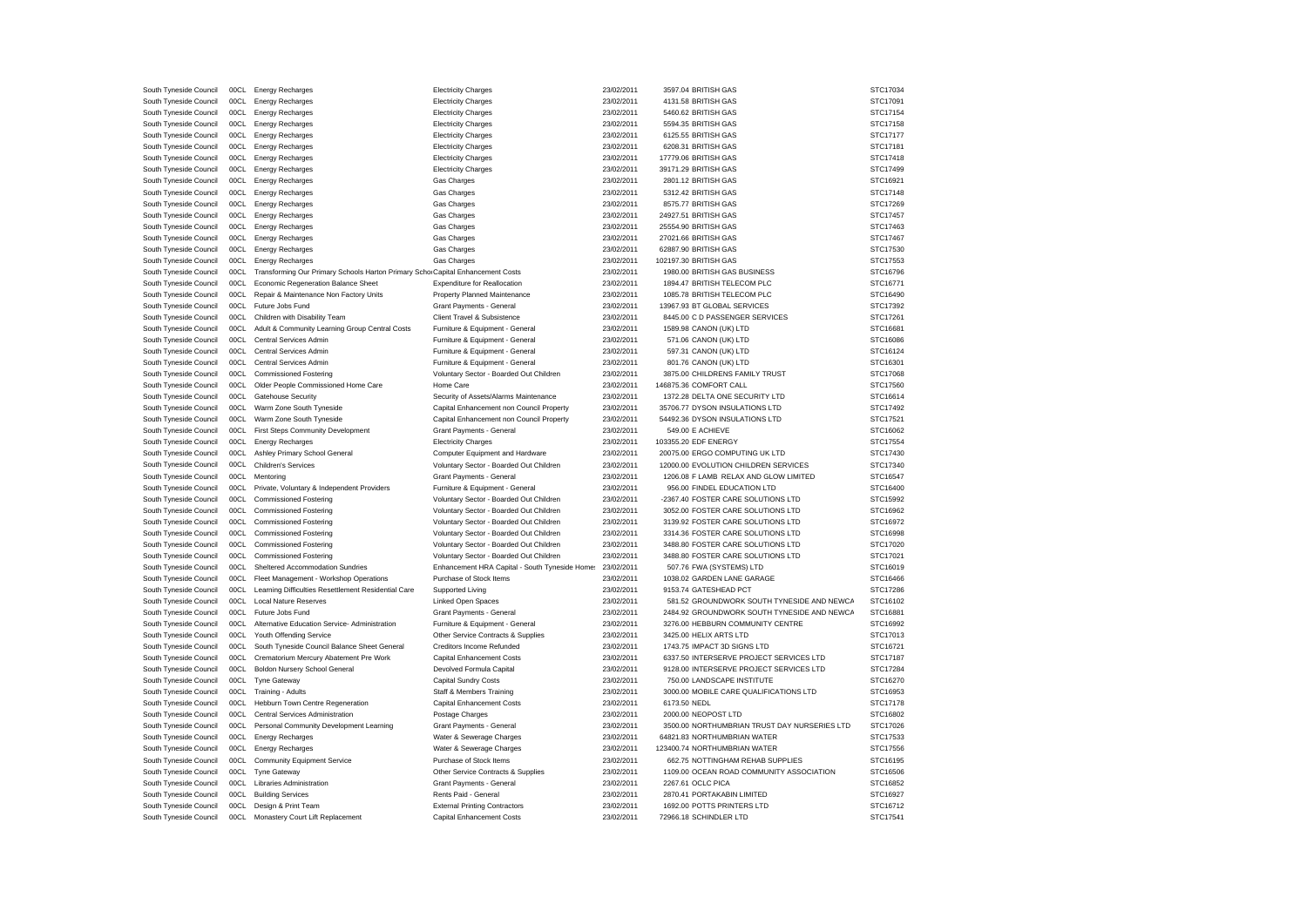| South Tyneside Council | 00CL | Wilkinson Court Lift                                                                            | <b>Capital Enhancement Costs</b>                  | 23/02/2011 | 120444.24 SCHINDLER LTD                       | STC17555 |
|------------------------|------|-------------------------------------------------------------------------------------------------|---------------------------------------------------|------------|-----------------------------------------------|----------|
| South Tyneside Council | 00CL | NLDA Skills for Jobs                                                                            | Grant Payments - General                          | 23/02/2011 | 577.50 SKILLSENSE                             | STC16092 |
| South Tyneside Council | 00CL | Economic Regeneration Balance Sheet                                                             | <b>Expenditure for Reallocation</b>               | 23/02/2011 | 2537.39 SOUTH TYNESIDE HOMES                  | STC16891 |
| South Tyneside Council | 00CL | Economic Regeneration Balance Sheet                                                             | <b>Expenditure for Reallocation</b>               | 23/02/2011 | 2728.92 SOUTH TYNESIDE HOMES                  | STC16913 |
| South Tyneside Council | 00CL | Economic Regeneration Balance Sheet                                                             | <b>Expenditure for Reallocation</b>               | 23/02/2011 | 5992.31 SOUTH TYNESIDE HOMES                  | STC17172 |
| South Tyneside Council | 00CL | Economic Regeneration Balance Sheet                                                             | <b>Expenditure for Reallocation</b>               | 23/02/2011 | 8681.29 SOUTH TYNESIDE HOMES                  | STC17270 |
| South Tyneside Council | 00CL | Economic Regeneration Balance Sheet                                                             | <b>Expenditure for Reallocation</b>               | 23/02/2011 | 15565.24 SOUTH TYNESIDE HOMES                 | STC17404 |
| South Tyneside Council | 00CL | Repair & Maintenance West Walpole Street Adult Trainin Property Reactive/General Repairs        |                                                   | 23/02/2011 | 518.75 THE PIPE SURGEON                       | STC16035 |
| South Tyneside Council | 00CL | <b>Blue Badge Scheme</b>                                                                        | Printing & Stationery Consumables                 | 23/02/2011 | 575.75 THE STATIONERY OFFICE                  | STC16090 |
| South Tyneside Council | 00CL | Whitburn Children's Centre                                                                      | Staff & Members Training                          | 23/02/2011 | 1200.00 TRAINING LADDER LTD                   | STC16545 |
| South Tyneside Council | 00CL | Fleet Management - Transport Operations                                                         | Hire of Non Council Vehicles                      | 23/02/2011 | 520.00 TRANS LINC LTD                         | STC16037 |
| South Tyneside Council | 00CL | Fleet Management - Transport Operations                                                         | Hire of Non Council Vehicles                      | 23/02/2011 | 825.00 TRANS LINC LTD                         | STC16318 |
| South Tyneside Council | 00CL | Fleet Management - Transport Operations                                                         | Hire of Non Council Vehicles                      | 23/02/2011 | 825.00 TRANS LINC LTD                         | STC16319 |
| South Tyneside Council | 00CL | Fleet Management - Transport Operations                                                         | Hire of Non Operated Vehicles                     | 23/02/2011 | 595.00 TRANS LINC LTD                         | STC16120 |
| South Tyneside Council | 00CL | Fleet Management - Transport Operations                                                         | Hire of Non Operated Vehicles                     | 23/02/2011 | 739.94 TRANS LINC LTD                         | STC16264 |
| South Tyneside Council | 00CL |                                                                                                 |                                                   | 23/02/2011 | 747.00 TRANS LINC LTD                         | STC16267 |
|                        |      | Fleet Management - Transport Operations                                                         | Hire of Non Operated Vehicles                     |            |                                               |          |
| South Tyneside Council | 00CL | Fleet Management - Transport Operations                                                         | Hire of Plant                                     | 23/02/2011 | 595.30 TRANS LINC LTD                         | STC16122 |
| South Tyneside Council | 00CL | Regional Improvement and Efficiency Partnership Fundir Furniture & Equipment - General          |                                                   | 23/02/2011 | 1536.27 TUNSTALL HEALTHCARE (UK) LTD          | STC16668 |
| South Tyneside Council | 00CL | Fleet Management - Transport Operations                                                         | Hire of Non Council Vehicles                      | 23/02/2011 | 620.00 WERNICK HIRE LIMITED                   | STC16146 |
| South Tyneside Council | 00CL | Fleet Management - Transport Operations                                                         | Hire of Plant                                     | 23/02/2011 | 557.14 WERNICK HIRE LIMITED                   | STC16074 |
| South Tyneside Council | 00CL | Fleet Management - Transport Operations                                                         | Hire of Plant                                     | 23/02/2011 | 620.00 WERNICK HIRE LIMITED                   | STC16144 |
| South Tyneside Council | 00C1 | Fleet Management - Transport Operations                                                         | Hire of Plant                                     | 23/02/2011 | 620.00 WERNICK HIRE LIMITED                   | STC16145 |
| South Tyneside Council | 00CL | Fleet Management - Transport Operations                                                         | Hire of Plant                                     | 23/02/2011 | 620.00 WERNICK HIRE LIMITED                   | STC16147 |
| South Tyneside Council | 00CL | Fleet Management - Transport Operations                                                         | Hire of Plant                                     | 23/02/2011 | 620.00 WERNICK HIRE LIMITED                   | STC16148 |
| South Tyneside Council | 00CL | Fleet Management - Transport Operations                                                         | Hire of Plant                                     | 23/02/2011 | 620.00 WERNICK HIRE LIMITED                   | STC16149 |
| South Tyneside Council | 00CL | Fleet Management - Transport Operations                                                         | Hire of Plant                                     | 23/02/2011 | 620.00 WERNICK HIRE LIMITED                   | STC16150 |
| South Tyneside Council | 00CL | Fleet Management - Transport Operations                                                         | Hire of Plant                                     | 23/02/2011 | 620.00 WERNICK HIRE LIMITED                   | STC16151 |
| South Tyneside Council | 00CL | Fleet Management - Transport Operations                                                         | Hire of Plant                                     | 23/02/2011 | 620.00 WERNICK HIRE LIMITED                   | STC16152 |
| South Tyneside Council | 00CL | Fleet Management - Transport Operations                                                         | Hire of Plant                                     | 23/02/2011 | 620.00 WERNICK HIRE LIMITED                   | STC16153 |
| South Tyneside Council | 00CL | Fleet Management - Transport Operations                                                         | Hire of Plant                                     | 23/02/2011 | 620.00 WERNICK HIRE LIMITED                   | STC16154 |
| South Tyneside Council | 00CL | Fleet Management - Transport Operations                                                         | Hire of Plant                                     | 23/02/2011 | 620.00 WERNICK HIRE LIMITED                   | STC16155 |
| South Tyneside Council | 00CL | Fleet Management - Transport Operations                                                         | Hire of Plant                                     | 23/02/2011 | 620.00 WERNICK HIRE LIMITED                   | STC16156 |
| South Tyneside Council | 00CL | Fleet Management - Transport Operations                                                         | Hire of Plant                                     | 23/02/2011 | 620.00 WERNICK HIRE LIMITED                   | STC16157 |
| South Tyneside Council | 00CL | Fleet Management - Transport Operations                                                         | Hire of Plant                                     | 23/02/2011 | 620.00 WERNICK HIRE LIMITED                   | STC16158 |
| South Tyneside Council | 00CL | Alternative Education Service                                                                   | Furniture & Equipment - General                   | 23/02/2011 | 1525.00 ZODIAC TRAINING LTD                   | STC16665 |
|                        | 00C1 | Brinkburn Comprehensive School Kitchen                                                          | <b>Catering Provisions</b>                        | 24/02/2011 | 1015.87 A G BARR PLC                          | STC16457 |
| South Tyneside Council |      |                                                                                                 |                                                   |            |                                               |          |
| South Tyneside Council | 00CL | Future Jobs Fund                                                                                | Grant Payments - General                          | 24/02/2011 | 557.05 AGE CONCERN                            | STC16073 |
| South Tyneside Council | 00CL | Future Jobs Fund                                                                                | Grant Payments - General                          | 24/02/2011 | 673.13 AGE CONCERN                            | STC16199 |
| South Tyneside Council | 00CL | Future Jobs Fund                                                                                | Grant Payments - General                          | 24/02/2011 | 953.93 AGE CONCERN                            | STC16395 |
| South Tyneside Council | 00CL | Future Jobs Fund                                                                                | Grant Payments - General                          | 24/02/2011 | 953.93 AGE CONCERN                            | STC16396 |
| South Tyneside Council | 00CL | Future Jobs Fund                                                                                | Grant Payments - General                          | 24/02/2011 | 953.93 AGE CONCERN                            | STC16397 |
| South Tyneside Council | 00C1 | Future Jobs Fund                                                                                | Grant Payments - General                          | 24/02/2011 | 953.93 AGE CONCERN                            | STC16398 |
| South Tyneside Council | 00CL | Future Jobs Fund                                                                                | Grant Payments - General                          | 24/02/2011 | 953.93 AGE CONCERN                            | STC16399 |
| South Tyneside Council | 00CL | Future Jobs Fund                                                                                | Grant Payments - General                          | 24/02/2011 | 1060.77 AGE CONCERN                           | STC16478 |
| South Tyneside Council | 00C1 | Disabilities Facilities Grant Top Up Assistance                                                 | Capital Grants to Third Parties                   | 24/02/2011 | 3291.00 D R BUILDERS                          | STC16994 |
| South Tyneside Council | 00CL | <b>Register of Electors</b>                                                                     | Printing & Stationery Consumables                 | 24/02/2011 | 1547.60 DEMOCRACY COUNTS LIMITED              | STC16670 |
| South Tyneside Council | 00CL | Legal Services - Support                                                                        | Legal Advisors                                    | 24/02/2011 | 615.00 EVERSHEDS                              | STC16142 |
| South Tyneside Council | 00CL | <b>Commissioned Fostering</b>                                                                   | Voluntary Sector - Boarded Out Children           | 24/02/2011 | 3118.08 FOSTERING PEOPLE LTD                  | STC16969 |
| South Tyneside Council | 00CL | Repair & Maintenance Boldon Childrens Centre                                                    | Property Reactive/General Repairs                 | 24/02/2011 | 1037.72 G.T. CONTRACTS LTD                    | STC16465 |
| South Tyneside Council | 00CL | Total Place Pilot, South Tyneside, Gateshead, Sunderlar Contribution from Major Repairs Reserve |                                                   | 24/02/2011 | 8000.00 GATESHEAD MBC                         | STC17251 |
| South Tyneside Council | 00CL | Repairs to Shops & Open Spaces                                                                  | Property Reactive/General Repairs                 | 24/02/2011 | 3165.00 GENERAL DAMPROOFING                   | STC16982 |
| South Tyneside Council | 00C1 | Temple Park Centre Vending                                                                      | Vending Machine Stock                             | 24/02/2011 | 1591.67 GLAXO SMITH KLINE CONSUMER HEALTHCARE | STC16685 |
| South Tyneside Council | 00CL | Children & Families Balance Sheet General                                                       | Contributions to Independent Bank Account Schools | 24/02/2011 | 8873.79 HARTON TECHNOLOGY COLLEGE             | STC17276 |
| South Tyneside Council | 00CL | Harton Technical College Council Central Charges                                                | Contributions to Independent Bank Account Schools | 24/02/2011 | 5249.33 HARTON TECHNOLOGY COLLEGE             | STC17145 |
| South Tyneside Council | 00C1 | Harton Technical College Council Central Chgs                                                   | Contributions to Independent Bank Account Schools | 24/02/2011 | 43327.00 HARTON TECHNOLOGY COLLEGE            | STC17507 |
| South Tyneside Council | 00CL | Harton Technical College Council Central Chgs                                                   | Contributions to Independent Bank Account Schools | 24/02/2011 | 83026.70 HARTON TECHNOLOGY COLLEGE            | STC17547 |
|                        | 00CL | Section 17 Payments                                                                             |                                                   | 24/02/2011 | 2225.00 HMCS                                  |          |
| South Tyneside Council |      |                                                                                                 | Other Statutory Fees & Charges                    |            |                                               | STC16843 |
| South Tyneside Council | 00CL | Section 17 Payments                                                                             | Other Statutory Fees & Charges                    | 24/02/2011 | 2225.00 HMCS                                  | STC16844 |
| South Tyneside Council | 00CL | Section 17 Payments                                                                             | Other Statutory Fees & Charges                    | 24/02/2011 | 2225.00 HMCS                                  | STC16845 |
| South Tyneside Council | 00CL | Laygate Lane Junior, Middle & Infants School Kitchen                                            | <b>Catering Provisions</b>                        | 24/02/2011 | 2224.63 HOPWELLS LTD.                         | STC16839 |
| South Tyneside Council | 00CL | St Josephs RC Comprehensive School Kitchen                                                      | <b>Catering Provisions</b>                        | 24/02/2011 | 658.67 HOPWELLS LTD.                          | STC16186 |
| South Tyneside Council | 00CL | Boldon Nursery School Kitchen                                                                   | <b>Catering Provisions</b>                        | 24/02/2011 | 2274.25 HOPWELLS LTD.                         | STC16854 |
| South Tyneside Council | 00C1 | St Oswalds CE Junior, Middle & Infants School Kitchen                                           | <b>Catering Provisions</b>                        | 24/02/2011 | 2612.66 HOPWELLS LTD.                         | STC16900 |
| South Tyneside Council | 00CL | Foreshore Pool                                                                                  | Capital Advisors & Consultants Fees               | 24/02/2011 | 71880.00 LA ARCHITECTS LTD                    | STC17537 |
| South Tyneside Council | 00CL | Inter Local Education Authority Recoupment                                                      | Payments to Local Authorities - General           | 24/02/2011 | 3506.63 NORTH TYNESIDE COUNCIL                | STC17027 |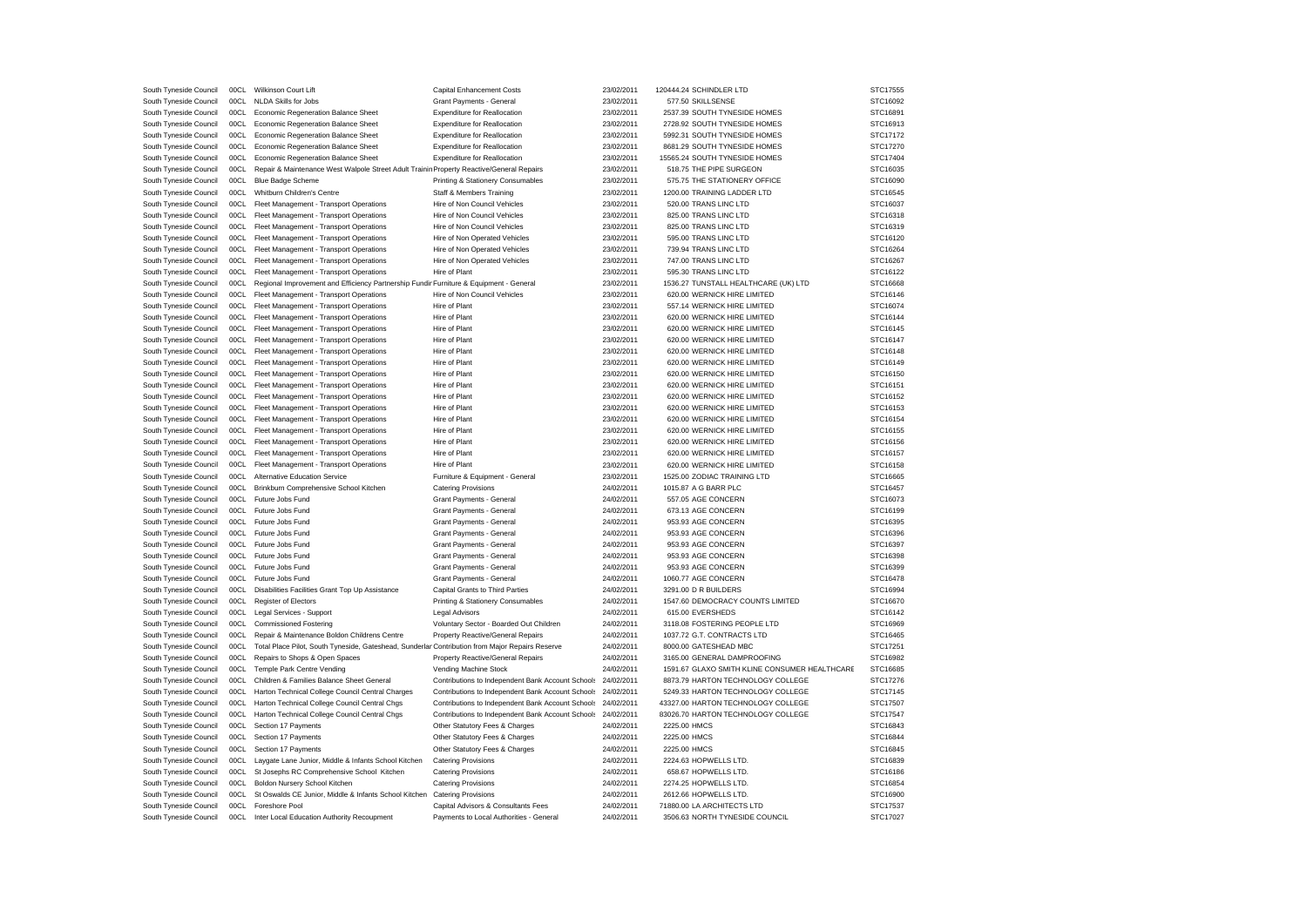| South Tyneside Council                           | 00CL | Inter Local Education Authority Recoupment            | Payments to Local Authorities - General      | 24/02/2011               | 3835.38 NORTH TYNESIDE COUNCIL                  | STC17064 |
|--------------------------------------------------|------|-------------------------------------------------------|----------------------------------------------|--------------------------|-------------------------------------------------|----------|
| South Tyneside Council                           | 00C1 | <b>Regulatory Services Management</b>                 | Printing & Stationery Consumables            | 24/02/2011               | 3876.00 SOLUTIONS RECRUITMENT (NORTH EAST) LIMI | STC17069 |
| South Tyneside Council                           | 00CL | Housing Revenue Account Balance Sheet                 | South Tyneside Homes Invoice Holding Account | 24/02/2011               | 31315.58 SOUTH TYNESIDE HOMES                   | STC17482 |
| South Tyneside Council                           | 00CL | Housing Revenue Account Balance Sheet                 | South Tyneside Homes Invoice Holding Account | 24/02/2011               | 339281.77 SOUTH TYNESIDE HOMES                  | STC17574 |
| South Tyneside Council                           | 00CL | Housing Revenue Account Balance Sheet                 | South Tyneside Homes Invoice Holding Account | 24/02/2011               | 1148662.72 SOUTH TYNESIDE HOMES                 | STC17579 |
| South Tyneside Council                           | 00CL | Supporting People Main Grant                          | <b>Floating Support</b>                      | 24/02/2011               | 3711.93 ST ANNES COMMUNITY SERVICES             | STC17047 |
| South Tyneside Council                           | 00CL | Support Staff Development                             | Staff & Members Training                     | 24/02/2011               | 1950.00 THE OPEN UNIVERSITY                     | STC16786 |
| South Tyneside Council                           | 00CL | Support Staff Development                             | Staff & Members Training                     | 24/02/2011               | 1950.00 THE OPEN UNIVERSITY                     | STC16787 |
| South Tyneside Council                           | 00CL | Engineering Works, Highways                           | <b>Traded Services Subcontractors</b>        | 24/02/2011               | 681.35 THOMPSONS OF PRUDHOE LIMITED             | STC16204 |
| South Tyneside Council                           | 00CL | Disabilities Facilities Grant Top Up Assistance       | Capital Grants to Third Parties              | 24/02/2011               | 870.00 TOTAL HYGIENE LTD                        | STC16340 |
| South Tyneside Council                           | 00CL | Local Safeguarding Children Board                     | Private Contractors - General Consultancy    | 24/02/2011               | 1746.00 TRIX CHILDCARE LTD                      | STC16722 |
| South Tyneside Council                           | 00CL | Laygate School General                                | Staff Advertising                            | 24/02/2011               | 2955.00 TSL EDUCATION LTD                       | STC16941 |
| South Tyneside Council                           | 00CL | Supporting People Main Grant                          | <b>Floating Support</b>                      | 24/02/2011               | 21633.04 TYNESIDE CYRENIANS LTD                 | STC17438 |
| South Tyneside Council                           | 00CL | Training - Adults                                     | Staff & Members Training                     | 24/02/2011               | 2285.00 UNIVERSITY OF NORTHUMBRIA AT NEWCASTL   | STC16855 |
| South Tyneside Council                           | 00CL | Area Planning                                         | <b>Legal Advisors</b>                        | 25/02/2011               | 13314.50 ADDLESHAW GODDARD                      | STC17384 |
| South Tyneside Council                           | 00CL | Personnel & Payroll                                   | <b>Staff &amp; Members Training</b>          | 25/02/2011               | 738.40 BAAF REGISTERED CHARITY                  | STC16262 |
| South Tyneside Council                           | 00CL | Jarrow Community Association Roof Covering            | <b>Capital Enhancement Costs</b>             | 25/02/2011               | 9437.45 BARCLAY ROOFING LTD                     | STC17301 |
| South Tyneside Council                           | 00CL | <b>Commissioned Fostering</b>                         | Voluntary Sector - Boarded Out Children      | 25/02/2011               | 3003.20 BARNARDOS NORTH EAST                    | STC16954 |
| South Tyneside Council                           | 00CL | <b>Commissioned Fostering</b>                         | Voluntary Sector - Boarded Out Children      | 25/02/2011               | 3407.04 BARNARDOS NORTH EAST                    | STC17010 |
| South Tyneside Council                           | 00CL | <b>Commissioned Fostering</b>                         | Voluntary Sector - Boarded Out Children      | 25/02/2011               | 3430.56 BARNARDOS NORTH EAST                    | STC17014 |
| South Tyneside Council                           | 00CL | Older People Commissioned Residential Care            | Residential Care Out Borough                 | 25/02/2011               | 7624.49 BIRCHDALE CARE HOME                     | STC17237 |
| South Tyneside Council                           | 00CL | <b>Hebburn Baths</b>                                  | <b>Cleaning Charges</b>                      | 25/02/2011               | 1840.10 BRENNTAG UK LIMITED                     | STC16751 |
| South Tyneside Council                           | 00C1 | Children with Disability Team                         | Agency Staff - Non-Teachers                  | 25/02/2011               | 58048.06 COMENSURA LTD                          | STC17523 |
|                                                  | 00CL | Mental Health Commissioned Residential Care           | Residential Care In Borough                  |                          | 5062.01 CONIFER LODGE                           | STC17133 |
| South Tyneside Council<br>South Tyneside Council | 00CL | Learning Difficulties Commissioned Day Care           |                                              | 25/02/2011<br>25/02/2011 | 705.60 CORNERSTONE QUALITY CARE                 | STC16230 |
|                                                  |      |                                                       | Day Care                                     |                          |                                                 |          |
| South Tyneside Council                           | 00CL | St Aloysius RC Junior School Kitchen                  | <b>Catering Provisions</b>                   | 25/02/2011               | 997.38 DANISH BACON CO PLC                      | STC16442 |
| South Tyneside Council                           | 00CL | St Oswalds RC Junior, Middle & Infants School Kitchen | <b>Catering Provisions</b>                   | 25/02/2011               | 1377.65 DANISH BACON CO PLC                     | STC16615 |
| South Tyneside Council                           | 00CL | Brinkburn Comprehensive School Kitchen                | <b>Catering Provisions</b>                   | 25/02/2011               | 5043.99 DANISH BACON CO PLC                     | STC17131 |
| South Tyneside Council                           | 00CL | Harton Junior School Kitchen                          | <b>Catering Provisions</b>                   | 25/02/2011               | 2007.41 DANISH BACON CO PLC                     | STC16803 |
| South Tyneside Council                           | 00C1 | Ashley Road Junior, Middle & Infants School Kitchen   | <b>Catering Provisions</b>                   | 25/02/2011               | 1785.34 DANISH BACON CO PLC                     | STC16736 |
| South Tyneside Council                           | 00C1 | St Wilfrids RC Comprehensive School Kitchen           | <b>Catering Provisions</b>                   | 25/02/2011               | 1978.45 DANISH BACON CO PLC                     | STC16793 |
| South Tyneside Council                           | 00CL | The Place                                             | Other Service Contracts & Supplies           | 25/02/2011               | 3721.92 DSG RETAIL LIMITED                      | STC17049 |
| South Tyneside Council                           | 00CL | Older People Commissioned Nursing Care                | Nursing Care Out Borough                     | 25/02/2011               | 754.32 FALSTONE COURT NURSING                   | STC16273 |
| South Tyneside Council                           | 00CL | Private, Voluntary & Independent Providers            | Furniture & Equipment - General              | 25/02/2011               | 1106.11 FINDEL EDUCATION LTD                    | STC16505 |
| South Tyneside Council                           | 00CL | Fleet Management - Workshop Operations                | Purchase of Stock Items                      | 25/02/2011               | -752.42 FLEET FACTORS                           | STC16002 |
| South Tyneside Council                           | 00CL | Fleet Management - Workshop Operations                | Purchase of Stock Items                      | 25/02/2011               | 1000.00 FLEET FACTORS                           | STC16453 |
| South Tyneside Council                           | 00CL | Fleet Management - Workshop Operations                | Purchase of Stock Items                      | 25/02/2011               | 14208.01 FLEET FACTORS                          | STC17393 |
| South Tyneside Council                           | 00CL | <b>Commissioned Fostering</b>                         | Voluntary Sector - Boarded Out Children      | 25/02/2011               | 3196.10 FOSTER CARE ASSOCIATES LIMITED          | STC16987 |
| South Tyneside Council                           | 00CL | <b>Commissioned Fostering</b>                         | Voluntary Sector - Boarded Out Children      | 25/02/2011               | 4074.02 FOSTER CARE ASSOCIATES LIMITED          | STC17087 |
| South Tyneside Council                           | 00CL | <b>Commissioned Fostering</b>                         | Voluntary Sector - Boarded Out Children      | 25/02/2011               | 4074.02 FOSTER CARE ASSOCIATES LIMITED          | STC17088 |
| South Tyneside Council                           | 00CL | <b>Commissioned Fostering</b>                         | Voluntary Sector - Boarded Out Children      | 25/02/2011               | 4159.89 FOSTER CARE ASSOCIATES LIMITED          | STC17092 |
| South Tyneside Council                           | 00CL | <b>Commissioned Fostering</b>                         | Voluntary Sector - Boarded Out Children      | 25/02/2011               | 4159.89 FOSTER CARE ASSOCIATES LIMITED          | STC17093 |
| South Tyneside Council                           | 00C1 | <b>Commissioned Fostering</b>                         | Voluntary Sector - Boarded Out Children      | 25/02/2011               | 4159.89 FOSTER CARE ASSOCIATES LIMITED          | STC17094 |
| South Tyneside Council                           | 00CL | <b>Commissioned Fostering</b>                         | Voluntary Sector - Boarded Out Children      | 25/02/2011               | 4159.89 FOSTER CARE ASSOCIATES LIMITED          | STC17095 |
| South Tyneside Council                           | 00CL | <b>Commissioned Fostering</b>                         | Voluntary Sector - Boarded Out Children      | 25/02/2011               | 4202.36 FOSTER CARE ASSOCIATES LIMITED          | STC17097 |
| South Tyneside Council                           | 00CL | <b>Commissioned Fostering</b>                         | Voluntary Sector - Boarded Out Children      | 25/02/2011               | 5887.83 FOSTER CARE ASSOCIATES LIMITED          | STC17167 |
| South Tyneside Council                           | 00CL | <b>Commissioned Fostering</b>                         | Voluntary Sector - Boarded Out Children      | 25/02/2011               | 6089.02 FOSTER CARE ASSOCIATES LIMITED          | STC17175 |
| South Tyneside Council                           | 00CL | <b>Commissioned Fostering</b>                         | Voluntary Sector - Boarded Out Children      | 25/02/2011               | 2982.84 FOSTER CARE SOLUTIONS LTD               | STC16946 |
| South Tyneside Council                           | 00CL | <b>Commissioned Fostering</b>                         | Voluntary Sector - Boarded Out Children      | 25/02/2011               | 3139.92 FOSTER CARE SOLUTIONS LTD               | STC16973 |
| South Tyneside Council                           | 00CL | <b>Commissioned Fostering</b>                         | Voluntary Sector - Boarded Out Children      | 25/02/2011               | 3139.92 FOSTER CARE SOLUTIONS LTD               | STC16974 |
| South Tyneside Council                           | 00CL | <b>Commissioned Fostering</b>                         | Voluntary Sector - Boarded Out Children      | 25/02/2011               | 3488.80 FOSTER CARE SOLUTIONS LTD               | STC17022 |
| South Tyneside Council                           | 00CL | Economic Regeneration Balance Sheet                   | Debtors - Gallagher Basset Claims Handling   | 25/02/2011               | 75000.00 GALLAGHER BASSETT INTERNATIONAL LTD    | STC17543 |
| South Tyneside Council                           | 00CL | Older People Commissioned Residential Care            | Residential Care In Borough                  | 25/02/2011               | 745.74 GARDEN HILL CARE HOME                    | STC16265 |
| South Tyneside Council                           | 00CL | Repair & Maintenance Simonside Youth Centre           | <b>Property Reactive/General Repairs</b>     | 25/02/2011               | 649.22 GENTOO GROUP LIMITED                     | STC16176 |
| South Tyneside Council                           | 00CL | Fleet Management - Transport Operations               | Hire of Non Council Vehicles                 | 25/02/2011               | 1150.00 GO PLANT LTD                            | STC16517 |
| South Tyneside Council                           | 00CL | Fleet Management - Transport Operations               | Hire of Non Operated Vehicles                | 25/02/2011               | 1150.00 GULLIVERS TRUCK HIRE LTD                | STC16518 |
| South Tyneside Council                           | 00CL | Foreshore Pool                                        | Capital Advisors & Consultants Fees          | 25/02/2011               | 4803.04 HALL & PARTNERS (SPECIAL PROJECTS) LTD  | STC17124 |
| South Tyneside Council                           | 00CL | Older People Commissioned Residential Care            | Residential Care Respite In Borough          | 25/02/2011               | 1226.94 HAMPSHIRE COURT                         | STC16560 |
| South Tyneside Council                           | 00CL | Older People Commissioned Residential Care            | Residential Care Respite In Borough          | 25/02/2011               | 1126.97 HAWTHORN COURT CARE HOME                | STC16511 |
| South Tyneside Council                           | 00CL | Older People Commissioned Nursing Care                | Nursing Care In Borough                      | 25/02/2011               | 3667.18 HEBBURN COURT NURSING HOME              | STC17044 |
| South Tyneside Council                           | 00CL | Older People Commissioned Nursing Care                | Nursing Care In Borough                      | 25/02/2011               | 1220.64 HILLCREST CARE HOME                     | STC16556 |
| South Tyneside Council                           | 00CL | $14 - 19$                                             | Grant Payments - General                     | 25/02/2011               | 2647.80 IMPACT UNIVERSAL LTD                    | STC16904 |
| South Tyneside Council                           | 00CL | Fleet Management - Transport Operations               | Hire of Non Operated Vehicles                | 25/02/2011               | 2702.99 ING CAR LEASE UK LTD                    | STC16909 |
| South Tyneside Council                           | 00CL | Whitburn Childrens Centre                             | <b>Capital Enhancement Costs</b>             | 25/02/2011               | 18328.78 JENSEN CONSTRUCTION LTD                | STC17421 |
| South Tyneside Council                           | 00CL | Learning Difficulties Commissioned Home Care          | Home Care                                    | 25/02/2011               | 588.40 KAY CARE SERVICES LTD                    | STC16113 |
|                                                  |      |                                                       |                                              |                          |                                                 |          |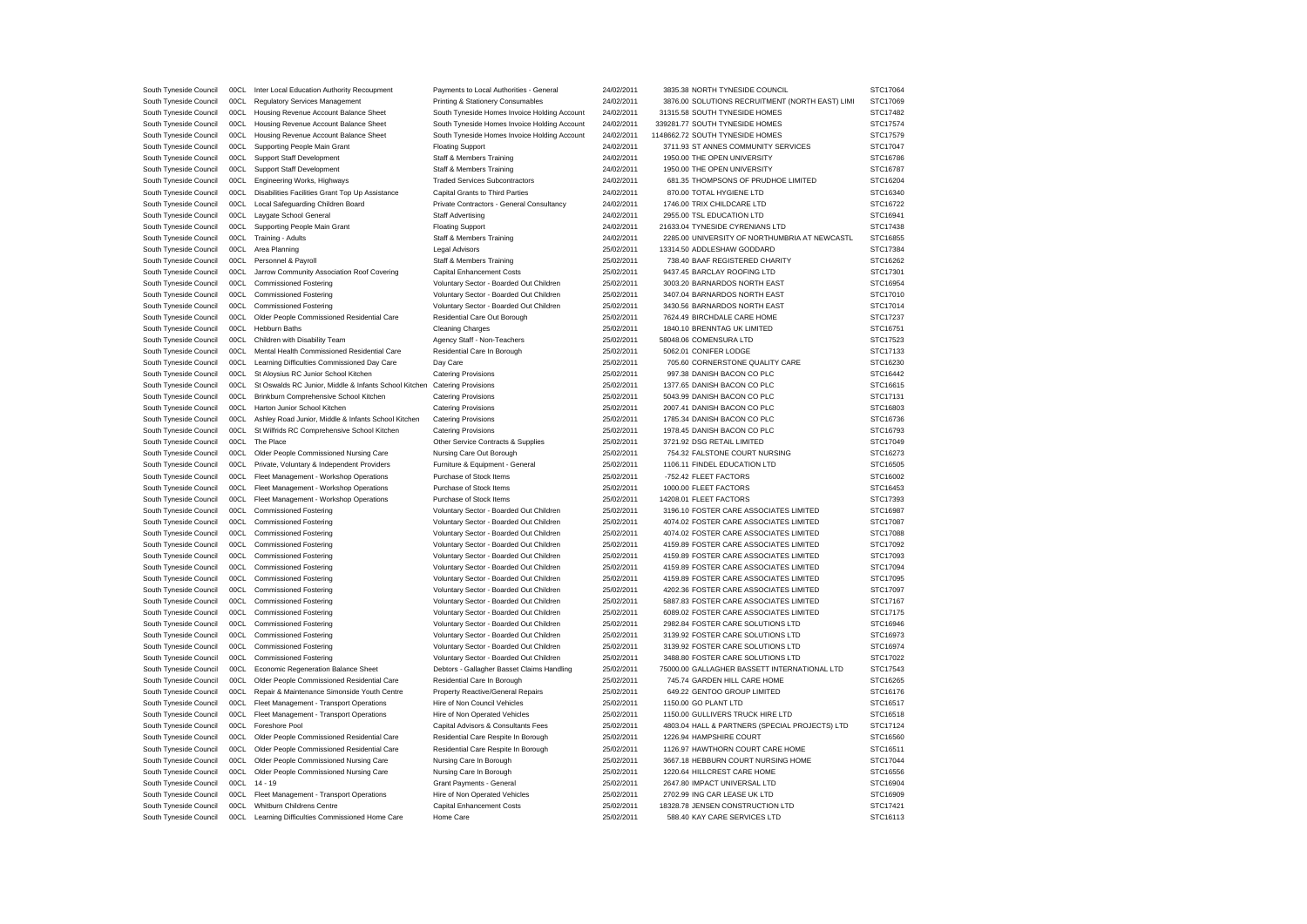| South Tyneside Council | 00CL | Learning Difficulties Commissioned Home Care        | Home Care                                      | 25/02/2011 | 19770.24 KAY CARE SERVICES LTD                | STC17427 |
|------------------------|------|-----------------------------------------------------|------------------------------------------------|------------|-----------------------------------------------|----------|
| South Tyneside Council | 00CL | <b>Energy Efficiency Improvements</b>               | <b>Capital Enhancement Costs</b>               | 25/02/2011 | 2071.37 LOW ENERGY LIGHTING SOLUTIONS LTD     | STC16810 |
| South Tyneside Council | 00CL | Disabilities Facilities Grant Top Up Assistance     | Capital Grants to Third Parties                | 25/02/2011 | 3140.44 LOWES ELECTRICAL SERVICES LTD         | STC16975 |
| South Tyneside Council | 00CL | Learning Difficulties Commissioned Day Care         | Supported Living                               | 25/02/2011 | 1918.96 MENCAP                                | STC16781 |
| South Tyneside Council | 00CL | Learning Difficulties Resettlement Residential Care | Supported Living                               | 25/02/2011 | 544.00 MENCAP                                 | STC16059 |
| South Tyneside Council | 00C1 | Learning Difficulties Resettlement Residential Care | Supported Living                               | 25/02/2011 | 761.60 MENCAP                                 | STC16284 |
| South Tyneside Council | 00CL | Learning Difficulties Resettlement Residential Care | Supported Living                               | 25/02/2011 | 1073.76 MENCAP                                | STC16483 |
| South Tyneside Council | 00CL | Learning Difficulties Resettlement Residential Care | Supported Living                               | 25/02/2011 | 1073.76 MENCAP                                | STC16484 |
| South Tyneside Council | 00CL | Learning Difficulties Resettlement Residential Care | <b>Supported Living</b>                        | 25/02/2011 | 1073.76 MENCAP                                | STC16485 |
| South Tyneside Council | 00CL | Learning Difficulties Resettlement Residential Care | Supported Living                               | 25/02/2011 | 1073.76 MENCAP                                | STC16486 |
| South Tyneside Council | 00CL | Learning Difficulties Resettlement Residential Care | Supported Living                               | 25/02/2011 | 1197.84 MENCAP                                | STC16536 |
| South Tyneside Council | 00CL | Learning Difficulties Resettlement Residential Care | Supported Living                               | 25/02/2011 | 1197.84 MENCAP                                | STC16537 |
| South Tyneside Council | 00CL | Learning Difficulties Resettlement Residential Care | Supported Living                               | 25/02/2011 | 1197.84 MENCAP                                | STC16538 |
| South Tyneside Council | 00C1 | Learning Difficulties Resettlement Residential Care | Supported Living                               | 25/02/2011 | 1197.84 MENCAP                                | STC16539 |
| South Tyneside Council | 00CL | Learning Difficulties Resettlement Residential Care | Supported Living                               | 25/02/2011 | 1197.84 MENCAP                                | STC16540 |
| South Tyneside Council | 00CL | Learning Difficulties Resettlement Residential Care | Supported Living                               | 25/02/2011 | 1398.32 MENCAP                                | STC16621 |
| South Tyneside Council | 00CL | Learning Difficulties Resettlement Residential Care | Supported Living                               | 25/02/2011 | 1398.32 MENCAP                                | STC16622 |
| South Tyneside Council | 00CL | Learning Difficulties Resettlement Residential Care | Supported Living                               | 25/02/2011 | 1398.32 MENCAP                                | STC16623 |
| South Tyneside Council | 00CL | <b>Commissioned Fostering</b>                       | Voluntary Sector - Boarded Out Children        | 25/02/2011 | 3310.80 NATIONAL FOSTERING AGENCY LTD         | STC16996 |
|                        | 00C1 |                                                     |                                                |            |                                               |          |
| South Tyneside Council |      | Alternative Education Service- Administration       | Furniture & Equipment - General                | 25/02/2011 | 580.00 NEETA LIMITED                          | STC16096 |
| South Tyneside Council | 00CL | East Older Persons Team (former Central)            | Postage Charges                                | 25/02/2011 | 517.00 NEOPOST FINANCE LIMITED                | STC16030 |
| South Tyneside Council | 00CL | East Older Persons Team (former Central)            | Postage Charges                                | 25/02/2011 | 547.00 NEOPOST FINANCE LIMITED                | STC16061 |
| South Tyneside Council | 00CL | Learning Difficulties Commissioned Residential Care | Residential Care In Borough                    | 25/02/2011 | 528.00 NORTH EAST AUTISM SOCIETY              | STC16045 |
| South Tyneside Council | 00CL | Engineering Works, Highways                         | Traded Services Equipment & Materials          | 25/02/2011 | 832.05 NORTH EAST CONCRETE LIMITED            | STC16321 |
| South Tyneside Council | 00CL | <b>Children's Services</b>                          | Voluntary Sector - Boarded Out Children        | 25/02/2011 | 9228.49 NORTHUMBERLAND COUNTY COUNCIL         | STC17290 |
| South Tyneside Council | 00CL | <b>Community Equipment Service</b>                  | Purchase of Stock Items                        | 25/02/2011 | 858.00 NOTTINGHAM REHAB SUPPLIES              | STC16336 |
| South Tyneside Council | 00CL | <b>Community Equipment Service</b>                  | Purchase of Stock Items                        | 25/02/2011 | 1052.46 NOTTINGHAM REHAB SUPPLIES             | STC16474 |
| South Tyneside Council | 00CL | Community Equipment Service                         | Purchase of Stock Items                        | 25/02/2011 | 1690.43 NOTTINGHAM REHAB SUPPLIES             | STC16711 |
| South Tyneside Council | 00CL | Physical Disability & Sensory Service               | Client Travel & Subsistence                    | 25/02/2011 | 560.00 OCEAN HOTELS LTD                       | STC16079 |
| South Tyneside Council | 00CL | Rescue and Resilience Reserve                       | Other Service Contracts & Supplies             | 25/02/2011 | 595.00 OPUS GREEN                             | STC16121 |
| South Tyneside Council | 00CL | Campbell Court Extra Care                           | Extra Care Sheltered Accommodation             | 25/02/2011 | 7862.24 PLACES FOR PEOPLE INDIVIDUAL SUPPORT  | STC17245 |
| South Tyneside Council | 00CL | Campbell Court Extra Care                           | Extra Care Sheltered Accommodation             | 25/02/2011 | 21257.19 PLACES FOR PEOPLE INDIVIDUAL SUPPORT | STC17433 |
| South Tyneside Council | 00CL | East Boldon Juniors Kitchen                         | <b>Catering Provisions</b>                     | 25/02/2011 | 525.60 R MANNERS AND SONS LTD                 | STC16043 |
| South Tyneside Council | 00C1 | Boldon Nursery Kitchen                              | <b>Catering Provisions</b>                     | 25/02/2011 | 540.26 R MANNERS AND SONS LTD                 | STC16056 |
| South Tyneside Council | 00CL | St Peter & Paul RC Juniors Kitchen                  | <b>Catering Provisions</b>                     | 25/02/2011 | 972.76 R MANNERS AND SONS LTD                 | STC16414 |
| South Tyneside Council | 00CL | Hebburn Comprehensive School Kitchen                | <b>Catering Provisions</b>                     | 25/02/2011 | 1234.58 R MANNERS AND SONS LTD                | STC16565 |
| South Tyneside Council | 00CL | Refuse Collection                                   | <b>Traded Services Subcontractors</b>          | 25/02/2011 | 805.00 RENEW NORTH EAST                       | STC16304 |
| South Tyneside Council | 00CL | <b>Children's Services</b>                          | Voluntary Sector - Boarded Out Children        | 25/02/2011 | 37244.52 ROYAL BLIND                          | STC17496 |
| South Tyneside Council | 00CL | Landreth Estate & Communal Areas Cleaning           | Non Routine Contracted Grounds Maintenance     | 25/02/2011 | 4550.00 SAFE ESTATES SERVICES LTD             | STC17115 |
| South Tyneside Council | 00CL | Fleet Management - Transport Operations             | Hire of Non Council Vehicles                   | 25/02/2011 | 540.00 SHB HIRE LTD                           | STC16054 |
| South Tyneside Council | 00CL | Fleet Management - Transport Operations             | Hire of Non Council Vehicles                   | 25/02/2011 | 540.00 SHB HIRE LTD                           | STC16055 |
| South Tyneside Council | 00CL | <b>Community Equipment Service</b>                  | Purchase of Stock Items                        | 25/02/2011 | 2400.00 SIDHIL LTD                            | STC16875 |
| South Tyneside Council | 00CL | Children with Disability Team                       | Private Contractors - Outreach Supp Contract   | 25/02/2011 | 768.00 ST CUTHBERTS CARE                      | STC16288 |
| South Tyneside Council | 00CL | Children with Disability Team                       | Private Contractors - Outreach Supp Contract   | 25/02/2011 | 800.00 ST CUTHBERTS CARE                      | STC16298 |
|                        |      |                                                     |                                                |            |                                               |          |
| South Tyneside Council | 00CL | Children with Disability Team                       | Private Contractors - Outreach Supp Contract   | 25/02/2011 | 835.00 ST CUTHBERTS CARE                      | STC16323 |
| South Tyneside Council | 00CL | Children with Disability Team                       | Private Contractors - Outreach Supp Contract   | 25/02/2011 | 1060.00 ST CUTHBERTS CARE                     | STC16477 |
| South Tyneside Council | 00CL | Children with Disability Team                       | Private Contractors - Outreach Supp Contract   | 25/02/2011 | 1195.00 ST CUTHBERTS CARE                     | STC16533 |
| South Tyneside Council | 00C1 | Physical Disabilities Commissioned Nursing Care     | Nursing Care Respite Out Borough               | 25/02/2011 | 2567.80 ST CUTHBERTS CARE                     | STC16895 |
| South Tyneside Council | 00CL | <b>Commissioned Fostering</b>                       | Voluntary Sector - Boarded Out Children        | 25/02/2011 | 5545.55 ST CUTHBERTS CARE                     | STC17156 |
| South Tyneside Council | 00CL | Aiming High for Disabled Children                   | Private Contractors - Independent Nurseries    | 25/02/2011 | 687.10 ST CUTHBERTS CARE                      | STC16210 |
| South Tyneside Council | 00CL | Children with Disability Team                       | Private Contractors - Residential Looked After | 25/02/2011 | 6734.25 ST OSWALDS HOSPICE                    | STC17199 |
| South Tyneside Council | 00CL | Children with Disability Team                       | Private Contractors - Outreach Supp Contract   | 25/02/2011 | 596.64 SUNDERLAND HOME CARE ASSOCIATES        | STC16123 |
| South Tyneside Council | 00CL | Fleet Management - Workshop Operations              | Furniture & Equipment - General                | 25/02/2011 | 673.68 SUNLIGHT TEXTILE SERVICES              | STC16200 |
| South Tyneside Council | 00CL | Initiatives Fund                                    | <b>Promotional Activities</b>                  | 25/02/2011 | 1000.00 THE REGIMENTAL AND CHATTELS CHARITY   | STC16454 |
| South Tyneside Council | 00CL | <b>Insurance Premiums</b>                           | <b>Technical Services</b>                      | 25/02/2011 | 10250.00 THISTLE INSURANCE SERVICES LTD       | STC17316 |
| South Tyneside Council | 00CL | Highways Maintenance Departmental Costs             | Private Contractors - General Consultancy      | 25/02/2011 | 1660.00 THOMSON REUTERS (LEGAL)               | STC16706 |
| South Tyneside Council | 00CL | Westoe Crown School General                         | Gas Charges                                    | 25/02/2011 | 3992.79 TOTAL GAS & POWER                     | STC17078 |
| South Tyneside Council | 00CL | Tourism                                             | Non-Staff Advertising                          | 25/02/2011 | 711.00 TRINITY MIRROR (MGN) LIMITED           | STC16232 |
| South Tyneside Council | 00CL | Learning Difficulties Commissioned Day Care         | Day Care                                       | 25/02/2011 | 6217.08 UNITED RESPONSE                       | STC17183 |
| South Tyneside Council | 00CL | Learning Difficulties Resettlement Residential Care | Supported Living                               | 25/02/2011 | 567.00 UNITED RESPONSE                        | STC16084 |
| South Tyneside Council | 00CL | Learning Difficulties Resettlement Residential Care | <b>Supported Living</b>                        | 25/02/2011 | 738.24 UNITED RESPONSE                        | STC16261 |
| South Tyneside Council | 00CL | Learning Difficulties Resettlement Residential Care | Supported Living                               | 25/02/2011 | 12169.68 UNITED RESPONSE                      | STC17341 |
| South Tyneside Council | 00CL | Learning Difficulties Resettlement Residential Care | Supported Living                               | 25/02/2011 | 31814.28 UNITED RESPONSE                      | STC17485 |
| South Tyneside Council | 00CL | Sheltered Accommodation General                     | Servicing/Electric Testing of Equipment        | 25/02/2011 | 799.50 WINDOOR SERVICES                       | STC16296 |
| South Tyneside Council | 00CL | Disabled Children's Access to Childcare             | Grant Payments - General                       | 28/02/2011 | 4000.00 1ST 4 KIDZ                            | STC17082 |
|                        |      |                                                     |                                                |            |                                               |          |